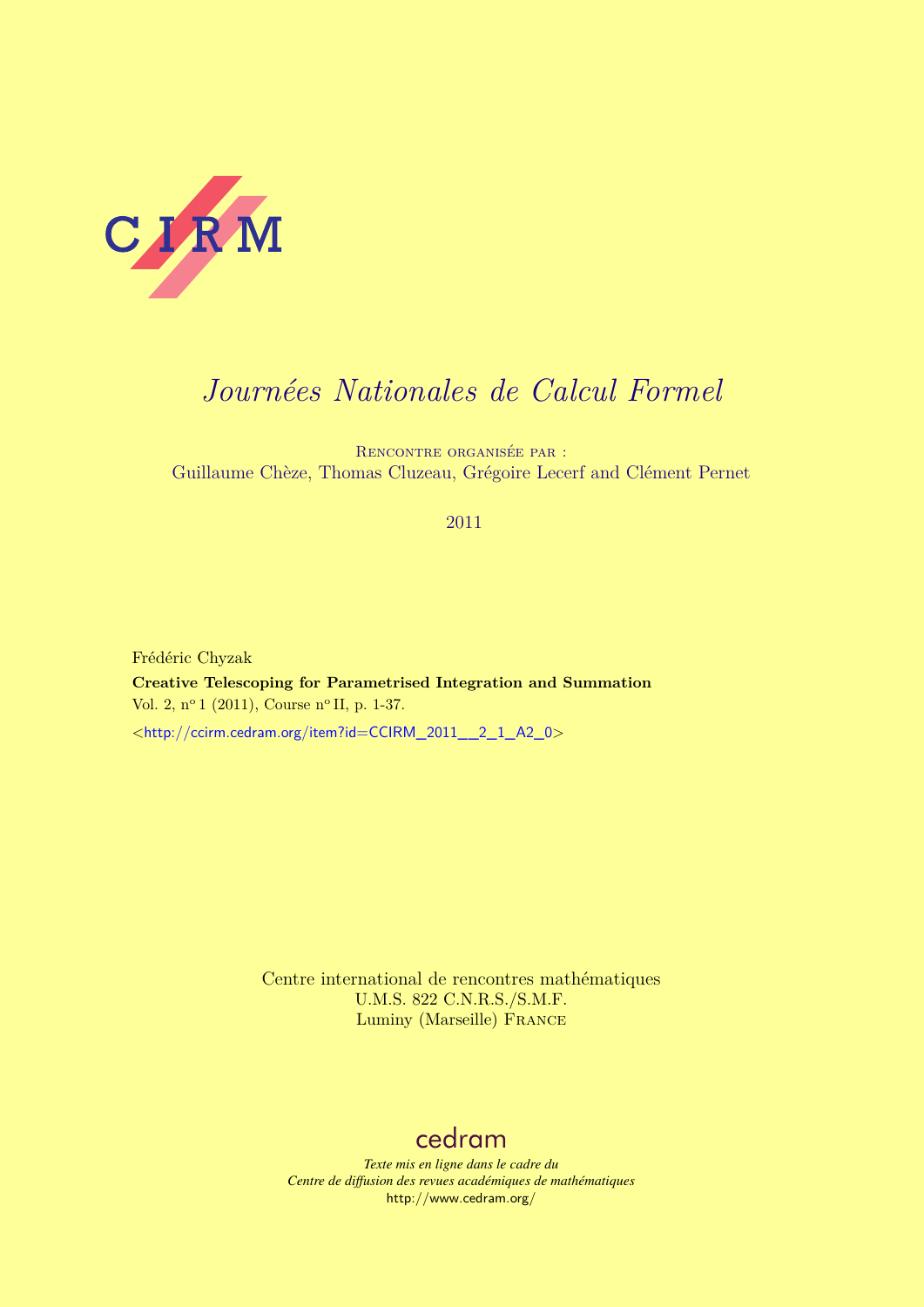# Creative Telescoping for Parametrised Integration and Summation

Frédéric Chyzak

### **CONTENTS**

| Chapter 1. Introduction                                                     | 3              |
|-----------------------------------------------------------------------------|----------------|
| The Name "Creative Telescoping"<br>1.                                       | $\overline{3}$ |
| 2.<br>Linear Operators                                                      | $\,4\,$        |
| 3.<br>Important Classes of Functions and Sequences                          | $\bf 5$        |
| 4.<br>$q$ -Analogues                                                        | $\,$ 6 $\,$    |
| List of Examples<br>5.                                                      | $\overline{7}$ |
| Notation<br>6.                                                              | $8\,$          |
| Chapter 2. Early History of Creative Telescoping                            | 11             |
| 1. From Zeilberger's Early Attempt to his "Holonomic-Systems Approach"      | 11             |
| Other Early Elimination Approaches: Constant Terms and Diagonals<br>2.      | 12             |
| Chapter 3. Creative-Telescoping Algorithms for Equations of the First Order | 15             |
| Zeilberger's Fast Algorithm for Hypergeometric Sums and its Variants<br>1.  | 15             |
| Wilf and Zeilberger's Approach to Multiple Sums and Integrals<br>2.         | 16             |
| Verbaeten's Completion and Non-k-Free Recurrences<br>3.                     | 19             |
| From Elimination to Equations on Sums and Integrals<br>4.                   | 20             |
| Chapter 4. Termination Questions: Criteria and Bounds                       | 23             |
| Consequence of Holonomy<br>1.                                               | 23             |
| Termination of Zeilberger's Fast Algorithm<br>2.                            | 24             |
| Termination Criteria for Hypergeometric-Hyperexponential Terms<br>2.1.      | 24             |
| 3.<br>Proving Identities by Numerical Evaluations                           | 24             |
| Bounds related to First-Order Equations<br>4.                               | 25             |
| Chapter 5. Creative Telescoping Algorithms for Equations of Arbitrary Order | 27             |
| Skew Gröbner Bases and a Dimension Theory<br>1.                             | $27\,$         |
| Elimination Based on Gröbner Bases<br>2.                                    | $27\,$         |
| 3.<br>Summation and Integration of $\partial$ -Finite Functions             | 28             |
| 3.1.<br>Chyzak's algorithm in basic form                                    | 28             |
| 3.2.<br>Iterated integrals and sums                                         | 29             |
| 3.3.<br>Koutschan's heuristics                                              | $30\,$         |
| Scalar Product of Symmetric Functions<br>4.                                 | 30             |
| Beyond Holonomy<br>5.                                                       | 30             |
| Bibliography                                                                | 33             |

Course taught during the meeting "Journées Nationales de Calcul Formel" organized by Guillaume Chèze, Thomas Cluzeau, Grégoire Lecerf and Clément Pernet. 14-18 novembre 2011, C.I.R.M. (Luminy).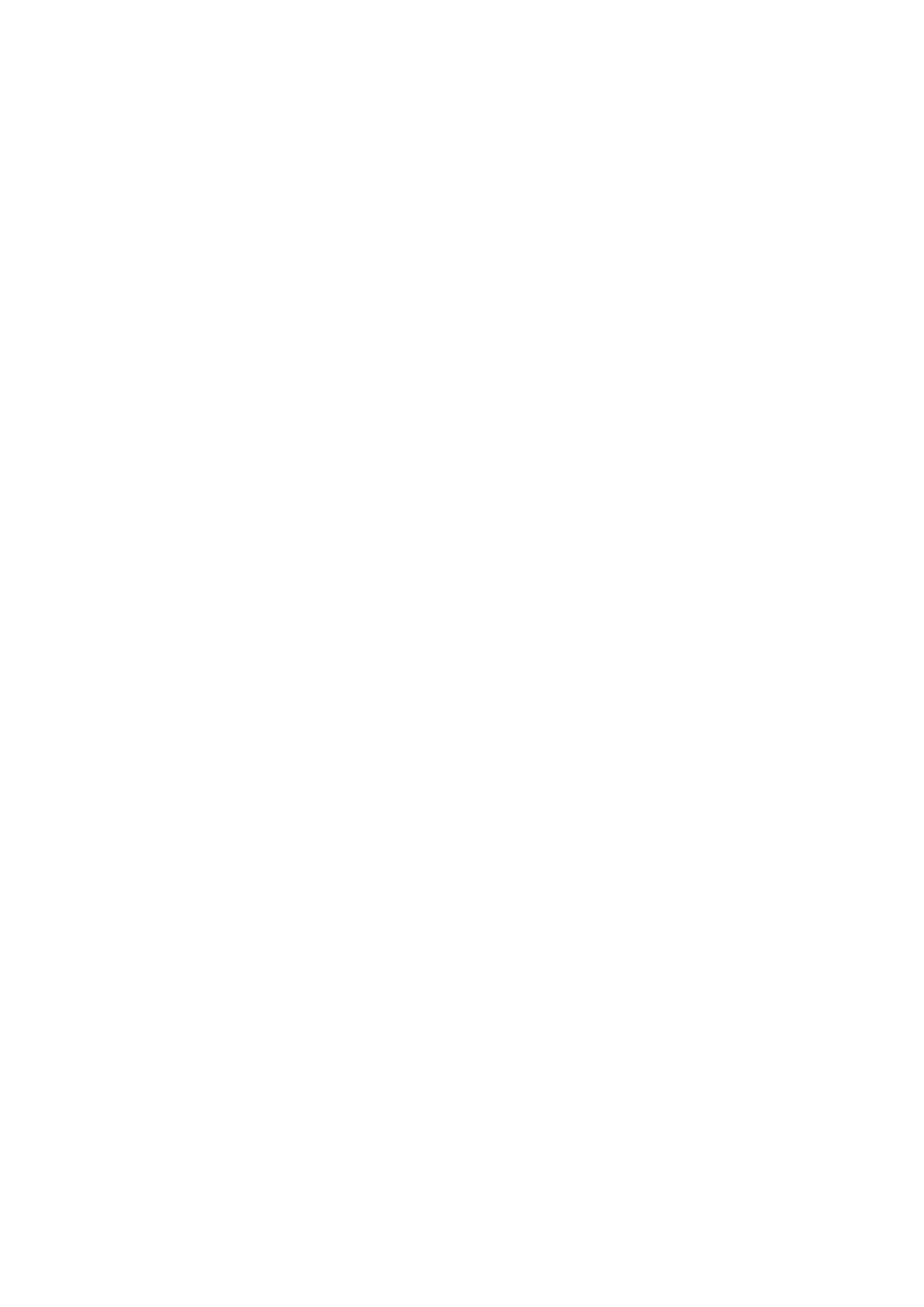## CHAPTER 1

## Introduction

<span id="page-3-0"></span>This presentation is concerned with the algorithmic symbolic treatment of integrals and sums that appear in various fields like the theory of special functions, combinatorics, and mathematical physics, and more generally with exact algebraic manipulations of systems of linear functional equations, whether differential or of recurrence, and of their solutions. Our approach here is almost always algorithmic, whether with the goal of enlarging the class of systems and functions to which the approach applies, or with the goal of making the algorithms more efficient, as much as possible with a provably better arithmetic complexity. At the same time, we endeavour to propose a fair account on the context of the research in this domain, both ours and others', so as to provide a global and coherent view on it.

The choice here is to focus on a body of research that centers around the method of *Creative Telescoping*. This can be viewed as a common formalism for several possibly surprisingly related operations on functions, series, and formal series. I shall present creative telescoping first as a method to perform integration and summation of special functions, combinatorial sequences, orthogonal polynomials, but its introduction in combinatorics was largely motivated by other operations like constant-coefficients extractions and the extraction of diagonals of generating functions in combinatorics. It also found an application to the evaluation of certain scalar products in the theory of the symmetric functions of combinatorics. This will be reviewed in the following text.

#### 1. The Name "Creative Telescoping"

The phrase *creative telescoping* appears in an explanation by [van der Poorten](#page-36-0) [\(1979,](#page-36-0) p. 211) of Apéry's irrationality proof of  $\zeta(3)$ . One of van der Poorten's steps is to establish that the sum

$$
b_n = \sum_{k=0}^n b_{n,k}, \quad \text{where} \quad b_{n,k} = \binom{n}{k}^2 \binom{n+k}{k}^2,
$$

satisfies the same second-order linear recurrence equation as another binomial sum. He mentions that, to get the recurrence explicitly, Cohen and Zagier "cleverly construct

(1.1) 
$$
B_{n,k} = 4(2n+1)(k(2k+1) - (2n+1)^2)b_{n,k},
$$

with the motive that

$$
(1.2) \qquad B_{n,k} - B_{n,k-1} = (n+1)^3 b_{n+1,k} - (34n^3 + 51n^2 + 27n + 5)b_{n,k} + n^3 b_{n-1,k},
$$

so that summing over  $k$  from 0 to  $n + 1$  results in the wanted recurrence,

(1.3) 
$$
0 = (n+1)^3 b_{n+1} - (34n^3 + 51n^2 + 27n + 5)b_n + n^3 b_{n-1}.
$$

Here, the series whose general term is the right-hand side of (1.2) reduces to the sum over *k* of the term  $B_{n,k} - B_{n,k-1}$ , which telescopes, giving the name to the method. Works by Zeilberger to design algorithms for obtaining analogues of the key relation (1.2) for general summands popularised the approach [\(Zeilberger,](#page-37-0) [1982,](#page-37-0) [1990a,](#page-37-0) [1991\)](#page-37-0).

The method has a differential analogue, which Almkvist and Zeilberger name the *method of differentiating under the integral sign* [\(1990\)](#page-33-0), but this highlights only one aspect of the computation. For concreteness and to motivate my statement, I reproduce an example by [Zeilberger](#page-37-0) [\(1982\)](#page-37-0), which he borrowed from a classical textbook on integration: to evaluate the parametrised integral

$$
f(b) = \int_{-\infty}^{+\infty} e^{-x^2} \cos 2bx \, dx,
$$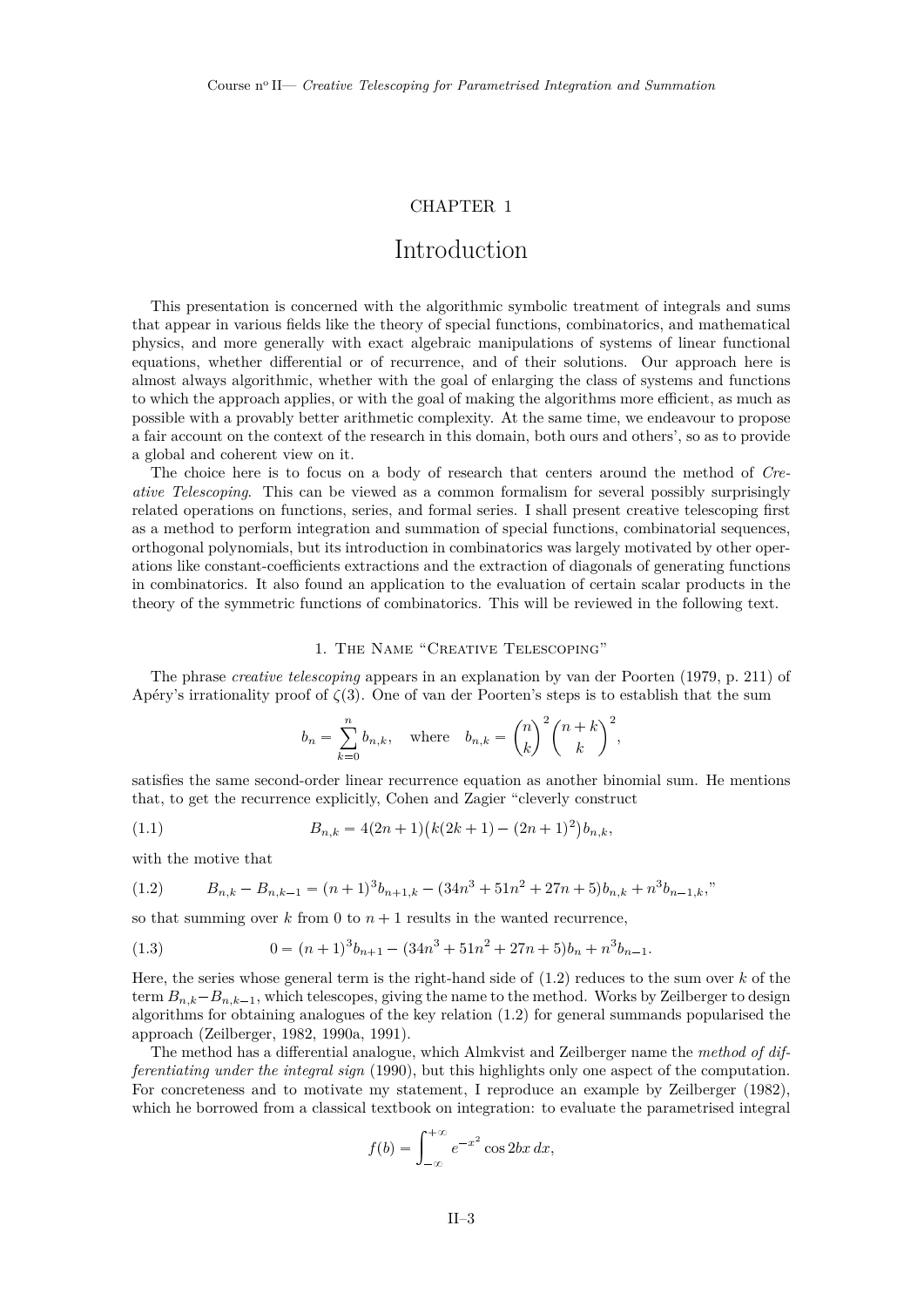<span id="page-4-0"></span>first perform differentiation w.r.t. *b* under the integral sign, followed by integration by parts w.r.t. *x*, to get the relation

$$
f'(b) = \int_{-\infty}^{+\infty} -2xe^{-x^2} \sin 2bx \, dx = \left[ e^{-x^2} \sin 2bx \right]_{x=-\infty}^{x=-\infty} + \int_{-\infty}^{+\infty} -2be^{-x^2} \cos 2bx \, dx = -2b f(b).
$$

Solving the induced ODE requires to know an initial condition,  $f(0)$ , which amounts to getting an explicit form for the integral at  $b = 0$ . In the end, this results in the explicit form  $f(b) = \sqrt{\pi} e^{-b^2}$ . This calculation with integrals can be reconsidered on the level of integrands: after introducing  $f(b, x) = e^{-x^2} \cos 2bx$ , the integration by parts above is a consequence of the relations

$$
\frac{df}{db}(b,x) = \frac{d}{dx}(e^{-x^2}\sin 2bx) - 2b f(b,x) = \frac{d}{dx}\left(-\frac{1}{2x}\frac{df}{db}(b,x)\right) - 2b f(b,x).
$$

Reorganising terms delivers the following analogue of  $(1.1)$ – $(1.2)$ , with self-explanatory notation:

(1.4) 
$$
\frac{dF}{dx}(b,x) = \frac{df}{db}(b,x) + 2bf(b,x) \text{ for } F(b,x) = -\frac{1}{2x}\frac{df}{db}(b,x).
$$

In view of the strong formal analogy between the recurrence case [\(1.2\)](#page-3-0) and the differential case (1.4), and because "differentiating under the integral sign" is only one aspect of the approach, Salvy and I have started to use the same phrase "creative telescoping" in [\(Chyzak and Salvy,](#page-34-0) [1998\)](#page-34-0) to denote these two similar situations, and specifically for the task of obtaining [\(1.2\)](#page-3-0) or (1.4) in an algorithmic way.

As I will describe in the historical context below, creative telescoping is related to an elimination theory applied to a (non-commutative) polynomial representation of linear differential/difference operators. The absence of algorithms for linear operators in the early 1980s—or at least their relative immaturity—explains the difficult start of the creative-telescoping theory developed by Zeilberger.

#### 2. Linear Operators

It has proved very fruitful in the works that will be developed in this text to represent the linear differential equations and linear recurrences under consideration as linear differential/difference "operators." The following notation and conventions will be used throughout the whole text.

I shall constantly consider functions of (continuous) variables *x*, *y*, etc., and sequences of (discrete) variables *n*, *k*, etc., and more often than not variations like sequences of functions, parametrised families of functions, etc. All such objects will collectively be called "functions," unless disambiguation is needed, and will be subject to respective derivation operators denoted  $D_x$ ,  $D_y$ , etc., and (forward) shift operators denoted  $S_n$ ,  $S_k$ , etc. When needed, a backward shift operator will be denoted as an inverse:  $S_n^{-1}$ ,  $S_k^{-1}$ , etc. Composition will be denoted just by products and powers, so that, for example,  $D_x^5 S_n^{-1} S_k^3$  acts on a "function" *f* by the rule:

$$
(D_x^5 S_n^{-1} S_k^3 f) (n, k, x) = \frac{\partial^5 f}{\partial x^5} (n - 1, k + 3, x).
$$

These operators combine with operators of multiplication by a variable to generate more general operators. Operators of multiplication will be denoted by the variable itself, so as to enforce rules like:

 $(xf)(n, x) = xf(n, x),$   $(nf)(n, x) = nf(n, x).$ 

It follows from the Leibniz rule and just the effect of substitution that

$$
D_x x f = (D_x x) f = (D_x (xf)) = x D_x f + f = (x D_x + 1) f,
$$
  
\n
$$
S_n n f = (S_n n) f = (S_n (nf)) = (n + 1) S_n f,
$$

where the operator 1 denotes an identity operator. These formal rules lead us to expect the following algebraic relations between non-commutative polynomials:

$$
D_x x = x D_x + 1, \qquad S_n n = (n+1) S_n.
$$

A theory to make sense of such commutations has been developed in algebra, starting with Ore's work in the 1930s. Since "operators" are considered in the present document for their algebraic properties, and not for any topological or analytic one, I will at times more properly speak of *skew*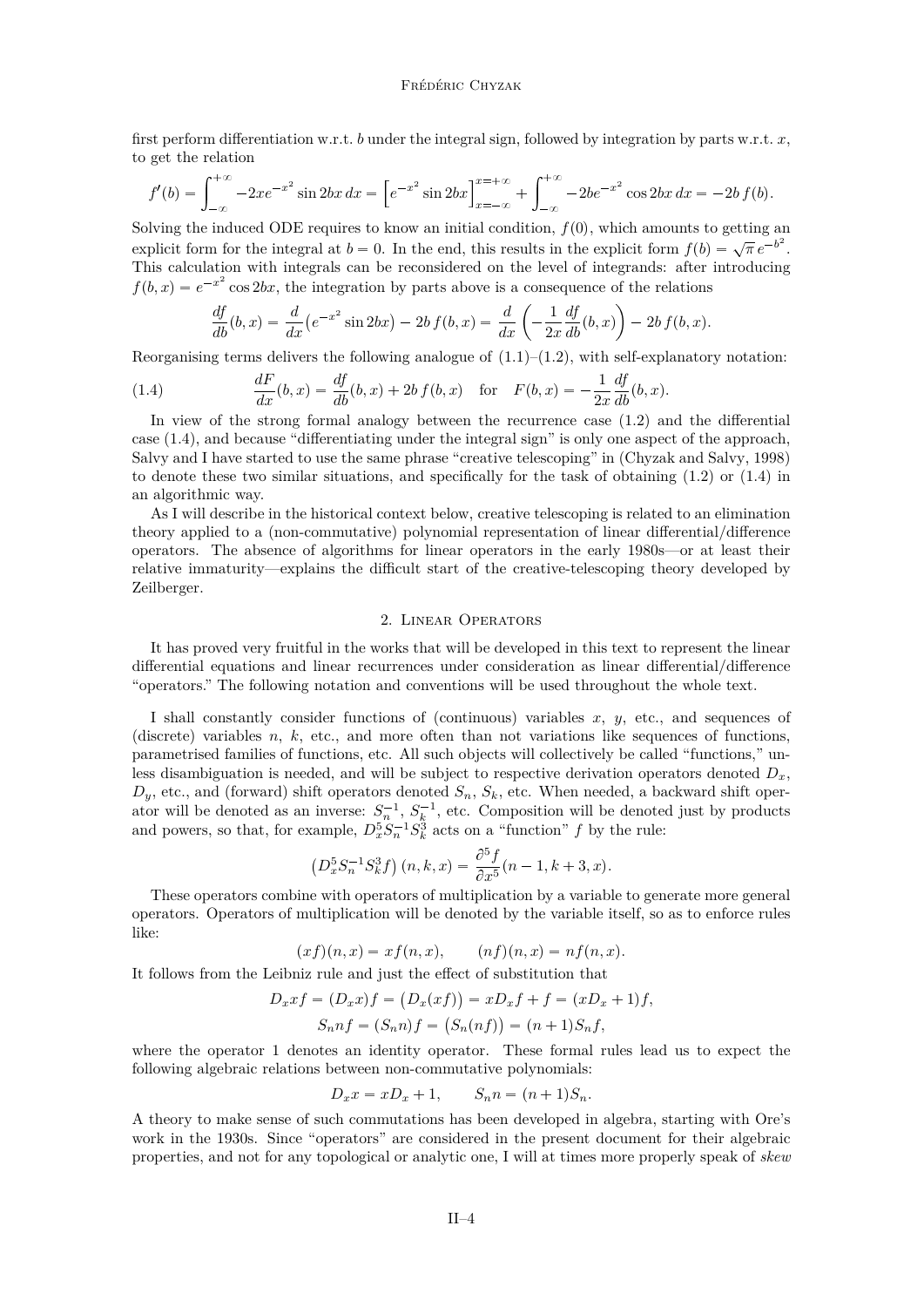<span id="page-5-0"></span>*polynomials* for the objects originally studied by Ore. In the literature, they are also known as Ore polynomials, Ore operators, pseudo-linear transformations, and pseudo-linear operators.

The theory of skew polynomials started with Ore's work on polynomials in a single derivation or shift operator: mainly with [\(1933\)](#page-35-0), in which Ore developed a theory of one-sided gcd for skew polynomials, but also with [\(1931\)](#page-35-0), in which he considered matrices of skew polynomials. Skew polynomials were later considered by [\(Jacobson,](#page-34-0) [1937\)](#page-34-0) under the name *pseudo-linear transformations*, and algorithms for gcd and factorisation for general skew polynomials were discussed in [\(Bronstein and Petkovšek,](#page-33-0) [1994,](#page-33-0) [1996\)](#page-33-0).

Ore's construction produces rings of operators, a.k.a. skew polynomial rings. We thus have, for example: the ring  $\mathbb{Q}(x)\langle D_x \rangle$  of linear differential operators with coefficients in the rational-function field  $\mathbb{Q}(x)$ ; the ring  $\mathbb{Q}(n)\langle S_n\rangle$  of linear recurrence operators with coefficients in the rational-function field  $\mathbb{Q}(n)$ ; analogues  $\mathbb{Q}[x]\langle D_x \rangle$  and  $\mathbb{Q}[n]\langle S_n \rangle$  when we are interested in operators with polynomial coefficients only; an analogue  $\mathbb{Q}(n)\langle S_n^{-1} \rangle$  when considering backward shifts instead of forward shifts.

When several derivation/shift operators are needed in the same algebraic setting, Ore's construction could be iterated abstractly, which introduces the possibility of derivations and shifts that do not commute with one another. We viewed this as a drawback in the work coauthored with Salvy [\(1998\)](#page-34-0), as we would have lost good finiteness and algorithmic properties. In that article, we therefore developed a theory of so-called *Ore algebras*, in which derivations and shifts commute, while they need not commute with the coefficients. Coming back to the example of  $D_x^5 S_n^{-1} S_k^3$ , this lives for example in the algebra  $\mathbb{Q}(n,k,x)\langle S_n, S_n^{-1}, S_k, S_n, D_x \rangle$ , where  $S_n$ ,  $S_n^{-1}$ ,  $S_k$ , and  $D_x$ commute pairwise, while none of them commutes with all elements from  $\mathbb{Q}(n, k, x)$ .

In the present document, I chose to present neither Ore's theory nor our theory of Ore algebras and to refrain from using the corresponding more heavy notation,  $\mathbb{Q}(x)[\partial;\sigma,\delta]$ .

### 3. IMPORTANT CLASSES OF FUNCTIONS AND SEQUENCES

A few specific classes of functions and sequences appear constantly in the present text, namely hypergeometric sequences, hyperexponential functions, D-finite functions, and  $\partial$ -finite functions, which are all solutions of linear functional operators. The distinction between those classes is based on the type of operators considered and the order of the equations that the functions solve.

Sequences of the index *n* (over  $\mathbb N$  or  $\mathbb Z$ ) that solve a *first*-order linear *recurrence* equation with coefficients that are polynomial functions of *n* are called *hypergeometric*. Equivalently, a sequence  $u = (u_n)$  is hypergeometric if there exists a rational function  $R(n)$  such that the ratio  $u_{n+1}/u_n$  is equal to  $R(n)$ , except maybe for finitely many values of *n*. In this case, I shall consider that  $S_n - R(n)$  annihilates *u*, disregarding the finite exceptions. This generalises to sequences  $u =$  $(u_{n_1,\ldots,n_r})$  of several indices by requiring that there exist for each *i* a rational function  $R_i(n_1,\ldots,n_r)$ such that *u* is annihilated by each first-order operator  $S_{n_i} - R_i$ . Exemples of hypergeometric sequences are given by the terms  $2^n$ , *n*!,  $(n_1 + n_2)!$ ,  $1/(n_1 - n_2)!$ ,  $1/(n_1 + n_2)$ , and  $\binom{n_1}{n_2}$ . Rational functions of the indices are hypergeometric, as well as products of hypergeometric sequences.

The situation in analogous in the differential case, where a *hyperexponential* function is defined as a function *f* of continuous variables  $x_1, \ldots, x_r$  whose *r* logarithmic derivatives are rational functions of the *r* variables. Hyperexponential functions solve systems of *first*-order linear *differential* equations with coefficients that are polynomial functions of the *x*'s. Examples include rational functions, exponentials of rational functions, powers of rational functions to rational and transcendental constants. In addition, products of hyperexponential functions are hyperexponential.

The generalisation to D-finite and  $\partial$ -finite functions is best explained after introducing the notion of *annihilating ideals*: indeed, the skew polynomials (with rational-function coefficients) from some skew-polynomial algebra  $A = \mathbb{Q}(x, y, \ldots, m, n, \ldots) \langle D_x, D_y, \ldots, S_m, S_n, \ldots \rangle$  that cancel a given function  $f$  constitute a left ideal, denoted  $\text{ann}_A f$ , or more simply ann  $f$  when no ambiguity can arise. When acting on *f*, skew polynomials can be viewed modulo ann *f*, as the function *P f* obtained for  $P \in A$  is equal to any  $(P + Z)f$  for  $Z \in \text{ann } f$ . So the Pf are actually described by classes  $P$  + ann *f* from the quotient module  $A/\text{ann } f$ , and there is in fact an isomorphism from  $A/\text{ann } f$  to  $Af$  defined by mapping the class  $P + \text{ann } f$  to  $Pf$ .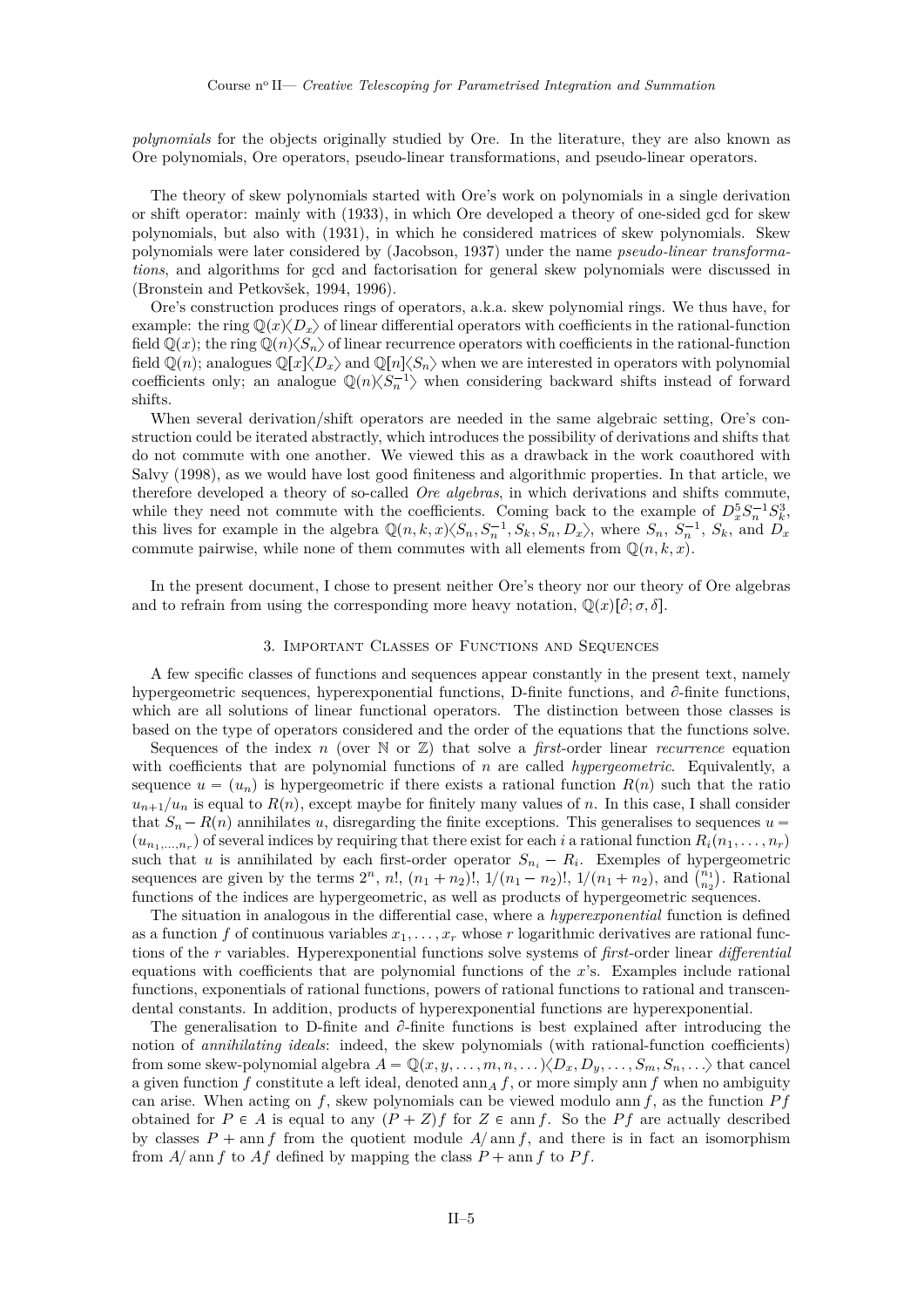#### Frédéric Chyzak

<span id="page-6-0"></span>This leads to new definitions of hypergeometric and hyperexponential functions as functions *f* whose corresponding quotient modules  $A/\text{ann } f$  are vector spaces of dimension 1 over the rationalfunction field  $\mathbb{Q}(x, y, \ldots, m, n, \ldots)$ . The generalised notion of  $\partial$ -finite functions corresponds to finite-dimensional quotient modules of dimension possibly more than 1. In the purely differential situation, such a function is simply called *differentiably finite*, in short, *D-finite*. The special case of D-finite series was introduced and studied by [Stanley](#page-36-0) [\(1980\)](#page-36-0) in the univariate case and by [Lipshitz](#page-35-0) [\(1989\)](#page-35-0) in the multivariate case; see also Chapter 6 in the textbook [\(Stanley,](#page-36-0) [1999\)](#page-36-0). I introduced the more general case of  $\partial$ -finite functions in my work [\(1998\)](#page-34-0) with Salvy, as  $\partial$  is the symbol we used in that work to denote derivation operators like  $D_x$  and shift operators like  $S_n$  in a unified way. Each class of functions is closed under additions and products, and algorithms exist to produce a defining system for  $f + g$  and  $fg$  from defining systems for  $f$  and  $g$ ; see the same references.

Now, a property of D-finite is that all its (infinitely-many) cross derivatives  $f$ ,  $D_x f$ ,  $D_y f$ ,  $\ldots$ ,  $D_x^2 f$ ,  $D_x D_y f$ ,  $D_y^2 f$ ,  $\ldots$ , are so much linearly related that they span a finite-dimensional vector space over  $\mathbb{Q}(x, y, \dots)$ . The similar property for  $\partial$ -finite functions is that all shifts of cross derivatives span a finite-dimensional vector space over  $\mathbb{Q}(x, y, \ldots, m, n, \ldots)$ . As a consequence, they also satisfy a (higher-order) purely differential equation for each derivation operator, and a (higher-order) purely difference equation for each shift operator.

#### 4. *q*-Analogues

Just as many enumeration problems involve factorials and binomial terms, and thus lead to recurrences that relate values at *n* with values at  $n + 1$ ,  $n + 2$ , etc., using "additive shifts," so do refined enumeration problems in combinatorics, in statistical physics, and in the theory of partitions involve recurrences that relate values at *x* with values at  $qx, q^2x$ , etc., using "multiplicative shifts" w.r.t. some fixed base  $q$ . A change of variables to replace  $x$  with  $q^n$  will bring multiplicative shifts back to additive ones, but if the recurrences under considerations had coefficients that were polynomials in  $x$ , the change of variables produces recurrences involving  $q^n$  in the coefficients.

Many functions of the "classical" world, like counting numbers, special functions, and orthogonal polynomials, find a so-called *q*-analogue generalisation that recovers them at  $q = 1$ . In the tradition, the base  $q$  is either a complex number with  $|q| < 1$  or an indeterminate, whence the name of  $q$ -series for objects of the theory.

The simplest examples of terms that admit a *q*-analogue are the classical Pochhammer symbol, factorials, and binomial coefficients, which are related as follows: the Pochhammer symbol  $(x)_n$  is defined for  $x \in \mathbb{C}$  and  $n \in \mathbb{Z}$  by

$$
(x)_n = \begin{cases} x (x+1) \cdots (x+n-1) & \text{if } n > 0, \\ 1 & \text{if } n = 0, \\ 1/((x-1) \cdots (x+n)) & \text{if } n < 0, \end{cases}
$$

provided the quotient is well defined; the factorial sequence is then obtained by evaluation as

$$
n! = (1)_n;
$$

finally, binomial coefficients are obtained by the well known formula

$$
\binom{n}{k} = \frac{n!}{k! \, (n-k)!}.
$$

Note that the Pochhammer symbol satisfies the two recurrences

$$
(x+1)n = \frac{x+n}{x}
$$
  $(x)n$  and  $(x)n+1 = (x+n)(x)n$ ,

from which recurrences can be derived for factorials and binomial coefficients. The *q*-Pochhammer symbol  $(x; q)_n$  is defined for  $x \in \mathbb{C}$  and  $n \in \mathbb{Z}$  by

$$
(x;q)_n = \begin{cases} (1-x)(1-qx)\cdots(1-q^{n-1}x) & \text{if } n>0, \\ 1 & \text{if } n=0, \\ \left( (1-\frac{x}{q})\cdots(1-\frac{x}{q^n}) \right)^{-1} & \text{if } n<0; \end{cases}
$$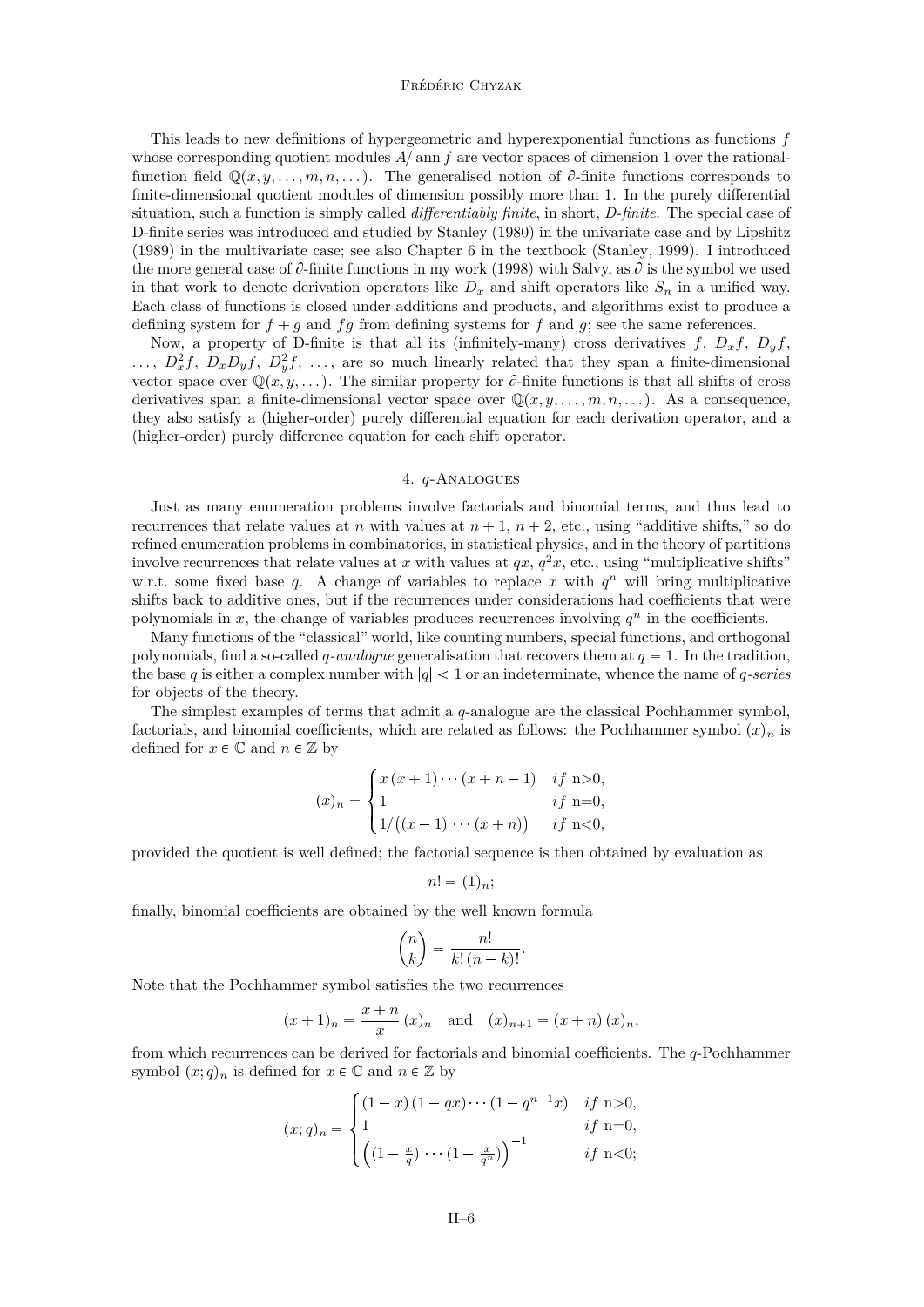<span id="page-7-0"></span>it satisfies the two recurrences

$$
(qx;q)_n = \frac{1-q^n x}{1-x} (x;q)_n
$$
 and  $(x;q)_{n+1} = (1-q^n) (x;q)_n$ .

This is not a *q*-analogue of  $(x)_n$ , in the sense that setting  $q = 1$  does not produce the classical Pochhammer symbol, but the *q*-factorial defined as  $(q; q)_n$  is a *q*-analogue:

$$
\frac{(q;q)_n}{(1-q)^n} = 1 \cdot (1+q) \cdot \cdots \cdot (1+q+\cdots+q^{n-1})
$$

goes to *n*! when *q* tends to 1. By way of consequence, the *q*-binomial coefficient defined as

$$
\begin{bmatrix} n \\ k \end{bmatrix} = \frac{(q;q)_n}{(q;q)_k (q;q)_{n-k}}
$$

becomes  $\binom{n}{k}$  when *q* goes to 1.

A nice introduction on *q*-analogues was written by [Askey](#page-33-0) [\(1992\)](#page-33-0), including examples of use of *q*-analogue functions in identities that lift classical identities.

### 5. List of Examples

The primary goal of creative telescoping is the evaluation of integrals and sums involving combinatorial numbers and special functions, especially of hypergeometric/hyperexponential or Dfinite/ $\partial$ -finite type, and the proof of identities involving such sums and integrals. This contains and extends to:

• Binomial sums, as the equality

$$
\sum_{k=0}^{n} {n \choose k}^2 {n+k \choose k}^2 = \sum_{k=0}^{n} {n \choose k} {n+k \choose k} \sum_{j=0}^{k} {k \choose j}^3,
$$

between sums, which appears in connection to Apéry's proof of the irrationality of  $\zeta(3)$ and has been proved by creative telescoping by [Strehl](#page-36-0) [\(1994\)](#page-36-0), or the evaluation proposed by [Blodgelt](#page-33-0) [\(1990\)](#page-33-0)

$$
\sum_{i=0}^{n} \sum_{j=0}^{n} {i+j \choose i}^{2} {4n-2i-2j \choose 2n-2i} = (2n+1) {2n \choose n}^{2};
$$

• Integrals of the theory of special functions, like the example of an integral

$$
\int_0^{+\infty} x J_1(ax) I_1(ax) Y_0(x) K_0(x) dx = -\frac{\ln(1 - a^4)}{2\pi a^2}
$$

involving the four types of Bessel functions and first considered by [Glasser and Montaldi](#page-34-0) [\(1994\)](#page-34-0), or the double integral

$$
\int_0^\infty \int_0^\infty J_1(x) J_1(y) J_2(c\sqrt{xy}) \frac{dx\,dy}{e^{x+y}}
$$

which, if it cannot be put to explicit form, can be proved by creative telescoping to satisfy a second-order linear ODE;

Extractions of coefficients, for instance by the Cauchy formula, like with the formula

$$
\frac{1}{2\pi i} \oint \frac{(1+2xy+4y^2)\exp\left(\frac{4x^2y^2}{1+4y^2}\right)}{y^{n+1}(1+4y^2)^{\frac{3}{2}}} dy = \frac{H_n(x)}{[n/2]!},
$$

due to [Doetsch](#page-34-0) [\(1930\)](#page-34-0) and related to the Hermite orthogonal polynomials;

Verifying identities in *q*-sums that appear in the combinatorial theory of partitions, like

$$
\sum_{k=0}^{n} \frac{q^{k^2}}{(q;q)_k (q;q)_{n-k}} = \sum_{k=-n}^{n} \frac{(-1)^k q^{(5k^2 - k)/2}}{(q;q)_{n-k} (q;q)_{n+k}},
$$
  

$$
\sum_{j=0}^{n} \sum_{i=0}^{n-j} \frac{q^{(i+j)^2 + j^2}}{(q;q)_{n-i-j} (q;q)_i (q;q)_j} = \sum_{k=-n}^{n} \frac{(-1)^k q^{7/2k^2 + 1/2k}}{(q;q)_{n+k} (q;q)_{n-k}},
$$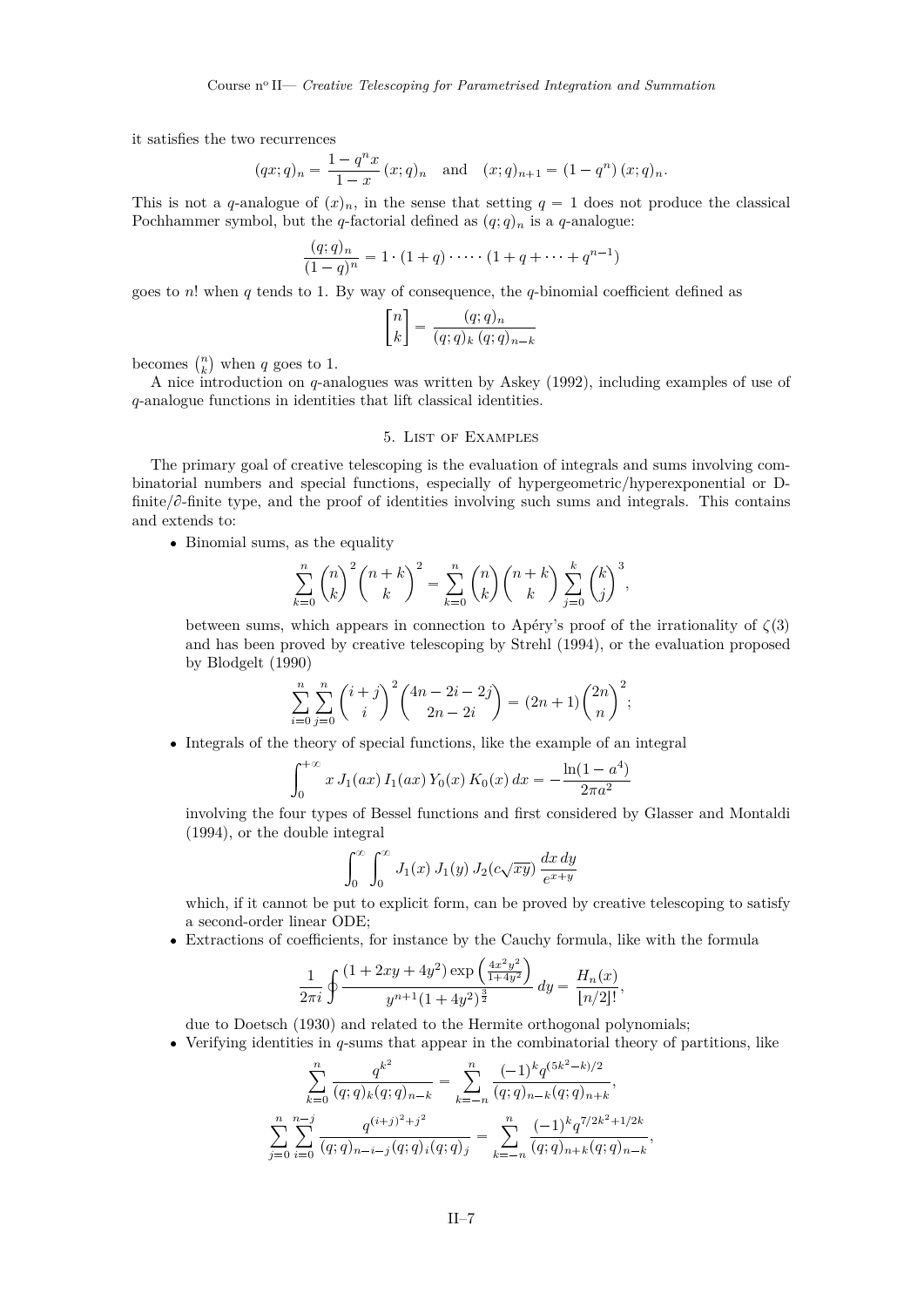#### Frédéric Chyzak

<span id="page-8-0"></span>which are finite forms of the Rogers–Ramanujan identities and of a generalisation and were respectively obtained by Andrews in 1974 and Paule in 1985;

 Computing explicit forms for scalar products with respect to various exponential/algebraic weights and in relation to families of orthogonal polynomials or of other parametrised families of functions, like the identities

$$
\int_{-1}^{+1} \frac{e^{-px} T_n(x)}{\sqrt{1-x^2}} dx = (-1)^n \pi I_n(p),
$$
  

$$
\int_0^{+\infty} x e^{-px^2} J_n(bx) I_n(cx) dx = \frac{1}{2p} \exp\left(\frac{c^2 - b^2}{4p}\right) J_n\left(\frac{bc}{2p}\right),
$$

which respectively involve Chebyshev orthogonal polynomials and Bessel functions; Scalar products that appear in the theory of symmetric functions, like

$$
\left\langle \exp\left((p_1^2 - p_2)/2 - p_2^2/4\right) \right| \exp\left(t \left(p_1^2 + p_2)/2\right) \right\rangle = \frac{e^{-\frac{1}{4}t \, (t+2)}}{\sqrt{1-t}},
$$

where  $p_1$  and  $p_2$  respectively denote the infinite symmetric power sums  $x_1 + x_2 + \cdots$  and  $x_1^2 + x_2^2 + \cdots$ 

In all previous examples, the sequences and functions under consideration possess as many independent linear, whether differential, difference, or more general functional, equations as their number of variables. That is to say, they can be described as  $\partial$ -finite functions, by a set of linear functional equations and *finitely-many* initial conditions. A recent extension of the approach, and still promising further developments, allows to deal as well with functions that possess fewer independent equations than variables; the general solutions of the linear functional systems that describe them therefore demand an *arbitrary function* of at least one variable in its description in explicit form. Examples include:

• Combinatorial identities involving: the graph-counting sequence  $k^{k-1}$ , like

$$
\sum_{k=0}^{n} {n \choose k} i (k+i)^{k-1} (n-k+j)^{n-k} = (n+i+j)^{n},
$$

which is attributed to Abel; or Stirling numbers of the second kind and Eulerian numbers, like

$$
\sum_{k=0}^n (-1)^{m-k} k! \binom{n-k}{m-k} \binom{n+1}{k+1} = \binom{n}{m},
$$

attributed to Frobenius; or Bernoulli numbers, like

$$
\sum_{k=0}^{m} \binom{m}{k} B_{n+k} = (-1)^{m+n} \sum_{k=0}^{n} \binom{n}{k} B_{m+k}
$$

to be found in [\(Gessel,](#page-34-0) [2003\)](#page-34-0);

 Identities in more special functions, like Hurwitz's zeta function, the beta function, polylogarithms, and the (upper) incomplete Gamma function, which appear in the following evaluations:

$$
\int_0^\infty x^{k-1} \zeta(n, \alpha + \beta x) dx = \beta^{-k} B(k, n - k) \zeta(n - k, \alpha),
$$

$$
\int_0^\infty x^{\alpha - 1} \operatorname{Li}_n(-xy) dx = \frac{\pi (-\alpha)^n y^{-\alpha}}{\sin(\alpha \pi)},
$$

$$
\int_0^\infty x^{s-1} \exp(xy) \Gamma(a, xy) dx = \frac{\pi y^{-s}}{\sin((a + s)\pi)} \frac{\Gamma(s)}{\Gamma(1 - a)}.
$$

#### 6. NOTATION

When discussing bounds, I shall most often consider asymptotic upper bounds, which I shall denote using the big-O notation: for example,  $u_n \in \mathcal{O}(n^3)$  means that the sequence  $u = (u_n)$  does not grow faster than a constant times the cubic function when *n* goes to infinity. On the other hand, I shall at times use the big-Θ notation to denote that a sequence grows in proportion to another: for example,  $v_n \in \Theta(n^4)$  means that  $v_n$  is asymptotically equivalent to  $\kappa n^4$  for some fixed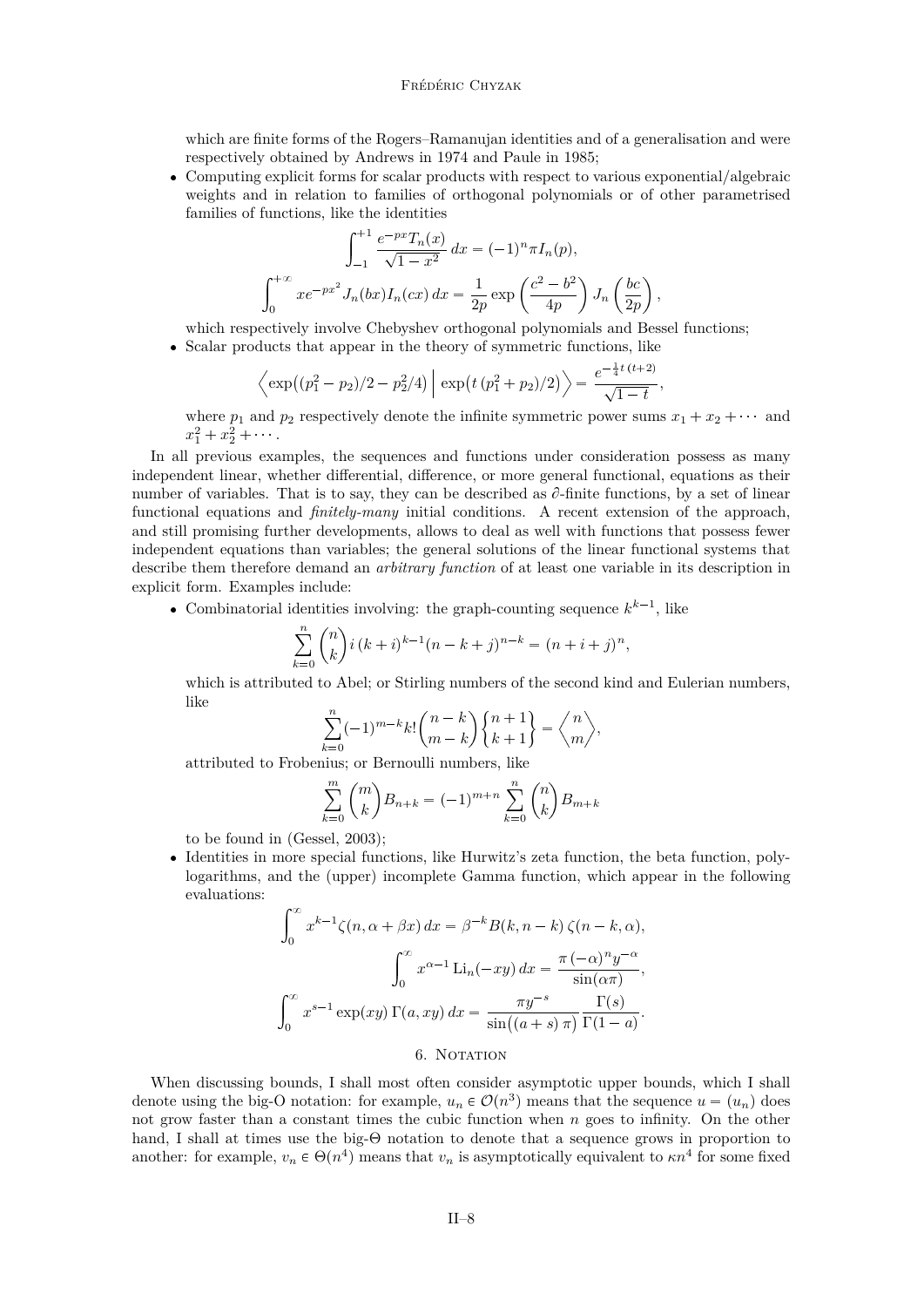non-zero *κ*, as *n* goes to infinity. This stronger notion is crucial in two cases: to express that an upper bound is tight and to express that, asymptotically, a sequence becomes strictly more than another.

As is usual in combinatorics, for a non-negative integer  $\ell$ , the *falling factorial*  $n^{\underline{\ell}}$  denotes the polynomial  $n(n-1)\cdots(n-\ell+1)$ .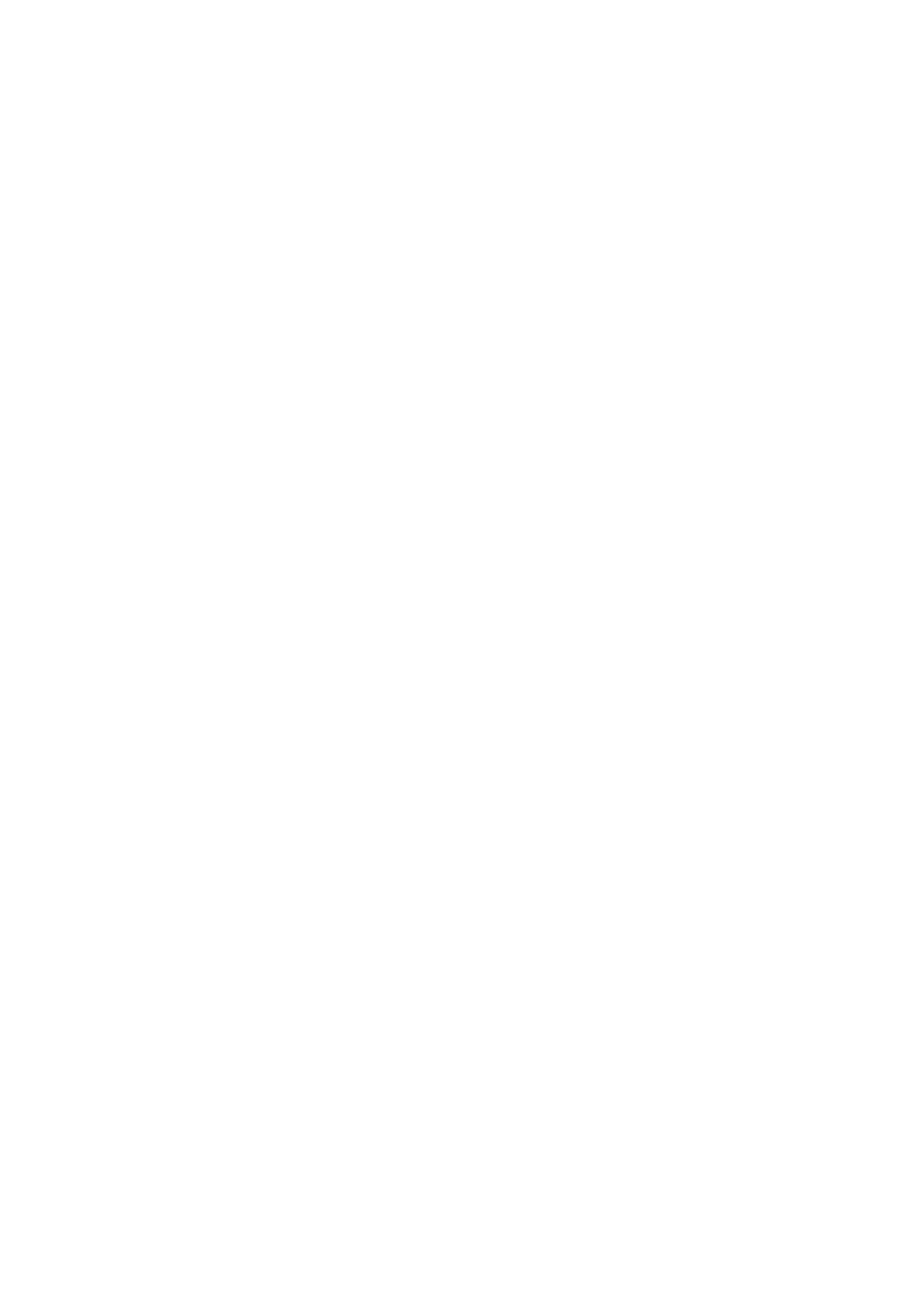### CHAPTER 2

## Early History of Creative Telescoping

<span id="page-11-0"></span>Before the technical results in the next chapters, I provide a brief history of the research on creative telescoping. My goal here is to highlight the flow of ideas, while providing context and motivation to my past research orientations.

#### 1. From Zeilberger's Early Attempt to his "Holonomic-Systems Approach"

[Zeilberger](#page-37-0) [\(1982\)](#page-37-0) made the first attempt in the literature at giving generality to Cohen and Zagier's derivation  $(1.1)$ – $(1.3)$ , by exploiting a technique of [Fasenmyer](#page-34-0) [\(1945,](#page-34-0) [1949\)](#page-34-0). Although this work of Zeilberger's makes good observations that have been used in later literature, it is flawed in several ways that make its main claims wrong. On the positive side, Zeilberger's observation is that, given a hypergeometric summand *hn,k*, his variant of Fasenmyer's technique provides, if it succeeds, a relation of the form

(1.1) 
$$
\sum_{i=0}^{r} \sum_{j=0}^{s} c_{i,j}(n) h_{n+i,k+j} = 0
$$

from which an equation playing the role of [\(1.2\)](#page-3-0) can be derived. In fact, Fasenmyer elaborated her original technique for hypergeometric series described in the form  $h_n(x) = \sum_k h_{n,k} x^k$ . She used an analogue of (1.1) that involves shifts in *n* only, together with powers of *x*:

(1.2) 
$$
\sum_{i=0}^{r} \sum_{j=0}^{s} c_{i,j}(n) x^{j} h_{n+i}(x) = 0.
$$

Fasenmyer's technique was later described by [Rainville](#page-35-0) [\(1960\)](#page-35-0), who also slightly generalised it to sums of the form  $h_n(x) = \sum_k h_{n,k} T_k(x)$ , involving the *k*th Chebyshev polynomial  $T_k(x)$ . It was also used by Verbaeten, a name that will appear again in what follows, for the quadrature of an integral problem parametrised by a Chebyshev series [\(Piessens and Verbaeten,](#page-35-0) [1973\)](#page-35-0). In his paper, Zeilberger additionally observes that the approach generalises to sums of *q*-analogues and integrals of functions satisfying systems of first-order equations, and to all possible cases mixing these forms of operators.

It took Zeilberger a few more years before his seminal paper "A holonomic systems approach to special functions identities" [\(1990b\)](#page-37-0), in which he introduced the proper definitions to prevent degenerate cases from occurring and ensure the existence of non-trivial (that is, non-zero) equations [\(1.2\)](#page-3-0) and (1.1). This important paper bases on results of the theory of *holonomic D-modules* that had been developed in the 1970s (Bernšteĭn, [1971,](#page-33-0) [1972;](#page-33-0) [Kashiwara,](#page-34-0) [1978\)](#page-34-0). What is at sake here is the consideration of all linear differential/difference equations that a given summand or integrand satisfies. Viewing these equations as linear differential/difference operators results in (non-commutative) polynomials that constitute a (left) ideal in a non-commutative polynomial ring  $A_p = \mathbb{Q}[x, y, \dots, m, n, \dots] \langle D_x, D_y, \dots, S_m, S_n, \dots \rangle$  (in finitely many generators). This representation is now amenable to a theory of polynomial elimination, which was studied in depth in D-module theory.

Conceptually, however, a subtle distinction has to be done between the ideal of operators with rational-function coefficients in  $A_r = \mathbb{Q}(x, y, \ldots, m, n, \ldots) \langle D_x, D_y, \ldots, S_m, S_n, \ldots \rangle$  and the ideal of operators with polynomial coefficients in  $A_p$ : the polynomial-elimination theory takes place in  $A_p$ , not in  $A_r$ . However, while the ideal of all operators in  $A_r$  that annihilate a given function is usually easily presented by finitely many explicit generators in applications involving special functions, the related ideal in  $A_p$  is not so easily described explicitly; in particular, generators in  $A_r$  cannot be used directly in  $A_p$ , even after renormalisation to remove denominators. A simple illustration of the problem is given by the polynomial  $f = x^3$  in the ordinary differential case. It is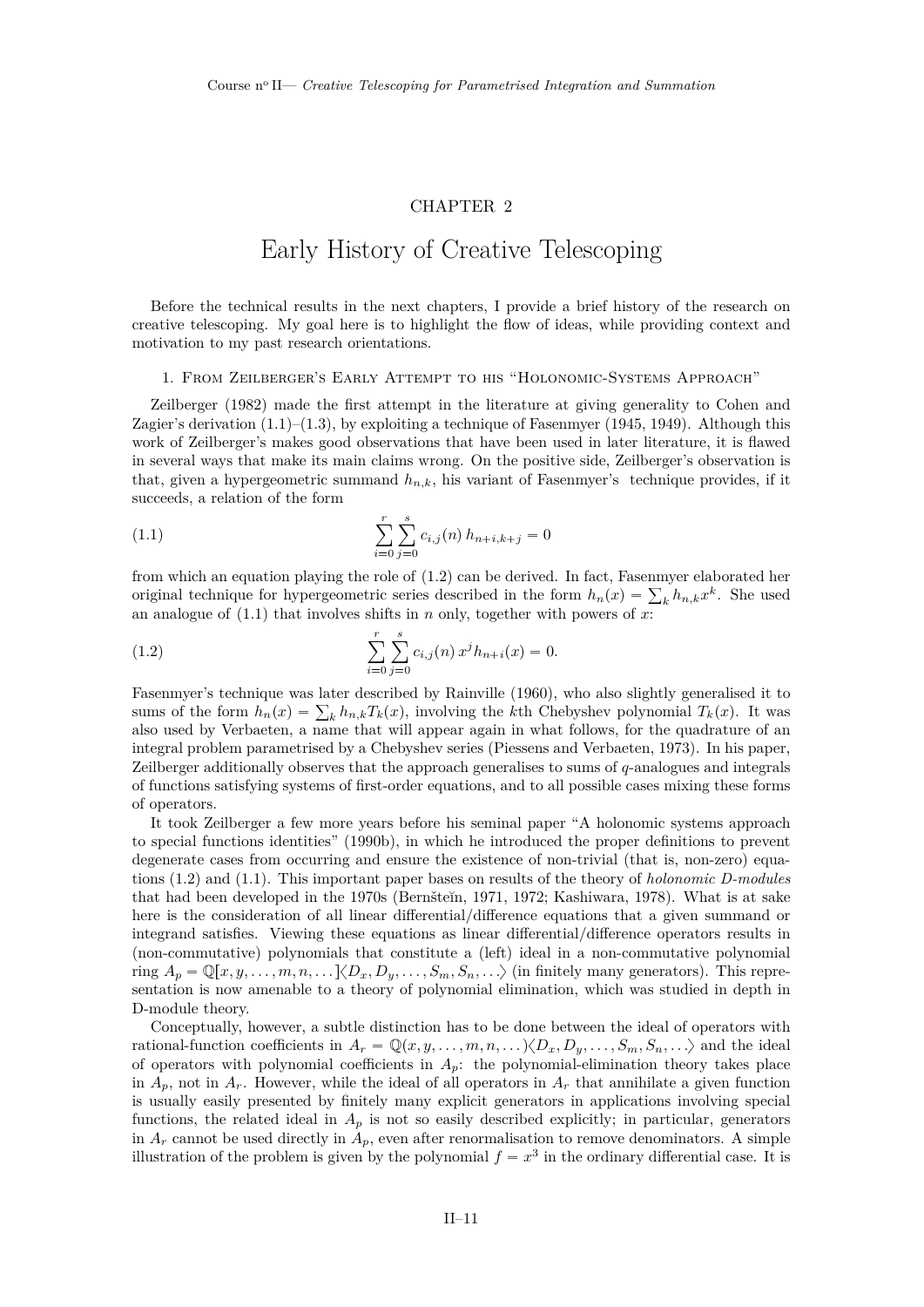#### Frédéric Chyzak

<span id="page-12-0"></span>annihilated by  $xD_x - 3$ , and any annihilator in  $A_r$  is a left multiple of the form  $L(xD_x - 3)$ , with *L* from  $A_r$ . But just restricting the cofactor *L* to  $A_p$  does not generate all annihilators from  $A_p$ : for example,  $D_x^4$  cancels f, but  $D_x^4$  factors as  $(x^{-1}D_x^3)(xD_x-3)$ , requiring a denominator x in the cofactor. This phenomenon is part of the cause for the problems in [\(Zeilberger,](#page-37-0) [1982\)](#page-37-0), and was not completely clarified even in [\(Zeilberger,](#page-37-0) [1990b\)](#page-37-0). In the differential case, first algorithms for obtaining generators of the ideal with polynomial coefficients from generators of the ideal with rational coefficients were given by Tsai in the ordinary differential case [\(2000\)](#page-36-0), then in the partial differential case [\(2002\)](#page-36-0). This process was named *Weyl closure*. On the other hand, no "Ore closure" algorithm is known yet for other types of operators in the multivariate case.

#### 2. Other Early Elimination Approaches: Constant Terms and Diagonals

It is worth noting that the polynomial notation for operators had already been used for combinatorial matters and in connexion to a polynomial elimination problem. Let me mention two works.

First, Zeilberger was studying already in [\(1980\)](#page-37-0) means to derive difference equations satisfied by the constant term of products of powers with symbolic exponents of multivariate Laurent polynomials. An example (simple, but of pedagogical nature) is the constant term with respect to  $x_1, x_2,$  and  $x_3$  and viewed as a function of *a*, *b*, and *c*, of

$$
F(a, b, c, x_1, x_2, x_3) = \left( \left( 1 - \frac{x_1}{x_2} \right) \left( 1 - \frac{x_2}{x_1} \right) \right)^a \left( \left( 1 - \frac{x_1}{x_3} \right) \left( 1 - \frac{x_3}{x_1} \right) \right)^b \left( \left( 1 - \frac{x_2}{x_3} \right) \left( 1 - \frac{x_3}{x_2} \right) \right)^c,
$$

which turns out to be

(2.1) 
$$
\frac{(2a)! (2b)! (2c)! (a+b+c)!}{a! b! c! (a+b)! (a+c)! (b+c)!}.
$$

Zeilberger's approach was to consider the two-terms first-order difference equation

$$
F(a+1,b,c,x_1,x_2,x_3) = \left(1 - \frac{x_1}{x_2}\right)\left(1 - \frac{x_2}{x_1}\right)F(a,b,c,x_1,x_2,x_3),
$$

or rather its normalised polynomial representation  $x_1x_2S_a + (x_1 - x_2)^2$ , together with its siblings obtained by shifting *b* or *c* instead of *a*. Then, eliminating  $x_1, x_2$ , and  $x_3$  by successive runs of the fraction-free Euclidean algorithm in  $\mathbb{Q}[S_a, S_b, S_c][x_1, x_2, x_3]$  yields the annihilator

$$
S_a S_b S_c + S_a^2 + S_b^2 + S_c^2 - 2(S_a S_b + S_b S_c + S_a S_c)
$$

of the constant term, from which *checking* that (2.1) is the constant term is easy. It is of interest that Zeilberger observed that the classical elimination theory for commutative polynomials can be applied to the case of partial difference operators with coefficients independent of the variables (*a*,  $b$ , and  $c$  above), but dependent of extra parameters  $(x_1, x_2, x_3)$  above). In contrast, algorithms by creative telescoping would represent the constant term by the Cauchy integral

$$
\frac{1}{(2\pi i)^3} \oint \oint F(a, b, c, x_1, x_2, x_3) dx_1 dx_2 dx_3,
$$

then consider as well equations that are differential in  $x_1, x_2$ , and  $x_3$ , and perform an algorithmic elimination of  $x_1, x_2,$  and  $x_3$  in  $\mathbb{Q}(a, b, c)[x_1, x_2, x_3]\langle S_a, S_b, S_c, D_1, D_2, D_3\rangle$  (where  $D_i$  denotes derivation w.r.t. *xi*).

A second work is the proof by Lipshitz that the diagonal of a D-finite power series is Dfinite [\(1988\)](#page-35-0). These notions require definitions: Given a multivariate formal power series

$$
f = \sum_{n_1,\ldots,n_r \in \mathbb{N}} c_{n_1,\ldots,n_r} x_1^{n_1} \cdots x_r^{n_r} \in \mathbb{Q}[[x_1,\ldots,x_r]],
$$

its *diagonal* is defined as the univariate series

$$
\Delta f = \sum_{n \in \mathbb{N}} c_{n, ..., n} x^n.
$$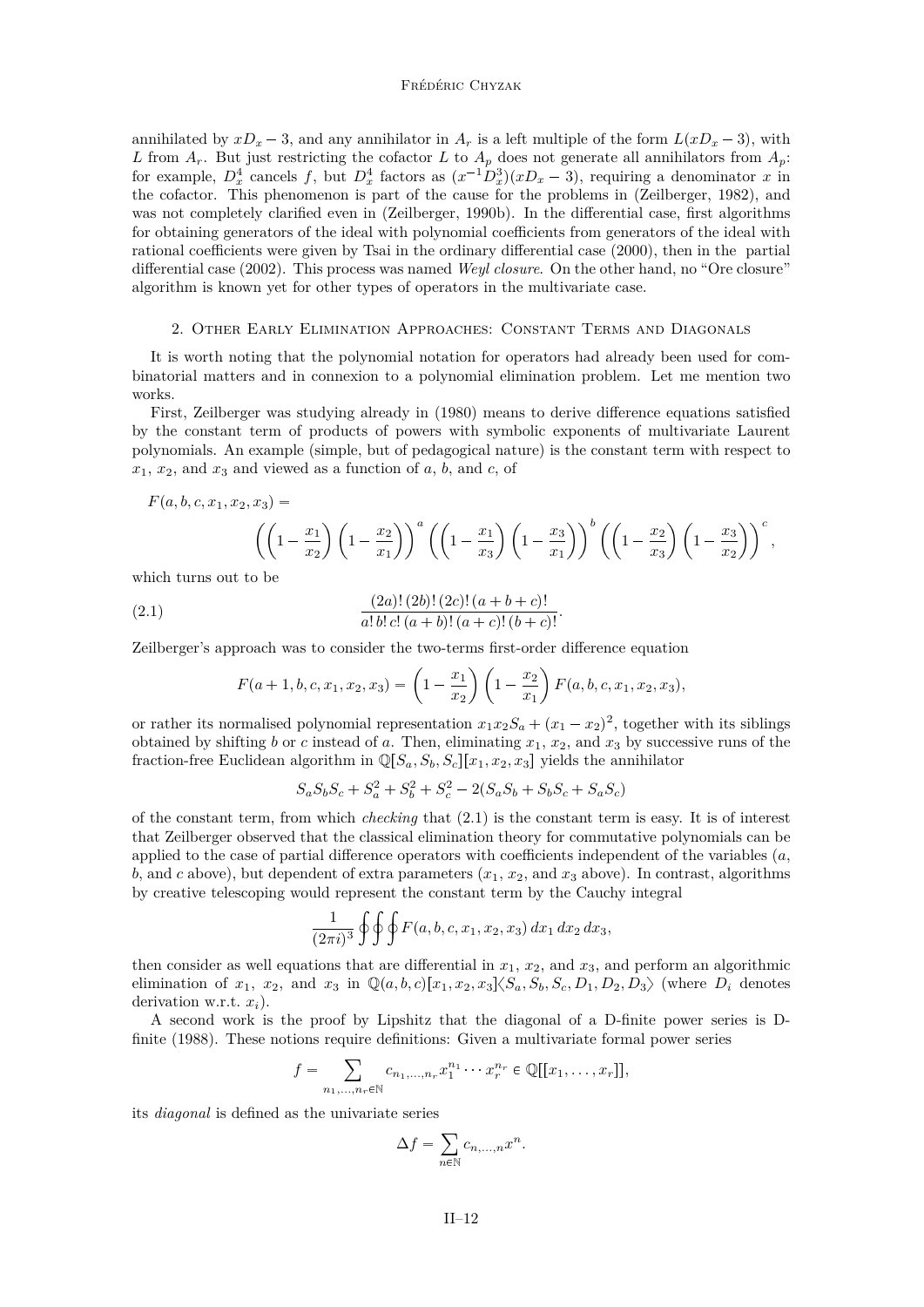The case studied by Lipshitz is that of a *differentiably finite* series, in short *D-finite* series, that is, of a series *f* whose derivatives  $D_1^{n_1} \cdots D_r^{n_r} f$  at all order  $(n_1, \ldots, n_r \geq 0)$  generate a finitedimensional vector space over  $\mathbb{Q}(x_1, \ldots, x_r)$ . (The power-series ring  $\mathbb{Q}[[x_1, \ldots, x_r]]$  can be included into a  $\mathbb{Q}(x_1, \ldots, x_r)$ -vector space.) An equivalent definition is that such an *f* possesses for each *i* between 1 and *r* an ordinary non-zero annihilator  $L_i$  from  $\mathbb{Q}(x_1, \ldots, x_r) \langle D_i \rangle$ . Lipshitz's approach does not appeal to any tool of D-modules theory, and remains on a very elementary level, but it bases on a counting argument that is at the heart of Bernstein's dimension theory for D-modules. (It is difficult for me to imagine that Lipshitz was not inspired by the D-module theory, but this is pure speculation.) The derivation is as follows, after specialising to  $r = 2$  for the sake of simplicity. The first idea is to express the diagonal as a residue of a suitable transform of *f*, namely by

$$
\Delta f = \mathop{\rm res}\nolimits_s g \quad \text{where} \quad g = \frac{1}{s} f\left(s, \frac{x}{s}\right)
$$

*.*

(Here, the *residue* res<sub>*s*</sub>  $\phi$  of a function  $\phi$  of the variables *s* and *x* that can be expressed as the sum  $\sum_{(p,q)\in\mathbb{Z}^2, p+q\geq m} \phi_{p,q}s^px^q$  for some  $m\in\mathbb{Z}$  is just the univariate series  $\sum_{q=m+1}^{\infty} \phi_{-1,q}x^q$ .) Note that the diagonal could be expressed as a constant term or a Cauchy integral, as well. Then, Lipshitz introduces the ordinary annihilators  $L_i$  mentioned-above associated with  $g$  and proves that  $s$  can be eliminated from the family of the  $L_i$ 's. To this end, he considers the expressions

(2.2) 
$$
x^m D_s^n D_x^o g \text{ subject to } m+n+o \leq N.
$$

Then, he determines suitable integers  $a, b$ , and  $h \ge 1$ , and a suitable polynomial p to show that the expressions (2.2) all rewrite as linear combinations of terms of the form  $(q/p^N)D_s^iD_x^jg$ , where  $0 \leq i \leq a, 0 \leq j \leq b$ , and  $q(s, x)$  is a polynomial of total degree bounded by *Nh*. Now, the number of initial expressions is a multinomial number, growing in proportion to  $N^3$ , while the simplified expressions (2.2) live in a vector space of dimension  $\mathcal{O}(N^2)$  over Q. Therefore, for large enough *N* there must be a Q-linear combination  $Z(x, D_x, D_s)$  of the (2.2)'s that rewrites to 0 (as the rewriting is a linear map). He finally extracts the coefficient  $Z'(x, D_x)$  of  $Z$  of lowest exponent w.r.t.  $D_s$  and proves that  $Z'$  cancels the diagonal.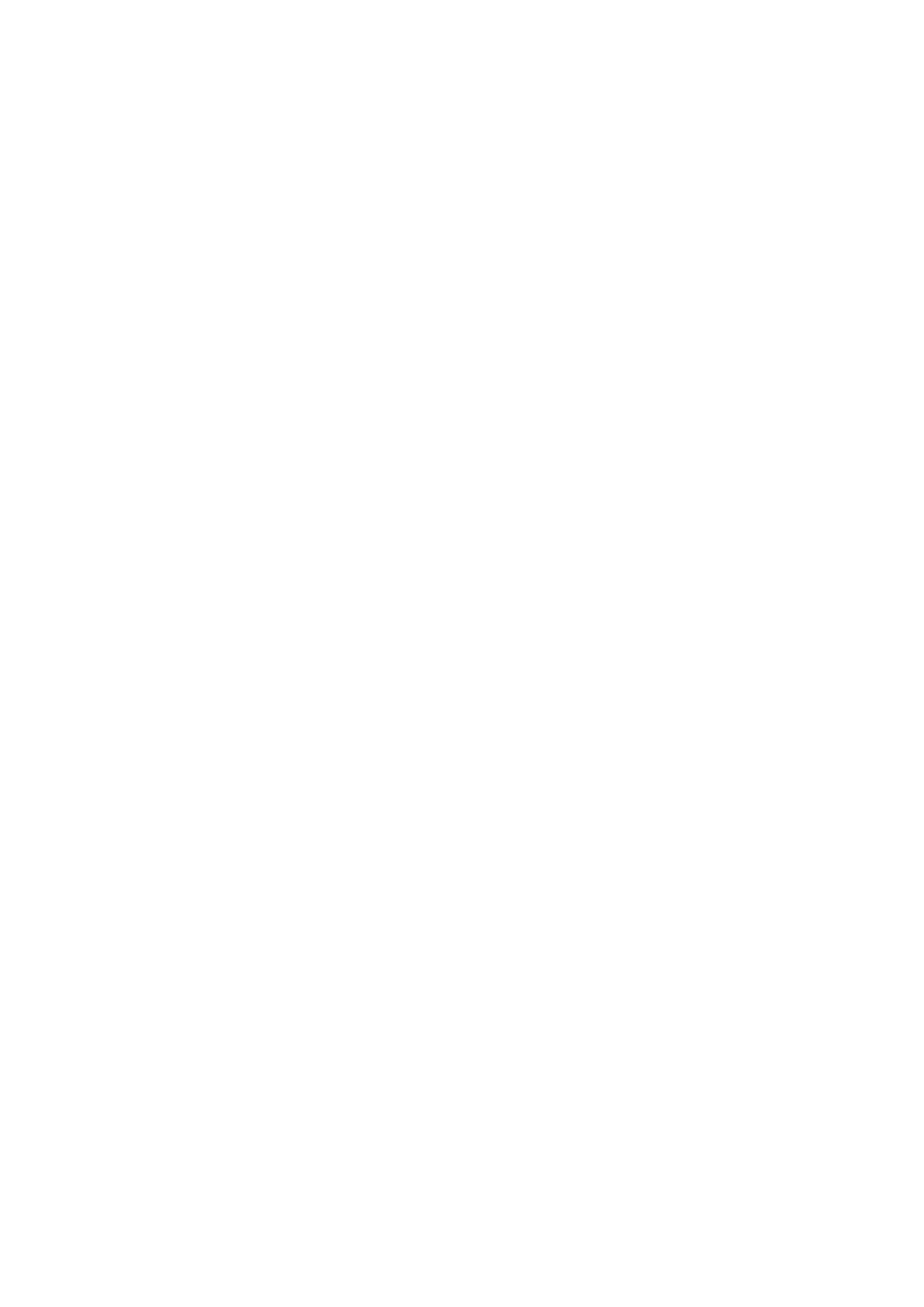## CHAPTER 3

## <span id="page-15-0"></span>Creative-Telescoping Algorithms for Equations of the First Order

#### 1. Zeilberger's Fast Algorithm for Hypergeometric Sums and its Variants

Zeilberger made explicit with [\(1990b\)](#page-37-0) what was implied by the earlier works: designing algorithms based on the creative-telescoping approach for operations on integrals and series requires algorithmic means for non-commutative polynomial elimination in operator algebras. In [\(1980\)](#page-37-0), Zeilberger had appealed to successive gcd computations by a sort of fraction-free Euclidean algorithm, which is likely to introduce spurious factors in the coefficients. The output  $(1.1)$  from Zeilberger's modification of Fasenmyer's technique in [\(1982\)](#page-37-0) is essentially an operator from  $\mathbb{Q}(n)\langle S_n, S_k \rangle$ , and could be obtained by an elimination of  $k$  from annihilators of  $h_{n,k}$ , provided the Ore closure problem was solved algorithmically. A searching algorithm by linear algebra is implied by the proof in [\(Lipshitz,](#page-35-0) [1988\)](#page-35-0). In [\(1990b\)](#page-37-0), Zeilberger based on a calculation he names "Sylvester's dialytic elimination," a classical process to compute Sylvester's resultant [\(1840\)](#page-36-0). This method is originally for univariate polynomials, but, despite non-commutativity, Zeilberger generalises it to an elimination method for operators viewed as bivariate polynomials in *n* and *k* with coefficients in  $\mathbb{Q}[S_n, S_k]$ . However, he dodges the question of Ore closure, which, in practice, becomes a large weakness of the method: one does not know if it will terminate if one starts with indiscriminate annihilators.

In addition, all these methods are merely existence proof turned into algorithms and tend to be very slow in practice. Although no sufficient study of lower bounds for their complexity is available yet, an explanation is that elimination constrains the output to be a polynomial in high degrees, and in a form like [\(1.1\)](#page-11-0) that is more restrictive than what is required for the creative telescoping to work. Indeed, by way of comparison, representing [\(1.2\)](#page-3-0) as an operator results in an operator that involves *k*:

$$
(n+1)^3S_n - (34n^3 + 51n^2 + 27n + 5) + n^3S_n^{-1} - (1 - S_k^{-1})4(2n+1)(k(2k+1) - (2n+1)^2).
$$

A further consequence is that the order of the outputs from these methods cannot be expected to be minimal: when searching a fixed set of annihilators for elements of the form  $P(n, S_n) + (S_k 1)Q(n, k, S_n, S_k)$ , the less constrained *Q* is, the more pairs  $(P, Q)$  will exist, and the lower the minimal order of a possible output *P* is.

In view of this, Zeilberger called his algorithm in [\(1990b\)](#page-37-0) his "slow algorithm," and turned his attention back to the more restricted class of inputs he had studied in [\(1982\)](#page-37-0): the special class of hypergeometric sequences, that is sequences  $(h_{n,k})$  for which the two ratios

$$
\frac{h_{n+1,k}}{h_{n,k}} \quad \text{and} \quad \frac{h_{n,k+1}}{h_{n,k}}
$$

are given by two fixed rational functions in  $n$  and  $k$ . For them, he designed a "fast algorithm" [\(1990a;](#page-37-0) [1991\)](#page-37-0), which finally popularised the method of creative telescoping as an algorithm. Zeilberger based his fast approach for definite summation on Gosper's *decision algorithm* for the indefinite summation of hypergeometric sequences [\(1978\)](#page-34-0). Given a (univariate) hypergeometric sequence  $(u_k)$ , Gosper observed that any hypergeometric indefinite sum  $(U_k)$ , that is, any sequence satisfying  $U_{k+1} - U_k = u_k$ , must be a multiple of the summand by a fixed rational function *R* of *k*: necessarily,

$$
(1.1) \t\t\t U_k = R(k) u_k.
$$

This leads to an auxiliary linear recurrence equation on *R*, for which he developed a decision procedure for solving. As a consequence, Gosper obtained an algorithm that *decides* whether a given hypergeometric sequence possesses a hypergeometric indefinite sum, or whether its sum is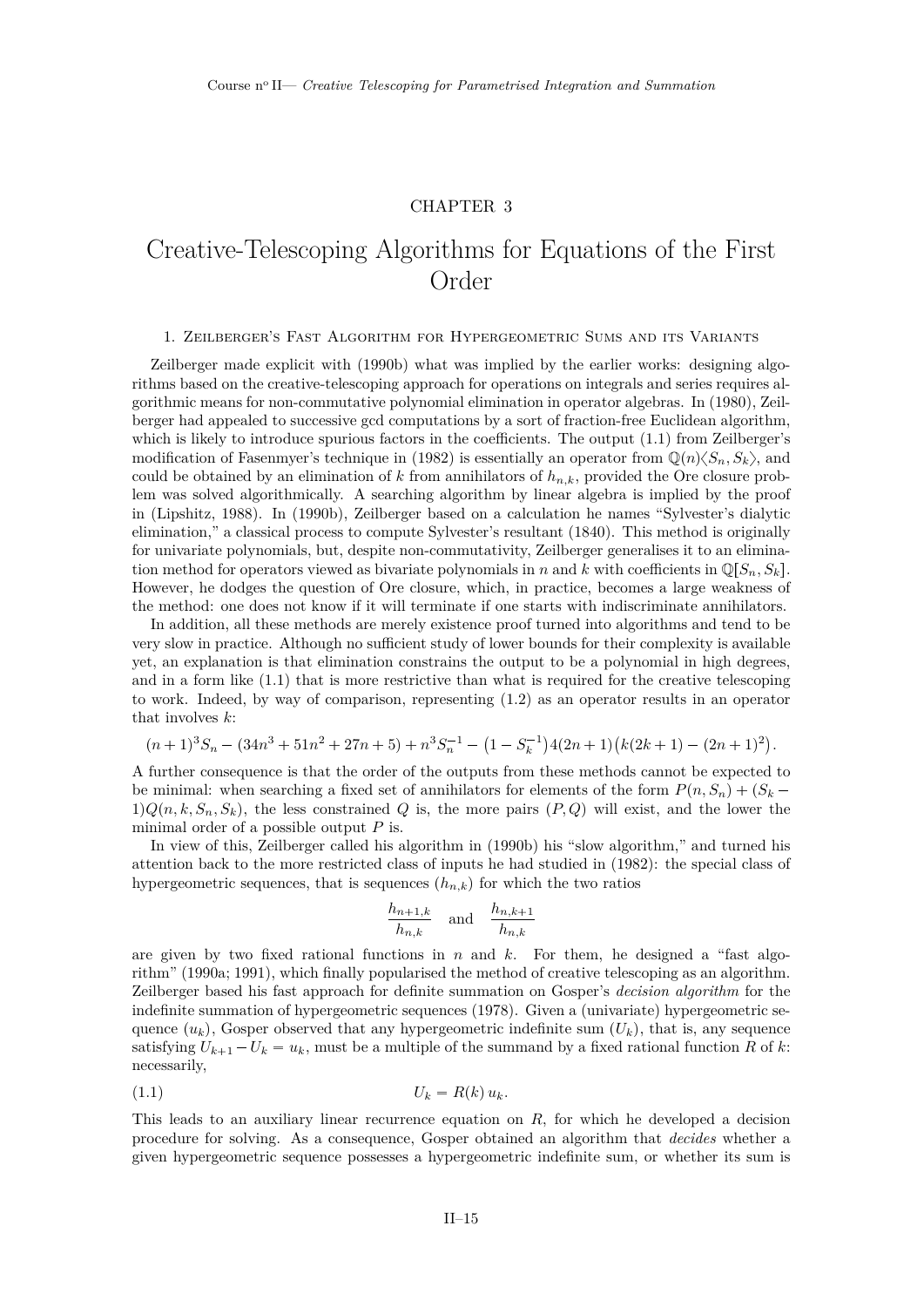#### Frédéric Chyzak

<span id="page-16-0"></span>a non-trivial extension. Zeilberger realised that if the output from creative telescoping is known beforehand, like [\(1.3\)](#page-3-0) in the example about  $\zeta(3)$ , then the telescoping term [\(1.1\)](#page-3-0) can be obtained just by calling Gosper's algorithm on the right-hand side of [\(1.2\)](#page-3-0). To make this into an algorithm, it was sufficient for Zeilberger to describe how to search at the same time for the coefficients of the output and for the rational function implied by Gosper's algorithm: this amounts to a parametrised variant of Gosper's calculation. Therefore, Zeilberger's algorithm proceeds by increasing a tentative order *r* of maximal shifts w.r.t. *n* for the right-hand side of [\(1.2\)](#page-3-0), trying to solve for *B* at each order. If there exists a non-zero family  $\{\eta_i(n)\}_{i=1}^r$  of univariate rational functions and a bivariate rational function  $R(n, k)$  such that

(1.2) 
$$
\eta_r(n) h_{n+r,k} + \cdots + \eta_0(n) h_{n,k} = R(k+1) h_{n,k+1} - R(k) h_{n,k},
$$

then the algorithm will terminate while producing such an identity with least possible order *r*.

At about the same time, [Almkvist and Zeilberger](#page-33-0) [\(1990\)](#page-33-0) gave a differential analogue of Zeilberger's fast algorithm, which applies to so-called *hyperexponential function*, that is, functions *h* of two variables *x* and *y* for which the two ratios

$$
\frac{\frac{dh}{dx}(x,y)}{h(x,y)} \quad \text{and} \quad \frac{\frac{dh}{dy}(x,y)}{h(x,y)}
$$

are two fixed rational functions in *x* and *y*. To this end, they produced a differential analogue of Gosper's algorithm and replaced (1.2) with an ansatz of the form

(1.3) 
$$
\eta_r(x) D_x^r h(x, y) + \cdots + \eta_0(x) h(x, y) = (D_y R(x, y)) h(x, y) + R(x, y) (D_y h(x, y)).
$$

By the mid-1990s, Zeilberger had done a great job in popularising his theory, his fast algorithm, and his Maple implementation of it. A great deal of application papers were published, by he, admirers, and more often than not his computer whom he had named Shalosh B. Ekhad. The goal was to demonstrate that hypergeometric summation had become *routine*. To list a few of such papers: [\(Zeilberger,](#page-37-0) [1994;](#page-37-0) [Ekhad and Zeilberger,](#page-34-0) [1994b,a,](#page-34-0) [1996;](#page-34-0) [Prodinger,](#page-35-0) [1996\)](#page-35-0). Still, there was some confusion around Zeilberger's articles, caused by some allusiveness in the presentation and in algorithmic descriptions, especially in view of the many generalisations that were announced but not formalised rigourously.

This motivated Koornwinder to work on a new Maple implementation of Zeilberger's fast algorithm as well as on a *q*-analogue; he wrote [\(1993\)](#page-34-0) with the purpose to describe them in a very rigourous way, to ensure that the outputs produced could be trusted. In the same vein, [Paule and](#page-35-0) [Schorn](#page-35-0) [\(1995\)](#page-35-0) provided a Mathematica implementation (for the classical case), with special emphasis on speed; in particular, they based on a notion of *greatest falling factorial (GFF)* from [\(Paule,](#page-35-0) [1995\)](#page-35-0) to keep intermediate calculations in factored (therefore compact, efficient) form. The similar work for the *q*-analogue algorithm was done by [Paule and Riese](#page-35-0) [\(1997\)](#page-35-0), with a *q*-analogue of Gosper's algorithm explained by a theory of *q*-GFFs; it was continued into a work on indefinite bibasic hypergeometric summation [\(Riese,](#page-35-0) [1996\)](#page-35-0), that is, for identities involving an operator *B* such that

$$
(Bf)(x,y) = f(qx, py).
$$

For a Maple counterpart, [\(Böing and Koepf,](#page-33-0) [1999\)](#page-33-0) describes an analogue implementation of Zeilberger's *q*-analogue fast algorithm and of Riese's bibasic Gosper algorithm.

RISC: Lisonek et al. ? + [\(Riese,](#page-35-0) [2001\)](#page-35-0): fine-tuning (substitution heuristics, based on symmetries, which the user can tentatively apply to avoid memory explosion)

#### 2. Wilf and Zeilberger's Approach to Multiple Sums and Integrals

After single hypergeometric/hyperexponential sums/integrals, there remained to understand on what inputs the method would terminate with certainty and if it could be extended to multiple sums and integrals. This was addressed to some extent by [Wilf and Zeilberger](#page-36-0) [\(1992a\)](#page-36-0); see also the result announcement in [\(Wilf and Zeilberger,](#page-36-0) [1992b\)](#page-36-0)). There, they introduced the notion of a *proper hypergeometric term*, a special kind of hypergeometric term given as

(2.1) 
$$
h_{n,k} = P(n,k) \zeta^n \xi^k \prod_{\ell=1}^L \Gamma(a_{\ell}n + b_{\ell}k + c_{\ell})^{\epsilon_{\ell}},
$$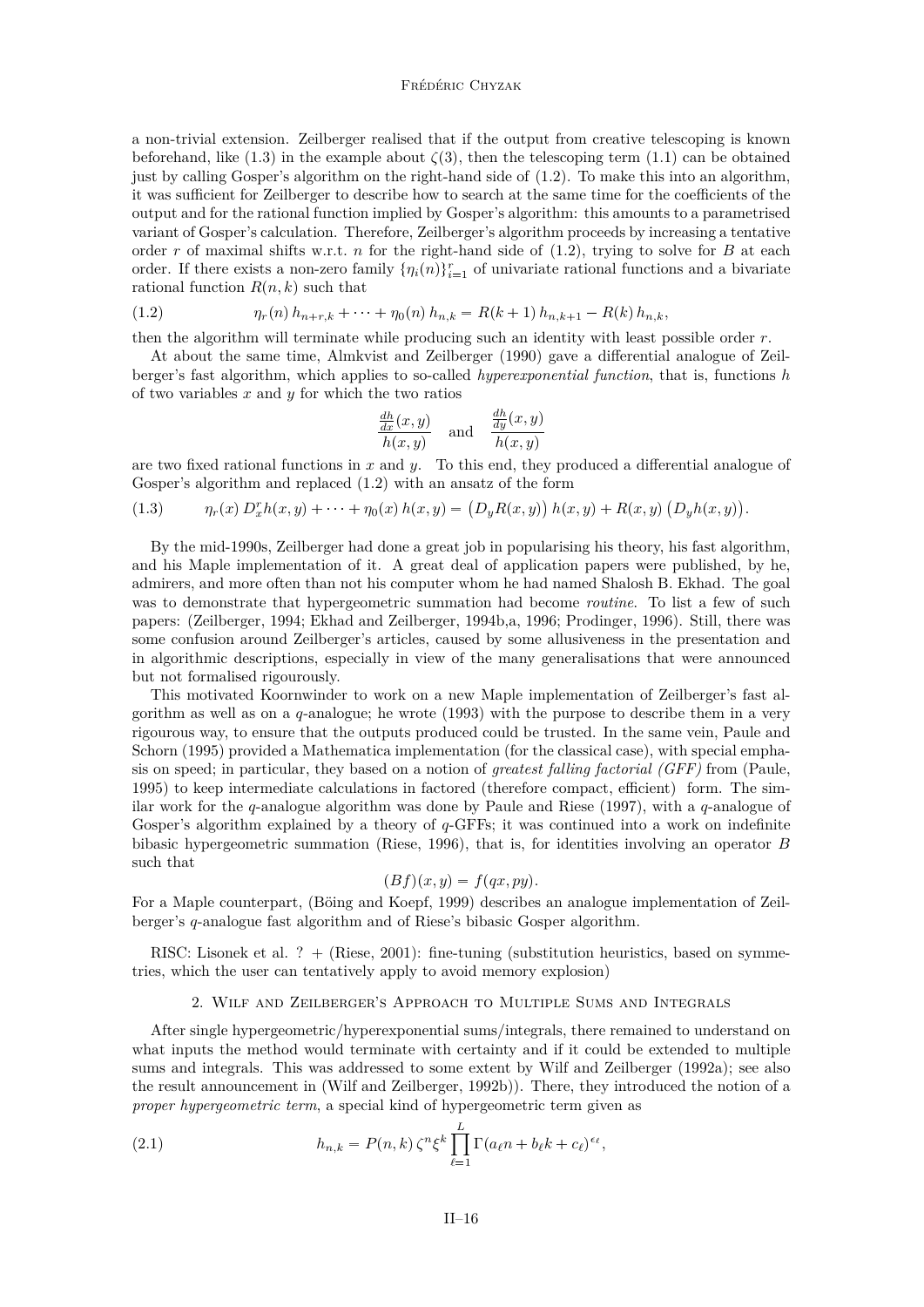<span id="page-17-0"></span>where:

- (1) the  $a_{\ell}$ 's and  $b_{\ell}$ 's are specific *integers*, and the  $\epsilon_{\ell}$ 's are  $\pm 1$ ;
- (2) the  $c_{\ell}$ 's,  $\zeta$ , and  $\xi$  are *constants* independent from *n* and *k*;
- (3) *P* is a *polynomial* in *n* and *k*.

(The original definition separates the factors with  $\epsilon = +1$  from those with  $\epsilon = -1$  and insists on the  $c_{\ell}$ 's being integers, but I prefer this more formal view for what follows. Also, the term  $\zeta^{n}$ was really introduced by [Wegschaider](#page-36-0) [\(1997\)](#page-36-0) only, but it alters what follows in no essential way.) As a general hypergeometric term could be represented formally in the same way, but with a rational function in place of the polynomial *P*, the wording *proper* emphasises that the factor *P* is polynomial. As we shall see, the crucial consequence of the definition [\(2.1\)](#page-16-0) is the behaviour of its components under shifts: a term  $\Gamma(an + bk + c)$  is multiplied by a rational function of degree in *k* linear in the total shifts; the degree in *k* of *P* is unchanged under shifts; the exponentials  $\zeta^n$ and  $\xi^k$  are multiplied by constants.

A first contribution of Wilf and Zeilberger's is to show the existence of a non-trivial relation of the form [\(1.1\)](#page-11-0) for any proper hypergeometric *h*, together with explicit bounds *r* and *s* in [\(1.1\)](#page-11-0) to ensure existence:

(2.2) 
$$
r = B
$$
 and  $s = (A - 1)B + degk(P) + 1$ ,

where I have set

$$
A = \sum_{\ell=1}^{L} |a_{\ell}| \quad \text{and} \quad B = \sum_{\ell=1}^{L} |b_{\ell}|.
$$

The proof can be sketched as follows: Each  $h_{n+i,k+j}$  in [\(1.1\)](#page-11-0) involves terms of the form  $\Gamma(a_\ell n + \ell)$  $b_{\ell}k + c_{\ell} + u$  for a shift *u* bounded in absolute value by  $\sigma_{\ell} = |a_{\ell}|r + |b_{\ell}|s$ , that is, in a linear way. Now, observe that both

(2.3) 
$$
\frac{\Gamma(a_{\ell}n + b_{\ell}k + c_{\ell} + u)}{\Gamma(a_{\ell}n + b_{\ell}k + c_{\ell} - \sigma_{\ell})} \text{ and } \frac{\Gamma(a_{\ell}n + b_{\ell}k + c_{\ell} + \sigma_{\ell})}{\Gamma(a_{\ell}n + b_{\ell}k + c_{\ell} + u)}
$$

are polynomials in *k* of degree at most  $\sigma_\ell$ ; the former will be used if  $\epsilon_\ell = +1$ , the latter if  $\epsilon_\ell = -1$ . Therefore, multiplying the hypergeometric relation [\(1.1\)](#page-11-0) by the term

$$
(2.4) \quad H_{n,k} = \zeta^{-n} \xi^{-k} \left( \prod_{\ell=1, \ \epsilon_\ell = +1}^L \Gamma(a_\ell n + b_\ell k + c_\ell - \sigma_\ell) \right)^{-1} \left( \prod_{\ell=1, \ \epsilon_\ell = -1}^L \Gamma(a_\ell n + b_\ell k + c_\ell + \sigma_\ell) \right)
$$

results in an equivalent *polynomial* relation

(2.5) 
$$
\sum_{i=0}^{r} \sum_{j=0}^{s} c_{i,j}(n) (H_{n,k} h_{n+i,k+j}) = 0,
$$

where each product  $H_{n,k}h_{n+i,k+j}$  is a polynomial of degree in k not more than a linear function of *r* and *s*. The full analysis gives the degree bound

(2.6) 
$$
\deg_k(P) + \sum_{\ell=1}^L \sigma_\ell = \deg_k(P) + Ar + Bs.
$$

Therefore, the left-hand side of (2.5) is a polynomial in *k* of degree  $\mathcal{O}(r+s)$  while it is the combination of  $\mathcal{O}((r+s)^2)$  non-zero polynomials. For *r* and *s* large enough, there must be a non-trivial relation (2.5). More specifically, it is sufficient to ensure

(2.7) 
$$
(r+1)(s+1) > \deg_k(P) + Ar + Bs + 1,
$$

and choosing  $r = B$  immediately results in  $(2.2)$ .

Of course, the formula should not be used blindly in an implementation. For instance, applying it to the simple binomial term  $\binom{n+k}{k}^2 \binom{n}{k}^2$  results in  $A = 4$ ,  $B = 8$ ,  $r = 8$ ,  $s = 25$ , and one has to expand products of 50 terms of the form  $(n \pm k + u)^2$ , leading to  $6^{50}$  integer coefficients ... over  $8 \cdot 10^{38}$ .

The second main contribution from [\(Wilf and Zeilberger,](#page-36-0) [1992a\)](#page-36-0) is to show that the whole work extends to multiple sums and integrals, providing an algorithm to compute an analogue of [\(1.1\)](#page-11-0)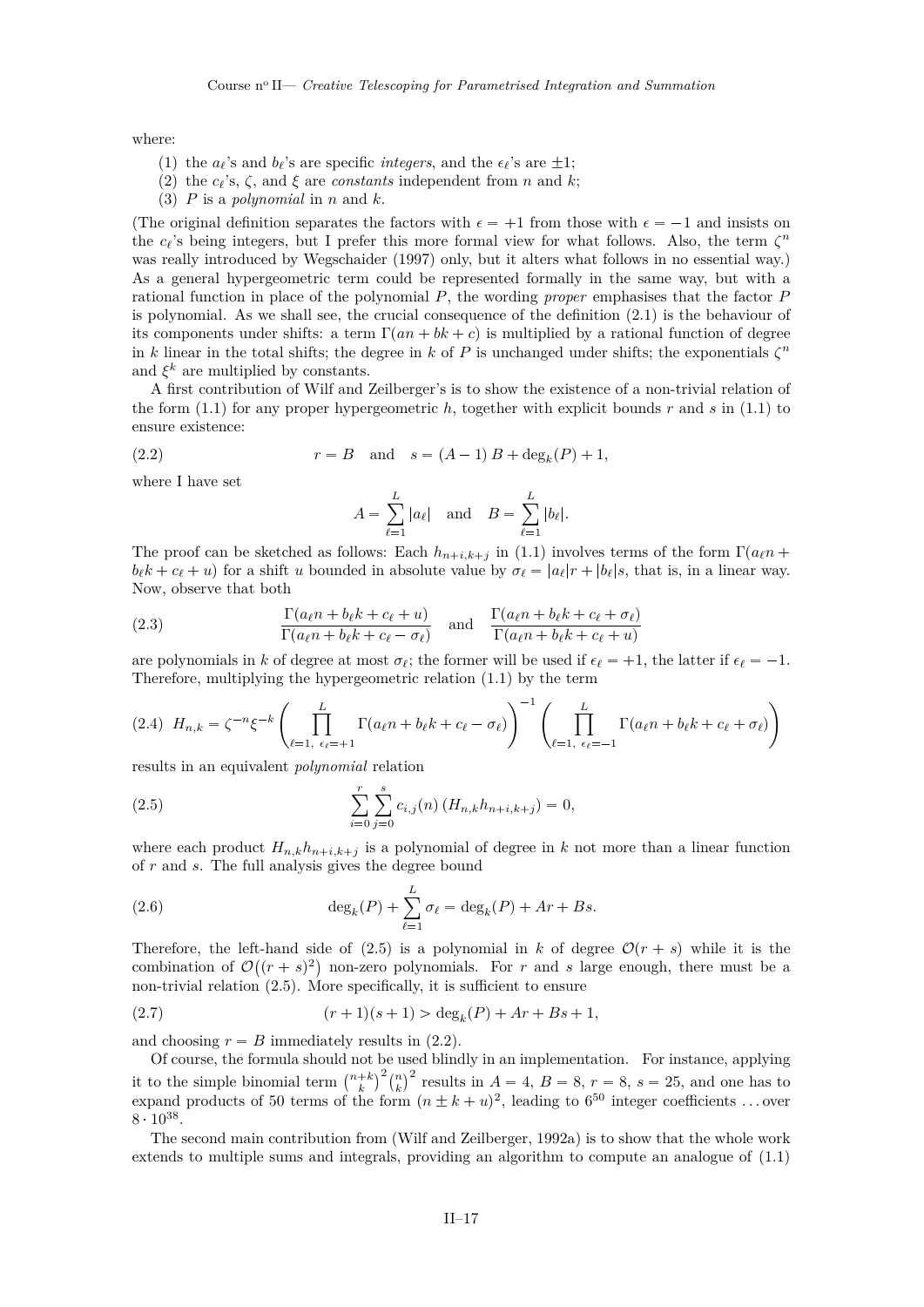<span id="page-18-0"></span>when several *k*'s are involved. To this end, the notion of proper hypergeometric term extends to terms depending on several *k*'s in a natural way:

$$
h_{n,k_1,...,k_m} = P(n, k_1,...,k_m) \zeta^n \xi_1^{k_1} \cdots \xi_m^{k_m} \prod_{\ell=1}^L \Gamma(a_{\ell} n + b_{\ell,1} k_1 + \cdots + b_{\ell,m} k_m + c_{\ell})^{\epsilon_{\ell}},
$$

with the obvious generalisation of the constraints on  $(2.1)$ . In case of an *m*-fold sum,  $(1.1)$  takes the form

(2.8) 
$$
\sum_{i=0}^{r} \sum_{j_1=0}^{s_1} \dots \sum_{j_m=0}^{s_m} c_{i,j_1,...,j_m}(n) h_{n+i,k_1+j_1,...,k_m+j_m} = 0.
$$

The quantity A is defined as above while a sum  $B_i$  is associated with each  $k_i$ . Inequality [\(2.7\)](#page-17-0) is transformed by considering total degrees w.r.t.  $k_1, \ldots, k_m$ , so as to compare the number of *c*'s in the  $(m+1)$ -dimensional sum (2.8) with the *m*-dimensional combinatorics of monomials in  $k_1, \ldots, k_m$ of bounded total degree:

$$
(r+1)(s_1+1)\cdots(s_m+1) > \begin{pmatrix} \deg_{k_i}(P) + Ar + B_1s_1 + \cdots + B_ms_m + m \\ m \end{pmatrix} + 1.
$$

Doing for instance  $r = s_1 = \cdots = s_m$  and comparing exponents shows the existence of a solution; [Wilf and Zeilberger](#page-36-0) [\(1992a\)](#page-36-0) give a formula, but it is much less explicit than in the case  $m = 1$ .

Wilf and Zeilberger's method also has a *q*-analogue, for simple and multiple sums. They adapted their definition to call proper *q*-hypergeometric a term of the form:

(2.9) 
$$
h_{n,k} = P(q^n, q^k) \zeta^n \xi^k q^{\alpha n^2 + \beta n k + \gamma k^2 + \lambda {n \choose 2} + \mu {k \choose 2}} \prod_{\ell=1}^L ((q; c_\ell)_{a_\ell n + b_\ell k})^{\epsilon_\ell},
$$

where, in addition to the constraints of the classical case:

(1)  $(q; x)_N$  denotes the *q*-Pochhammer symbol, defined by  $(q; x)_0 = 1$  and, for  $N > 0$ :

$$
(q; x)_N = (1 - x)(1 - qx) \cdots (1 - q^{N-1}x) \quad \text{and}
$$
\n
$$
(q; x)_{-N} = \left(1 - \frac{x}{q}\right)^{-1} \left(1 - \frac{x}{q^2}\right)^{-1} \cdots \left(1 - \frac{x}{q^N}\right)^{-1};
$$
\n(2) the constants a is  $\zeta$  and  $\zeta$  as well as the coefficients of *P* may now be rational functions.

- (2) the constants  $c_{\ell}$ 's,  $\zeta$ , and  $\xi$ , as well as the coefficients of *P* may now be rational functions of *q*;
- (3)  $\alpha$ ,  $\beta$ ,  $\gamma$ ,  $\lambda$ , and  $\mu$  are all relative integers.

(Again, I have used here the generalised form by [Riese](#page-35-0) [\(2003\)](#page-35-0), with no essential change in what follows.) As for the classical case, [Wilf and Zeilberger](#page-36-0) [\(1992a\)](#page-36-0) (resp. [Riese](#page-35-0) [\(2003\)](#page-35-0)) showed that a non-trivial relation

(2.10) 
$$
\sum_{i=0}^{r} \sum_{j=0}^{s} c_{i,j}(q^n) h_{n+i,k+j} = 0
$$

always exist. Here, an additional difficulty over the classical case is that the analogues of the factors [\(2.3\)](#page-17-0) are no longer polynomial, but in general Laurent polynomials in  $q^n$  and  $q^k$ ; this adds a lot of technicalities. This all generalises to the case of multiple *q*-sums. Furthermore, under the assumption  $m = P = \zeta = 1$  (single *q*-sums), Wilf and Zeilberger gave the bound

$$
|\gamma| + \sum_{\ell=1}^{L} b_{\ell}^2
$$

on *r* for a relation (2.10) to exist.

Another analogue of Wilf and Zeilberger's approach was developped by [Tefera](#page-36-0) [\(2000,](#page-36-0) [2002\)](#page-36-0) for the case of multiple integrals of functions that are (essentially) proper-hypergeometric w.r.t. one discrete variable *n* and hyperexponential w.r.t. several continuous variables  $x_1, \ldots, x_u$ . Written in the case of a single continuous variable, the corresponding "proper terms" are of the form

$$
h_n(x) = P(n, x)e^{\zeta_0(x)} \zeta_1(x)^n \zeta_2(x)^d \prod_{\ell=1}^L \Gamma(a_{\ell}n + b_{\ell}k + c_{\ell})^{\epsilon_{\ell}},
$$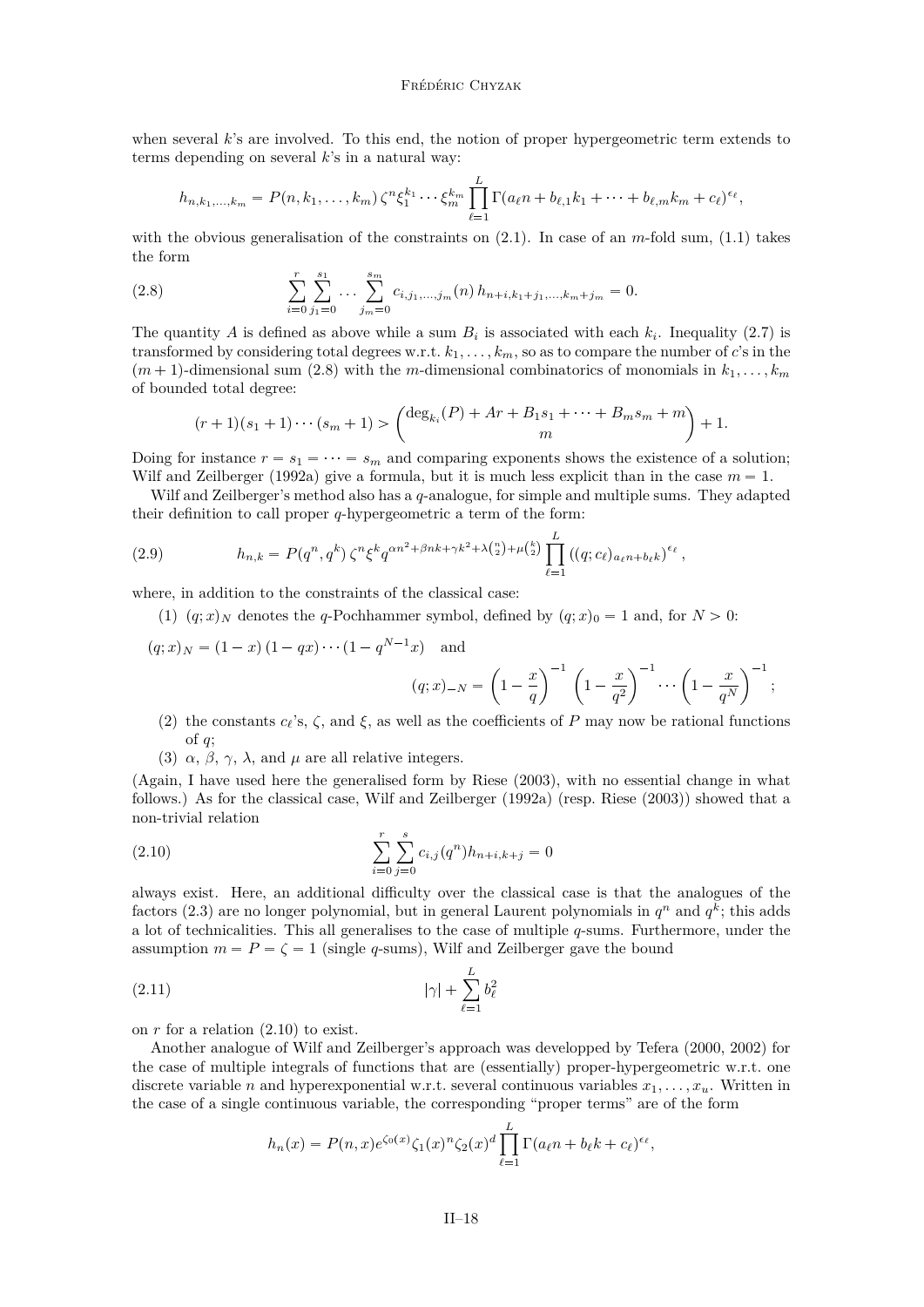<span id="page-19-0"></span>where *P* is again a polynomial, and the *ζ*'s are now univariate rational functions, the *c*'s and *d* are constant w.r.t. both *n* and *x*, and the *a*'s, *b*'s and  $\epsilon$ 's are like before.

#### 3. Verbaeten's Completion and Non-*k*-Free Recurrences

Practical experimentation with the WZ-method soon revealed two shortcomings in formula [\(1.1\)](#page-11-0), both causing the need for too high upper bounds *r* and *s* of the double sum, and too high running times in implementations.

Firstly, the support of the double sum being a rectangular box, as opposed to a more flexible set of pairs  $(i, j)$ , it is an artificial hindrance to the satisfiability of inequality  $(2.7)$ . A solution was studied in the similar context of obtaining the so-called "pure recurrence relation" [\(1.2\)](#page-11-0) by Verbaeten in his PhD thesis [\(1974;](#page-36-0) [1976\)](#page-36-0). The idea consists in enlarging the support of the sum [\(1.1\)](#page-11-0) insofar as this does not increase the degree in *k* of [\(2.5\)](#page-17-0), a process that is called *Verbaeten's completion*. Incidentally, by considering special maximal sets of pairs, Verbaeten had already obtained an existence proof for a relation [\(1.1\)](#page-11-0), for a special case of proper hypergeometric terms: so-called *irreducible* terms such that *P* in [\(2.1\)](#page-16-0) is 1 and no two factors  $\Gamma(an + bk + c)$  with opposite  $\epsilon$ 's have the same *a*'s and *b*'s, and *c*'s that differ by an integer. Verbaeten's proof was later greatly simplified by [Hornegger](#page-34-0) [\(1992\)](#page-34-0) and a sketch of it is available in [\(Wegschaider,](#page-36-0) [1997\)](#page-36-0). It involves a very fine analysis of the degree of polynomials in an equivalent of [\(2.5\)](#page-17-0) where the rectangular double sum is replaced with some convex polygon. The approach proceeds by counting the points on the integer-lattice that lie in a convex polygon defined by extremal directions related to the *a`*'s and  $b_{\ell}$ 's. In addition, by thoroughly studying Verbaeten's completion, Wegschaider was able in his master's thesis [\(1997\)](#page-36-0) to fill a gap in the proof in [\(Wilf and Zeilberger,](#page-36-0) [1992a\)](#page-36-0) of the existence theorem of a recurrence in *n* for the sum  $\sum_{k} h_{n,k}$  in the case of a proper hypergeometric term that is not necessarily irreducible.

Secondly, the way [\(1.1\)](#page-11-0) is used to get a recurrence on the sum over *k* suggests that banning *k* from the coefficients  $c_{i,j}$  in an absolute way is not optimal, as is best explained by observing how the recurrence  $(1.1)$  on the term  $h_{n,k}$  is transformed into a recurrence

(3.1) 
$$
\sum_{i=0}^{\rho} a_i(n) h_{n+i} = 0 \text{ for } h_n = \sum_{k=\alpha}^{\beta} h_{n,k}.
$$

This transformation proceeds by rewriting [\(1.1\)](#page-11-0) by the relations

(3.2) 
$$
h_{n+i,k+j} = h_{n+i,k} - \left( h_{n+i,k}^{(j)} - h_{n+i,k+1}^{(j)} \right) \text{ for } h_{n+i,k}^{(j)} = h_{n+i,k} + \dots + h_{n+i,k+j-1},
$$

which results in a term  $g_{n,k}$  satisfying

(3.3) 
$$
\sum_{i=0}^{r} c_i(n) h_{n+i,k} = g_{n,k+1} - g_{n,k} \text{ for } c_i(n) = \sum_{j=0}^{s} c_{i,j}(n).
$$

Now, summation over *k* yields

(3.4) 
$$
\sum_{i=0}^{r} c_i(n) h_{n+i} = g_{n,\beta+1} - g_{n,\alpha}.
$$

In applications, either the right-hand side is zero by itself, or it can be canceled by applying a linear recurrence operator. In the former case, the output recurrence (3.1) is just (3.4), with  $\rho = r$ and  $a_i = c_i$  for each *i*. In the latter case, applying the proper operator to both sides of  $(3.4)$ results in a new recurrence (of order  $\rho$  more than  $r$ ), satisfied by  $(h_n)$ . In the derivation above, the term  $g_{n,k}$  is of the form  $Lf_{n,k}$  for  $L \in \mathbb{Q}[n]\langle S_n, S_k\rangle$ , but this limitation on *g* is inessential for the derivation. In particular, allowing *L* to be in the larger set  $\mathbb{Q}[n,k]\langle S_n, S_k\rangle$  should allow "more" g's to be tested, and "more" relations (3.4) to be found, with the hope of lower orders for the final recurrences. [Wilf and Zeilberger](#page-36-0) [\(1992a\)](#page-36-0) attribute this observation to Gerdt Almkvist. [Wegschaider](#page-36-0) [\(1997,](#page-36-0) Sec. 3.5.1) developped a heuristic to allow *L* to involve *k*. To this end, he considers the equation

(3.5) 
$$
\sum_{i=0}^{r} \sum_{j=0}^{s} \sum_{\ell=0}^{t} c_{i,j,\ell}(n) k^{\ell} h_{n+i,k+j} = 0
$$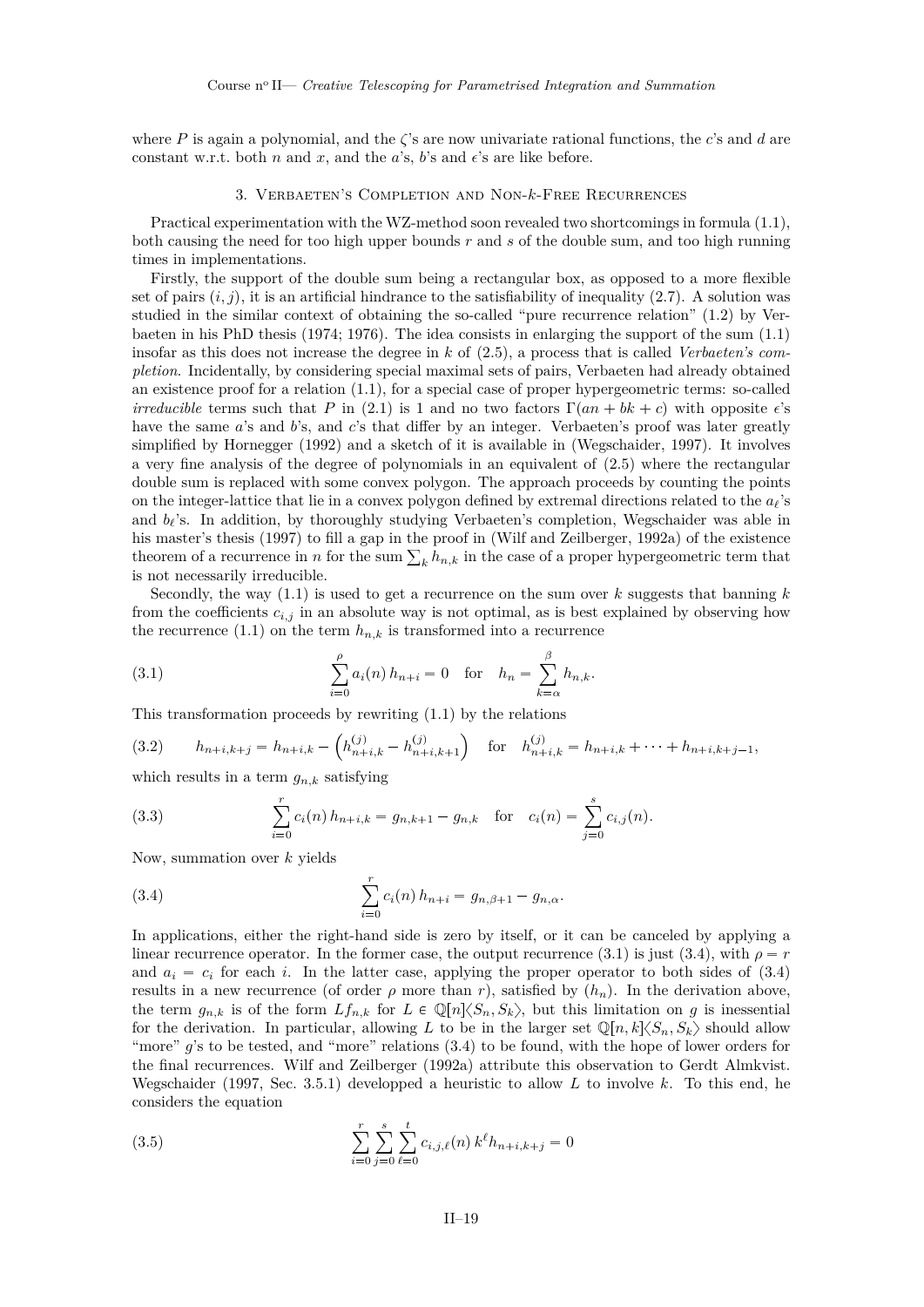<span id="page-20-0"></span>in place of equation  $(1.1)$  and the following analogue for the transformations  $(3.2)$ :

$$
k^{\ell}h_{n+i,k+j} = (k-j)^{\ell}h_{n+i,k} - \left(h_{n+i,k}^{(j,\ell)} - h_{n+i,k+1}^{(j,\ell)}\right)
$$
  
for  $h_{n+i,k}^{(j)} = (k-j)^{\ell}h_{n+i,k} + \dots + (k-1)^{\ell}h_{n+i,k+j-1}.$ 

Using this in [\(3.5\)](#page-19-0) before any calculations involving the actual value of *h* results in linear constraints on the *c*'s for the ansatz to lead to a recurrence of the form  $(3.4)$ , best expressed as the  $r \times t$  linear constraints that each polynomial

$$
\sum_{j=0}^{s} \sum_{\ell=0}^{t} c_{i,j,\ell}(n) (k-j)^{\ell}
$$

should actually not involve *k*. As no study is available of what a suitable degree *t* should be, Wegschaider's implementation lets the user heuristically input a value for it; his manuscript shows tremendous speed-ups by using this improvement.

The case of *q*-sums is amenable to the same two improvements, Verbaeten's completion and the reintroduction of the summation variable in the ansatz. This has been worked out thouroughly by [Riese](#page-35-0) [\(2003\)](#page-35-0), both theoretically and in his implementation.

#### 4. From Elimination to Equations on Sums and Integrals

In the recurrence case, creative telescoping crucially relies on transforming [\(1.1\)](#page-11-0) to [\(3.3\)](#page-19-0), and on an analogue transformation in the differential case. In operator notation, this transformation derives from an operator *L* free of the summation and integration variables an operator *P* that involves exclusively the parameters of the sum/integral and the corresponding shifts and derivatives. A cause of concern is that nothing guarantees a priori that [\(3.3\)](#page-19-0) or its analogue is not a tautology of the form  $0 = 0$ , that is, that the transformed operator is non-zero. As a matter of fact, the reader will only find handwaving in [\(Zeilberger,](#page-37-0) [1990b;](#page-37-0) [Almkvist and Zeilberger,](#page-33-0) [1990\)](#page-33-0), and no proof attempt at all in either of [\(Zeilberger,](#page-37-0) [1991;](#page-37-0) [Wilf and Zeilberger,](#page-36-0) [1992a\)](#page-36-0).

To the best of my knowledge, this problem was fixed first by [Wegschaider](#page-36-0) [\(1997\)](#page-36-0) in the case of recurrences. A similar idea works in the differential case. This late stage in the creative-telescoping method is the topic of the current section.

The differential case is a bit less technical, so let us start with it. Creative telescoping for the integration of a function f of variables  $x_1, \ldots, x_r$  w.r.t.  $x_2, \ldots, x_r$  first obtains a non-zero skew polynomial  $L \in \mathbb{C}[x_1]\langle D_1,\ldots,D_r\rangle$  that annihilates *f*. Then, to obtain *P*, it rewrites *L* by successive divisions by  $D_2, \ldots, D_r$  on the left as

(4.1) 
$$
L = P(x_1, D_1) + D_2 Q_2(x_1, D_1, \ldots, D_r) + \cdots + D_r Q_r(x_1, D_1, \ldots, D_r).
$$

(There, the family of *Q*'s is not uniquely defined). Upon application to *f* and integrating over  $(x_2, \ldots, x_r)$ in some domain  $\Omega$ , and under the assumption that the boundary terms (induced by the integration of derivatives) vanish, we obtain the equation

$$
P(x_1, D_1)F(x_1) = 0 \quad \text{where} \quad F(x_1) = \int_{\Omega} f(x_1, \dots, x_r) dx_2 \cdots dx_r.
$$

This is a meaningful relation on the integral *F provided the remainder P is not zero*. In general, a transformation is needed to ensure that *P* be non-zero. To this end, consider a monomial  $D_2^{v_2}$   $\cdots$   $D_r^{v_r}$  that divides *L* on the left and that is maximal with this property (that is, increasing any of the *v*'s would result in a monomial that is no left factor of *L*). Then, *L* can be written as

$$
L = D_2^{v_2} \cdots D_r^{v_r} \left( \tilde{P}(x_1, D_1) + D_2 \tilde{Q}_2(x_1, D_1, \ldots, D_r) + \cdots + D_r \tilde{Q}_r(x_1, D_1, \ldots, D_r) \right),
$$

where, now,  $\tilde{P}$  cannot be zero by maximality. By repeated use of the relation  $x_i D_i^{\ell} = D_i^{\ell} x_i - \ell D_i^{\ell-1}$ and using  $(*)$  to denote an expression that I do not want to write explicitly, we get:

(4.2) 
$$
x_2^{v_2} \cdots x_r^{v_r} L = (-1)^{v_2 + \cdots + v_r} v_2! \cdots v_r! \tilde{P}(x_1, D_1) + D_2(*) + \cdots + D_r(*)
$$

As this new operator also cancels  $f$ ,  $\tilde{P}$  is a non-zero operator that cancels the integral F (provided the suitable boundary terms vanish). For future reference, note that the total degree of  $\tilde{P}$ , and for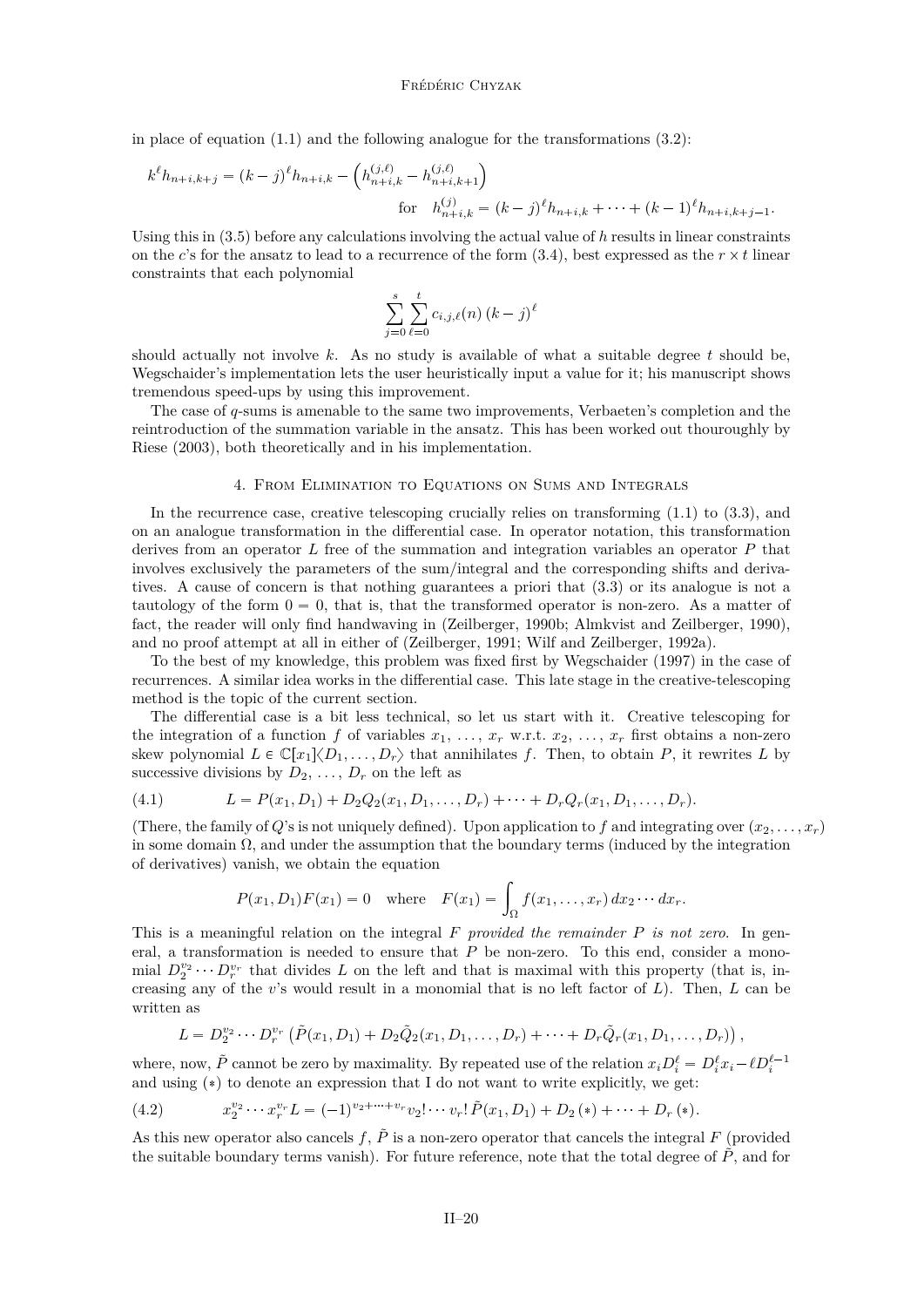<span id="page-21-0"></span>that matter, of the  $(*)$ 's as well, is not more than twice the degree of  $L$ , while total and partial degree in the  $D_i$ 's are not increased.

The case of recurrences is more technical, although it is essentially the same idea. To mimic the formula  $x_i^{\ell}D_i^{\ell} = -\ell! + D_i(*)$ , [Wegschaider](#page-36-0) [\(1997\)](#page-36-0) introduced the falling factorial  $(n-a)^{\ell}$  (for a constant *a*). Now, we have the identities

$$
(n-a)^{\ell}(S_n-1) = S_n(n-a-1)^{\ell} - (n-a)^{\ell} =
$$
  

$$
(S_n-1)(n-a-1)^{\ell} - ((n-a)^{\ell} - (n-a-1)^{\ell}) =
$$
  

$$
(S_n-1)(n-a-1)^{\ell} - \ell(n-a-1)^{\ell-1}.
$$

An iterated use of this identity yields  $n^{\ell} = (-1)^{l}l! + (S_n - 1)(*)$ . The proof in the recurrence case then proceeds in a way similar to the differential case, by using a left factor of the form  $n_2^{v_2} \cdots n_r^{v_r}$ instead of  $x_2^{v_2}$   $\cdots$   $x_r^{v_r}$ . Again, the degree after transformation is not more than twice the degree of *L*, and the transformation does not increase the expected order of the output recurrence.

This also has a *q*-analogue.

I end this section by a remark that can explain why the gap about the possible nullity of *P* had long been overlooked in different works: The terms  $(*)$  in  $(4.2)$  denote skew polynomials from  $\mathbb{C}[x_1,\ldots,x_r]\langle D_1,\ldots,D_r\rangle$ , so that the existence of an annihilator of the form [\(4.1\)](#page-20-0) implies the existence of an annihilator of the form

$$
(4.3) \qquad \tilde{L} = \tilde{P}(x_1, D_1) + D_2 \tilde{Q}_2(x_1, \dots, x_r, D_1, \dots, D_r) + \dots + D_r \tilde{Q}_r(x_1, \dots, x_r, D_1, \dots, D_r),
$$

with non-zero  $\tilde{P}$ . The point is that Zeilberger promoted his fast algorithm for the case  $r = 2$ , which implicitly searches directly for a relation similar to the form (4.3). As was remarked above, the order bound for a non-zero telescoper is not higher than the order bound for a *k*-free recurrence, and so, calculations and just order considerations could not detect the problem in the proof.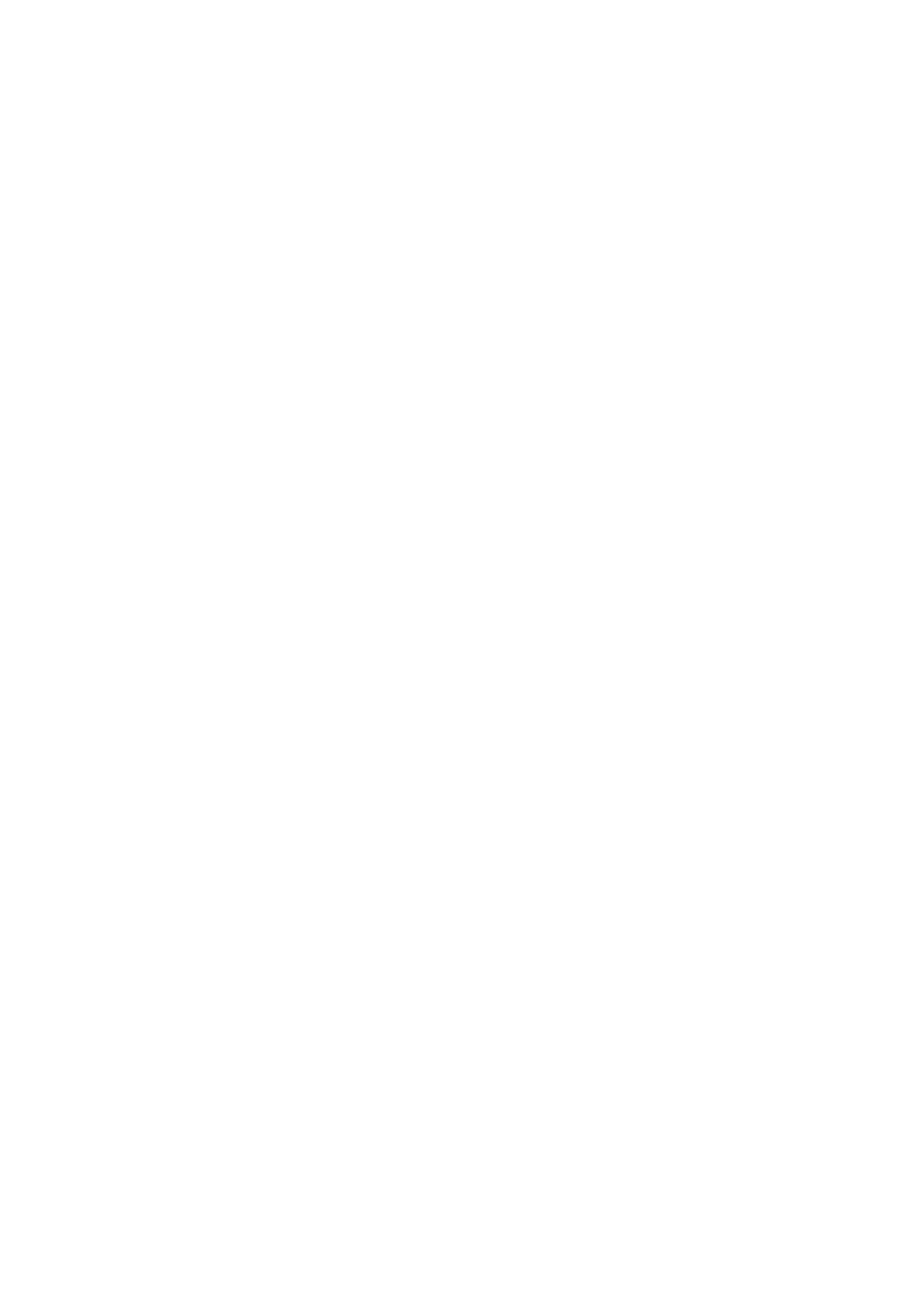## CHAPTER 4

## <span id="page-23-0"></span>Termination Questions: Criteria and Bounds

Zeilberger's fast algorithm and its variants and extensions all perform an exhaustive search of an analogue of [\(3.4\)](#page-19-0) in some suitable space of equations, in relation to the annihilator of the input summand or integrand. Thus described, the approach is only a heuristic, as no argument justifies its termination, especially in the non-purely differential situations. This has motivated a number of works to prove termination properties, which I shall separate in two main bodies.

First, a series of works endeavour to determine a criteria that is able to decide, before any complicated calculation, whether Zeilberger's approach will be successful. Such results give no hint as to the order of the outputs from the method.

Second, for certain classes of inputs, a bound on the output order has been developed, which is based on degrees and other arithmetic parameters of the input. The bounds [\(2.2\)](#page-17-0) already mentioned for proper hypergeometric terms are of this type, as any order bound for Wilf and Zeilberger's approach is a bound for Zeilberger's fast algorithm. When they exist, bounds can hopefully be reused in estimating the complexity of some summation or integration algorithm.

#### 1. Consequence of Holonomy

In this section, I recall the notions of holonomic functions and sequences, and the sufficient condition of holonomy for the existence of [\(3.4\)](#page-19-0) or its differential variant. These notions are adapted from the notion of holonomic module, itself borrowed from D-module theory.

A series *f*, possibly of Taylor kind or a formal power series, or more generally a function, of variables  $x_1, \ldots, x_r$  is called *holonomic* when the functions  $x_1^{\alpha^1} \cdots x_r^{\alpha_r} D_1^{\beta_1} \cdots D_r^{\beta_r} f$  obtained by multiplying monomials in the variables and higher-order derivatives of *f* subject to the constraint  $\alpha_1 + \cdots + \alpha_r + \beta_1 + \cdots + \beta_r \leq N$  span a vector space  $V_N(f)$  whose dimension over  $\mathbb C$  grows like  $\mathcal{O}(N^r)$ . For comparison sake, note that the number of generator for this vector space grows like  $\Theta(N^{2r})$ . Even the vector space of elements from  $\mathbb{C}[x_1]\langle D_1,\ldots,D_r\rangle$  with total degree not more than *N* grows "faster" than the  $V_N(f)$ 's, with a dimension  $\Theta(N^{r+1})$ . As a consequence, there must exist for large enough *N* a non-zero skew polynomial *L* that maps *f* to 0. The implied identity  $Lf = 0$  is a differential analogue to [\(1.1\)](#page-11-0). This means that a differential analogue of Wilf and Zeilberger's approach will always terminate. After all, this was Lipshitz's argument in [\(1988\)](#page-35-0).

Furthermore, *L* can be put in the form [\(4.1\)](#page-20-0) and transformed into [\(4.3\)](#page-21-0) for a non-zero  $\tilde{P}(x_1, D_1)$ . This means that the differential analogue of Zeilberger's fast algorithm [\(Almkvist and Zeilberger,](#page-33-0) [1990\)](#page-33-0) will always terminate.

A sequence  $u = (u_{n_1,...,n_r})_{n_1,...,n_r \geq 0}$  is often called *holonomic* when its generating function

$$
U(x_1,...,x_r) = \sum_{n_1,...,n_r \ge 0} u_{n_1,...,n_r} x_1^{n_1} \cdots x_r^{n_r}
$$

is holonomic in the original sense. I shall show the existence of an equation of the form [\(2.8\)](#page-18-0) for  $h = u$ , but, for the sake of presentation, I shall give the idea in the bivariate case, with  $x_1$ and  $x_r$  respectively denoted  $x$  and  $y$ . By the same type of reasoning as above, there exists a non-zero  $L \in \mathbb{C}[x, y]\langle D_x \rangle$  that annihilates *U*. We proceed to make the relation  $LU = 0$  explicit on the coefficient level. To this end, remark that *L* rewrites as a (Laurent) polynomial  $\Lambda(x, y, \theta_x)$   $\in$  $\mathbb{C}[x, x^{-1}, y]\langle \theta_x \rangle$ , where  $\theta_x$  is the Euler derivative  $xD_x$ . Next, for any sum *V* of the form

$$
V(x,y) = \sum_{n \ge 0, k \ge 0} v_{n,k} x^n y^k,
$$

we have the formulas

$$
\theta_x^b V = \sum_{n \ge 0, k \ge 0} n^b v_{n,k} x^n y^k \quad \text{and} \quad x^a y^b V = \sum_{n \ge a, k \ge b} v_{n-a,k-b} x^n y^k,
$$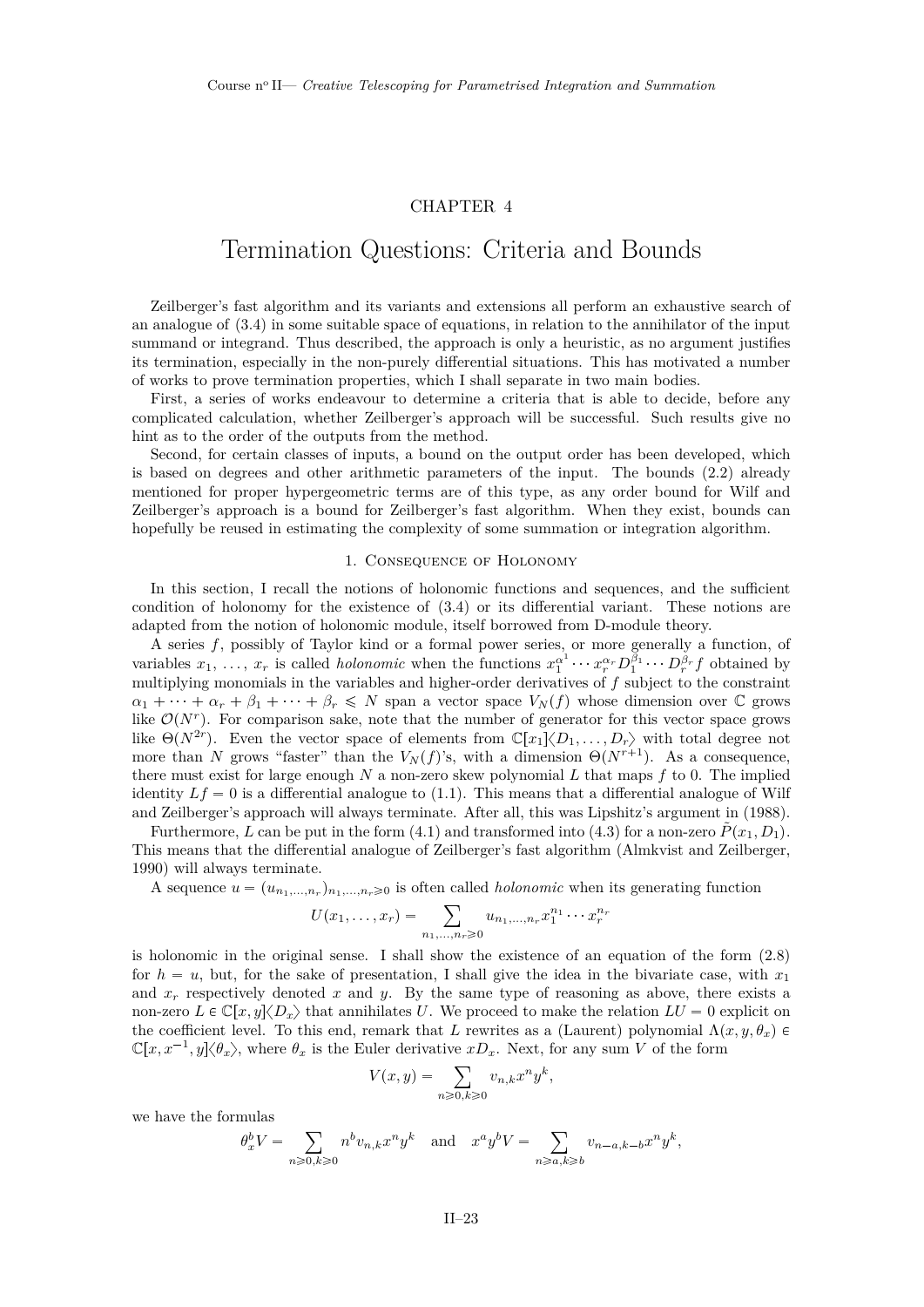<span id="page-24-0"></span>for any  $a \in \mathbb{Z}$  and  $b \in \mathbb{N}$ . Write  $\Lambda$  more explicitly as a sum

$$
\Lambda = \sum_{(a,b)\in S} x^a y^b \lambda_{a,b}(\theta_x),
$$

where *S* is a finite set of pairs  $(a, b)$  satisfying  $a \in \mathbb{Z}$  and  $b \in \mathbb{N}$ . Denote by *A* and *B* the partial degrees in  $x$  and  $y$ , respectively. Applying  $\Lambda$  to  $U$  results in

$$
\Lambda U = \sum_{(a,b)\in S} \sum_{n\geqslant a,k\geqslant b} \lambda_{a,b}(n-a) u_{n-a,k-b} x^n y^k.
$$

Extracting the coefficient of  $x^n y^k$  proves that the relation

$$
\sum_{(a,b)\in S} \lambda_{a,b}(n-a) u_{n-a,k-b} = 0
$$

holds for all  $n \geq A$  and all  $k \geq B$ . This is a non-trivial *k*-free recurrence.

As in the differential case, this means that Wilf and Zeilberger's approach and Zeilberger's fast algorithm both terminate on holonomic inputs.

#### 2. Termination of Zeilberger's Fast Algorithm

[\(Ore,](#page-35-0) [1929,](#page-35-0) [1930;](#page-35-0) [Sato,](#page-36-0) [1990;](#page-36-0) [Gel'fand, Graev, and Retakh,](#page-34-0) [1992\)](#page-34-0) [\(Abramov,](#page-33-0) [2002,](#page-33-0) [2003;](#page-33-0) [Chen,](#page-33-0) [Hou, and Mu,](#page-33-0) [2005\)](#page-33-0)

rational case: [\(Abramov and Le,](#page-33-0) [2000;](#page-33-0) [Le,](#page-35-0) [2001;](#page-35-0) [Abramov and Le,](#page-33-0) [2002\)](#page-33-0)

Wilf and Zeilberger's conjecture: [\(Abramov and Petkovšek,](#page-33-0) [2002;](#page-33-0) [Hou,](#page-34-0) [2004\)](#page-34-0)

(voir aussi la thèse de Hou en 2001 (réferences dans [\(Abramov and Petkovšek,](#page-33-0) [2002\)](#page-33-0), qui fait la conjecture dans le cas bivarié, en parallèle de AbPe (autres réfs))

rq : ici, holonome est défini comme P-récursif de Stanley ; il faudrait montrer/rappeler l'équivalence

2.1. **Termination Criteria for Hypergeometric-Hyperexponential Terms.** The criteria in [\(Chen,](#page-33-0) [2011\)](#page-33-0) are also valid for *non-proper* terms. This will be the topic of [\(Chen, Chyzak, Feng,](#page-33-0) [and Li,](#page-33-0) [2011\)](#page-33-0).

#### 3. Proving Identities by Numerical Evaluations

An application of creative telescoping is to decide—prove or disprove—a conjectured identity of the form

(3.1) 
$$
\sum_{k=a}^{b} u_{n,k} = U(n).
$$

Performing creative telescoping, either in the form of Zeilberger's fast algorithm or of Wilf and Zeilberger's approach, produces a *k*-free recurrence from which a recurrence for the sum is derived. The identity is decided by:

- $\bullet$  verifying that  $U$  satisfies the computed recurrence;
- $\bullet$  specialising (3.1) on sufficiently many values of *n* and observing equality or mismatch.

Indeed, if the recurrence is of order *r* and expressed as

$$
a_0(n)w_n + \cdots + a_r(n)w_{n-r} = 0,
$$

and if  $n_0$  is defined as the maximal integer root of  $a_0(n)$  if it has one, or 0 if it has none, the values of  $w_n$  at  $n_0, \ldots, n_0 - (r-1)$  define uniquely the values at  $n > n_0$ .

This is the starting point of a strategy, initiated by [Yen](#page-36-0) [\(1993,](#page-36-0) [1996,](#page-36-0) [1997\)](#page-36-0), for deciding identities of the form (3.1) by numerical evaluations. Yen's approach is to rewrite the relation [\(3.3\)](#page-19-0) predicted by Wilf and Zeilberger's theory as

$$
a_0(n) u_{n,k} + \cdots + a_r(n) u_{n-r,k} = R(n,k) u_{n,k} - R(n,k-1) u_{n,k-1}
$$

for a rational function *R*. The approach in section [2,](#page-16-0) and especially the bounds  $(2.2)$  and  $(2.6)$ , allow to bound the degree  $\beta$  in *k* of the numerator  $c_0(n) + \cdots + c_{\beta}(n) k^{\beta}$  of *R*, then to view the *a*<sub>*i*</sub>'s and  $c_i$ 's as solutions of a linear system of size  $(\delta+1) \times (r+\beta+2)$ , where  $\delta$  is the value of [\(2.6\)](#page-17-0). Then, expressing the unknown *a*'s and *c*'s by Cramer's rules and using Hadamard-type bounds allows to derive bounds on the degrees and heights of those polynomials that are polynomial functions in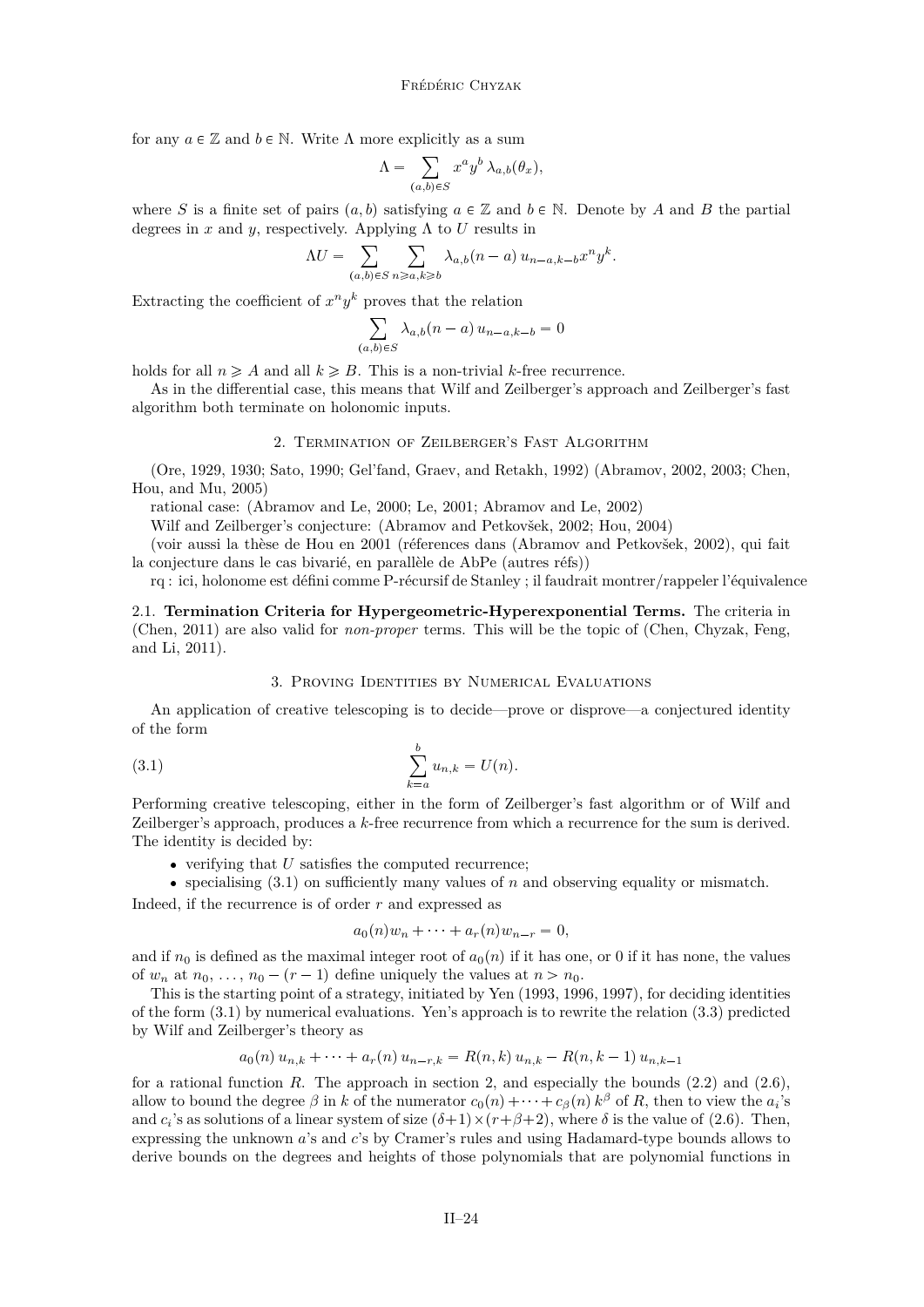<span id="page-25-0"></span>parameters of the input (degrees of  $P$ , heights of  $P$ ,  $A$ ,  $B$ ,  $L$ , in  $(2.1)$ – $(2.2)$ ), then an exponential bound on the maximal integer root of  $a_0(n)$ .

The exponential nature of the bound makes it absolutely impractical: the simplest possible example of the sum  $\sum_{k} \binom{n}{k} = 2^n$  would be proved by checking the identity on a number of consecutive integers that is much more than  $\dots$  10<sup>38000</sup>, according to the formula in [\(Yen,](#page-36-0) [1993\)](#page-36-0)!

Yen's evaluation was later refined dramatically by [Zhang](#page-37-0) [\(2003\)](#page-37-0) and [\(Guo, Hou, and Sun,](#page-34-0) [2008\)](#page-34-0). There, no explicit lower bound is provided: rather, an algorithm to produce a lower bound is developed, which experimentally provides dramatically lower values: for the same simple sum of the binomial coefficients, the bound goes down to  $\dots$  just 4 by the method in [\(Guo et al.,](#page-34-0) [2008\)](#page-34-0)! I shall give details about the latter work only.

At the time of writing, I must confess that I cannot say if the possibility of the simultaneous cancellation of all the  $c_i$ 's in [\(3.3\)](#page-19-0) has been integrated in either of the works mentioned above. However, Wegschaider's transformation presented in section [4](#page-20-0) does not increase degrees and heights by much, which should not drastically change the results.

### 4. Bounds related to First-Order Equations

A series of works has produced sharper and sharper bounds on the minimal order of a telescoper that can be obtained for a proper, respectively *q*-proper, hypergeometric term by Wilf and Zeilberger's approach and by Zeilberger's fast algorithm. However, bound improvements seemingly require a genericity assumption of some kind.

[Wilf and Zeilberger](#page-36-0) [\(1992a\)](#page-36-0) formulated the linear bound [\(2.2\)](#page-17-0), that is

$$
r \leqslant \sum_{\ell=1}^L |b_\ell|,
$$

for a proper hypergeometric term, together with a quadratic bound [\(2.11\)](#page-18-0) for *q*-analogues. This was refined by [Yen](#page-36-0) [\(1993\)](#page-36-0), who produced the bound

$$
r \leq \sum_{\ell=1,\epsilon=+1}^{L} b_{\ell}^{+} + \sum_{\ell=1,\epsilon=-1}^{L} (-b_{\ell})^{+} + \left(-\sum_{\ell=1,\epsilon=\pm 1}^{L} \epsilon b_{\ell}\right)^{+},
$$

where the notation  $x^+$  denotes max $(0, x)$ ; this bound relies on distinguishing terms that are factorials and terms that are inverses of factorials. An even sharper bound can be obtained by further collecting the terms according to the signs of the *b*'s in [\(2.1\)](#page-16-0), respectively in [\(2.9\)](#page-18-0). Under presentation and genericity hypotheses, specifically that all *a*'s are non-negative and that the polynomial part  $P(n, k)$  has maximal degree, [Mohammed and Zeilberger](#page-35-0) [\(2005\)](#page-35-0) derived the better bound

$$
\max\left(\sum_{\epsilon=+1,b_{\ell}\geq 0}b_{\ell}-\sum_{\epsilon=-1,b_{\ell}\leq 0}b_{\ell},-\sum_{\epsilon=+1,b_{\ell}\leq 0}b_{\ell}+\sum_{\epsilon=-1,b_{\ell}\geq 0}b_{\ell}\right).
$$

Apagodu (after Mohammed changed his name to this) and Zeilberger [\(Apagodu,](#page-33-0) [2006;](#page-33-0) [Apagodu](#page-33-0) [and Zeilberger,](#page-33-0) [2006\)](#page-33-0) obtained similar bounds for various classes of hyperexponential functions, for mixed hypergeometric-hyperexponential functions, for *q*-analogues, and for multiple summations and integrations. For example, for the class of non-rational hyperexponential functions of the form

$$
p(x, y) \exp\left(\frac{a(x, y)}{b(x, y)}\right) \prod_{s \in S} s(x, y)^{\alpha_s},
$$

where

- *p*, *a*, and *b* are polynomial such that  $a/b$  is a non-constant function of *y*,
- the *s*'s are polynomials with no non-trivial content w.r.t. *y*,
- the  $\alpha$ 's are transcendental constants,

the bound is given as

$$
\deg_y(b) + \max\left(\deg_y(a), \deg_y(b)\right) + \left(\sum_{s \in S} \deg_y(s)\right) - 1.
$$

(The choice of hypotheses in [\(Apagodu and Zeilberger,](#page-33-0) [2006\)](#page-33-0) for their proof to be valid is not cautious, so I chose here a combination that makes the proof work with no additional idea.)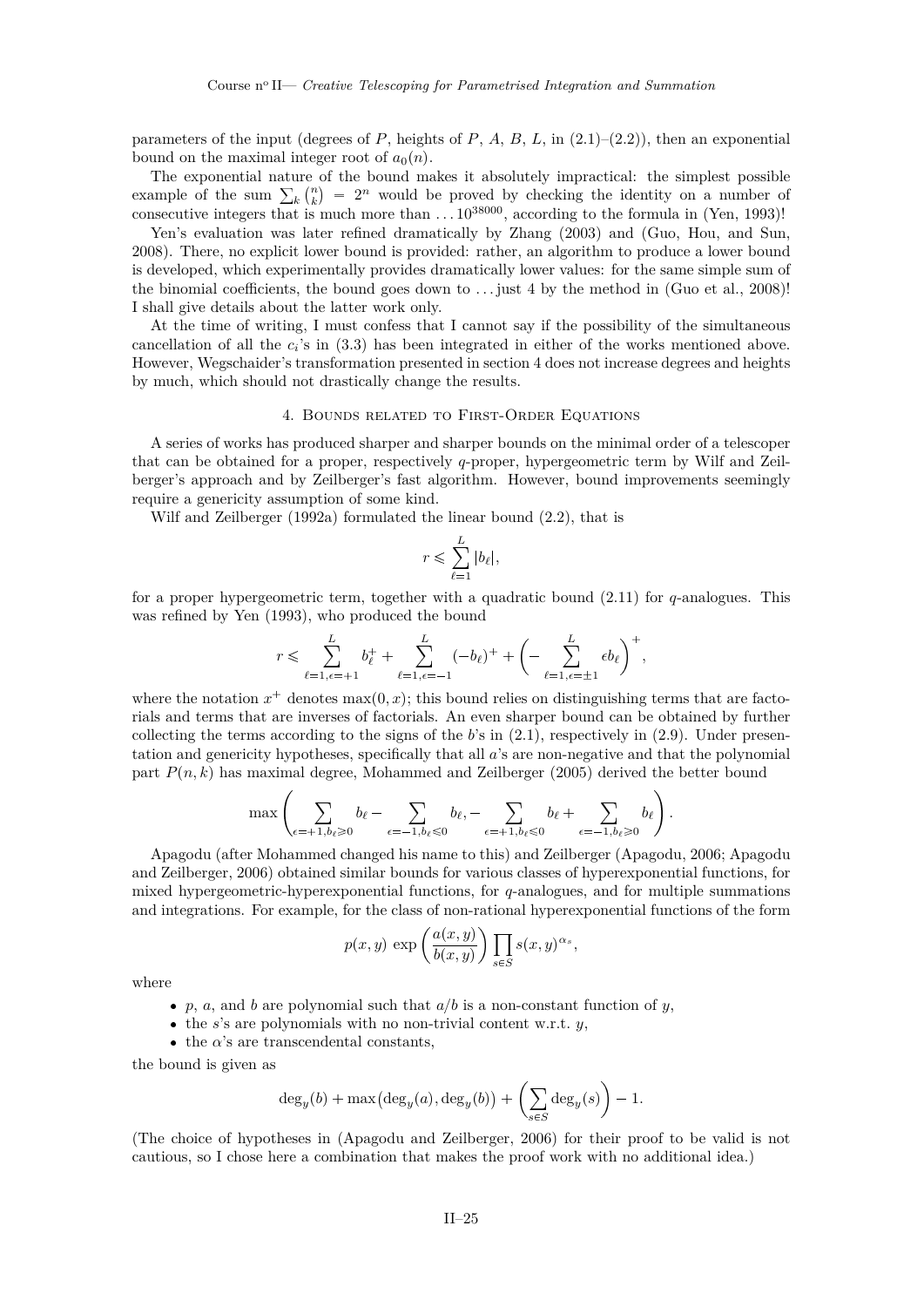### Frédéric Chyzak

Beside bounds on the output order, [\(Wilf and Zeilberger,](#page-36-0) [1992a;](#page-36-0) [Yen,](#page-36-0) [1993\)](#page-36-0) provide bounds on the degree of the output that are, informally speaking, quadratic in the quantities that appear in the order bound. In contrast, no degree bound can be found in [\(Mohammed and Zeilberger,](#page-35-0) [2005\)](#page-35-0), but the polynomial bound in the differential analogue, to be found in the ongoing work [\(Bostan,](#page-33-0) [Chyzak, and Lairez,](#page-33-0) [2011\)](#page-33-0), makes me expect that degrees have the same polynomial behaviour. However, this discussion means nothing as to the degree of the telescoper *of minimal order*. It may well be that [\(Apagodu and Zeilberger,](#page-33-0) [2006\)](#page-33-0) describes the generic case, with polynomial order and degree for the minimal-order telescoper, but that degenerate cases require non-polynomial degrees, as suggested by the encoding of these degrees as roots of a resultant in [\(Almkvist and Zeilberger,](#page-33-0) [1990\)](#page-33-0).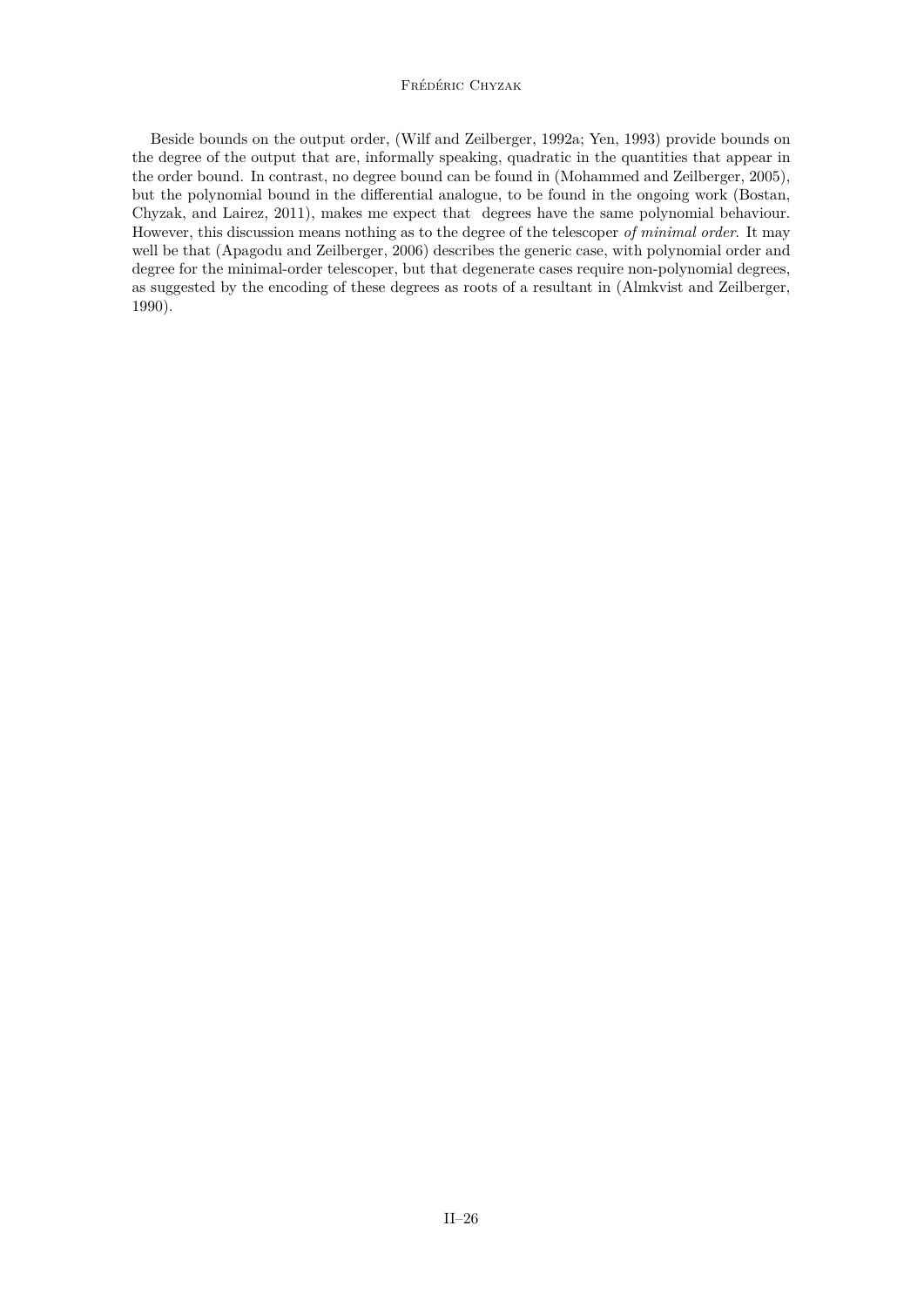## CHAPTER 5

## <span id="page-27-0"></span>Creative Telescoping Algorithms for Equations of Arbitrary Order

The algorithms and considerations of Chapters [3](#page-15-0) and [4](#page-23-0) all discuss how to obtain a *k*-free relation like [\(1.1\)](#page-11-0), a differential variant, or a non-*k*-free generalisation like [\(3.5\)](#page-19-0). In each case, the calculation can be viewed as some sort of skew-polynomial elimination of the summation index or integration variable, possibly modulo derivatives like in [\(4.3\)](#page-21-0) or modulo finite differences like in  $(3.4)$ . In each case, too, the application of operators to a function  $f$  can be expressed very explicitly, owing to the assumption on the hypergeometric-hyperexponential nature of *f*, as an explicit rational function times *f*.

Both aspects lose their simplicity in presence of higher-order equations, and a common solution lies in an algorithmic theory for skew-polynomial elimination, which was modeled after the classical commutative theory of Gröbner bases. This is why the present chapter begins with an account on a non-commutative analogue for the theory of *Gröbner bases* that is well adapted to the skew algebras under consideration. In relation to (non-commutative) ideal theory, many termination arguments or arguments that some calculation returns a non-trivial output more often than not rely on a non-commutative analogue of the *dimension theory* of algebraic geometry. Dimension is a quantity that, on an intuitive level, distinguishes between the infinite vector space dimensions over  $\mathbb{Q}$  of  $\mathbb{Q}[x], \mathbb{Q}[x, y], \mathbb{Q}[x, y, z]$ , etc., and is able to captures such notions as  $\partial$ -finiteness and holonomy.

Algorithms in the later sections all rely on this Gröbner-basis theory in a way or another.

### 1. Skew Gröbner Bases and a Dimension Theory

As Galligo and Takayama noticed, respectively, in the differential case [\(1985\)](#page-34-0) and in the differential-difference case [\(1989\)](#page-36-0), and as was developed by Kandri-Rody and Weispfenning in the more general setting of polynomial rings of solvable type [\(1990\)](#page-34-0), Buchberger's algorithm for Gröbner bases can be adapted to our non-commutative context: whether  $\mathbb{Q}(x, y, \ldots, m, n, \ldots) \langle D_x, D_y, \ldots, S_m, S_n, \ldots \rangle$  $(\text{rational coefficients}) \text{ or } \mathbb{Q}[x, y, \ldots, m, n, \ldots] \langle D_x, D_y, \ldots, S_m, S_n, \ldots \rangle \text{ (polynomial coefficients)}, \text{ or }$ any intermediate situation. This theory provides:

- a procedure for putting the presentation of an ideal in normal form: two ideals given by sets of generators can be compared for equality by testing equality of the normalised sets, and additionally, inclusion of ideals can be tested easily;
- a procedure for division of an element of *A* by an ideal  $I \subset A$  with unique remainder, or, equivalently, for normal forms in the quotient module  $A/I$ ;
- a procedure for (skew-)polynomial elimination: for a sub-algebra *B* of *A* given by a subset of the generators of *A* (the  $D_x, D_y, \ldots, S_m, S_n, \ldots$ , and possibly the  $x, y, \ldots, m, n, \ldots$  in the variant with polynomial coefficients), a Gröbner-basis calculation results in a presentation of the intersection ideal  $I \cap B$ .

#### 2. Elimination Based on Gröbner Bases

This section is just a summary, due to lack of time. I should discuss:

- algorithms by plain elimination of the summation/integration variable [\(Takayama,](#page-36-0) [1992;](#page-36-0) [Chyzak,](#page-34-0) [1998b,a\)](#page-34-0);
- Takayama's algorithm by truncation of ideals and module Gröbner bases [\(1990b;](#page-36-0) [1990a\)](#page-36-0), the variant of it I developed with Salvy in [\(Chyzak and Salvy,](#page-34-0) [1998\)](#page-34-0), its extension to systems of non-homogeneous equations [\(Nakayama and Nishiyama,](#page-35-0) [2010\)](#page-35-0);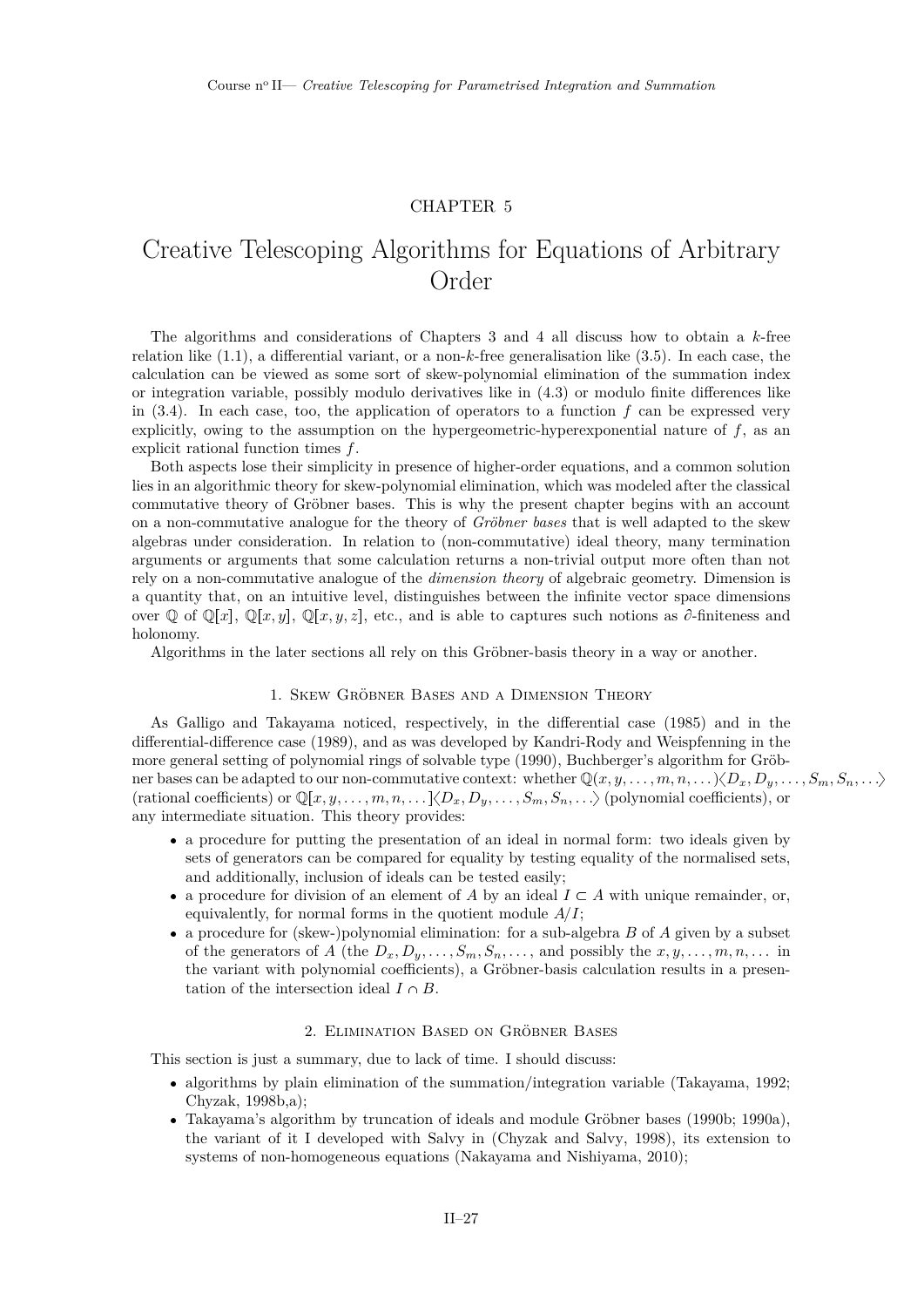<span id="page-28-0"></span> algorithms by homogenisation of the algebra [\(Sturmfels and Takayama,](#page-36-0) [1998;](#page-36-0) [Saito, Sturm](#page-36-0)[fels, and Takayama,](#page-36-0) [2000\)](#page-36-0) or by Oaku's homogenisation of the ideal [\(Oaku,](#page-35-0) [1997;](#page-35-0) [Oaku](#page-35-0) [and Takayama,](#page-35-0) [1998;](#page-35-0) [Oaku, Takayama, and Walther,](#page-35-0) [2000;](#page-35-0) [Oaku and Takayama,](#page-35-0) [2001;](#page-35-0) [Saito et al.,](#page-36-0) [2000;](#page-36-0) [Oaku,](#page-35-0) [2011\)](#page-35-0).

#### 3. SUMMATION AND INTEGRATION OF  $\partial$ -FINITE FUNCTIONS

Zeilberger's fast algorithm for definite hypergeometric sums of the form

$$
U_n = \sum_{k=a}^{b} u_{n,k}
$$

and the differential analogue by Almkvist and Zeilberger for definite hyperexponential integrals of the form

$$
U(n) = \int_a^b u(x, y) \, dy
$$

are dedicated to hypergeometric/hyperexponential terms by their choice of an ansatz,

$$
P(n, S_n) u = (S_k - 1)(R(n, k) u)
$$
 for  $P \in \mathbb{C}(n) \langle S_n \rangle$  and  $R \in \mathbb{C}(n, k)$ 

in the discrete case and

(3.1) 
$$
P(x, D_x) u = D_y(R(x, y) u) \text{ for } P \in \mathbb{C}(x) \langle D_x \rangle \text{ and } R \in \mathbb{C}(x, y)
$$

in the continuous case. In each case, the rationale to ask for a term of the form *Ru*, for a rational function *R*, is that the expression *Qu* for a skew polynomial  $Q \in \mathbb{C}(n, k)\langle S_n, S_k \rangle$ , respectively  $Q \in \mathbb{C}(x, y) \langle D_x, D_y \rangle$ , is just a rational multiple of *u* when *u* is hypergeometric, respectively hyperexponential.

But more general classes of functions *u* require more general terms to take the role of *Ru*. With the motivation of section [\(4\)](#page-20-0), which, in the (differential) holonomic case, guarantees the existence of a non-zero  $P(x, D_x)$  and of some  $Q(x, y, D_x, D_y) \in \mathbb{C}[x, y] \langle D_x, D_y \rangle$  such that

(3.2) 
$$
P(x, D_x) u = D_y v \text{ for } v = Q(x, y, D_x, D_y) u,
$$

it is just natural to replace *Ru* with an expression that can represent all the possible *Qu*'s. I realised in [\(Chyzak,](#page-34-0) [2000\)](#page-34-0) that a nice solution is available for a D-finite *u*, which is the topic of the present section.

3.1. Chyzak's algorithm in basic form. Indeed, given that there exists a finite basis  $\{v_i\}$ , indexed by  $1 \leq i \leq d$ , for the vector space *V* over  $\mathbb{C}(x, y)$  generated by all the derivatives  $D_x^a D_y^b u$ at any orders, the ansatz (3.2) in the unknown operator *Q* can be replaced with the ansatz

(3.3) 
$$
P(x, D_x) u = D_y v \text{ for } v = \sum_{i=1}^d \phi_i v_i
$$

in the unknown bivariate rational functions  $\phi_i$ 's from  $\mathbb{C}(x, y)$ . Now, expanding  $D_y v$  results in an expression that is linear in the  $v_i$  and  $D_y v_i$ , on the one hand, and linear in the  $\phi_i$  and the  $D_y \phi_i$ , on the other hand. As the  $D_yv_i$ 's are also in *V*, the derivative  $D_yv$  can be rewritten in the form

(3.4) 
$$
D_y v = \sum_{j=1}^d (D_y \phi_j) v_j + \sum_{i,j=1}^d \phi_i a_{i,j} v_j
$$

for explicit rational functions  $a_{i,j} \in \mathbb{C}(x, y)$ . As in the case of [\(1.3\)](#page-16-0) for hyperexponential functions (that is, when  $d = 1$ ), an ansatz  $P = \eta_r(x) D_x^r + \cdots + \eta_0(x)$  is made, and leads to writing *Pu* as a linear combination of the  $v_j$  with coefficients that are linear in the  $\eta$ 's:

$$
Pu = \sum_{j=1}^{d} \sum_{i=0}^{r} \eta_i b_{i,j} v_j
$$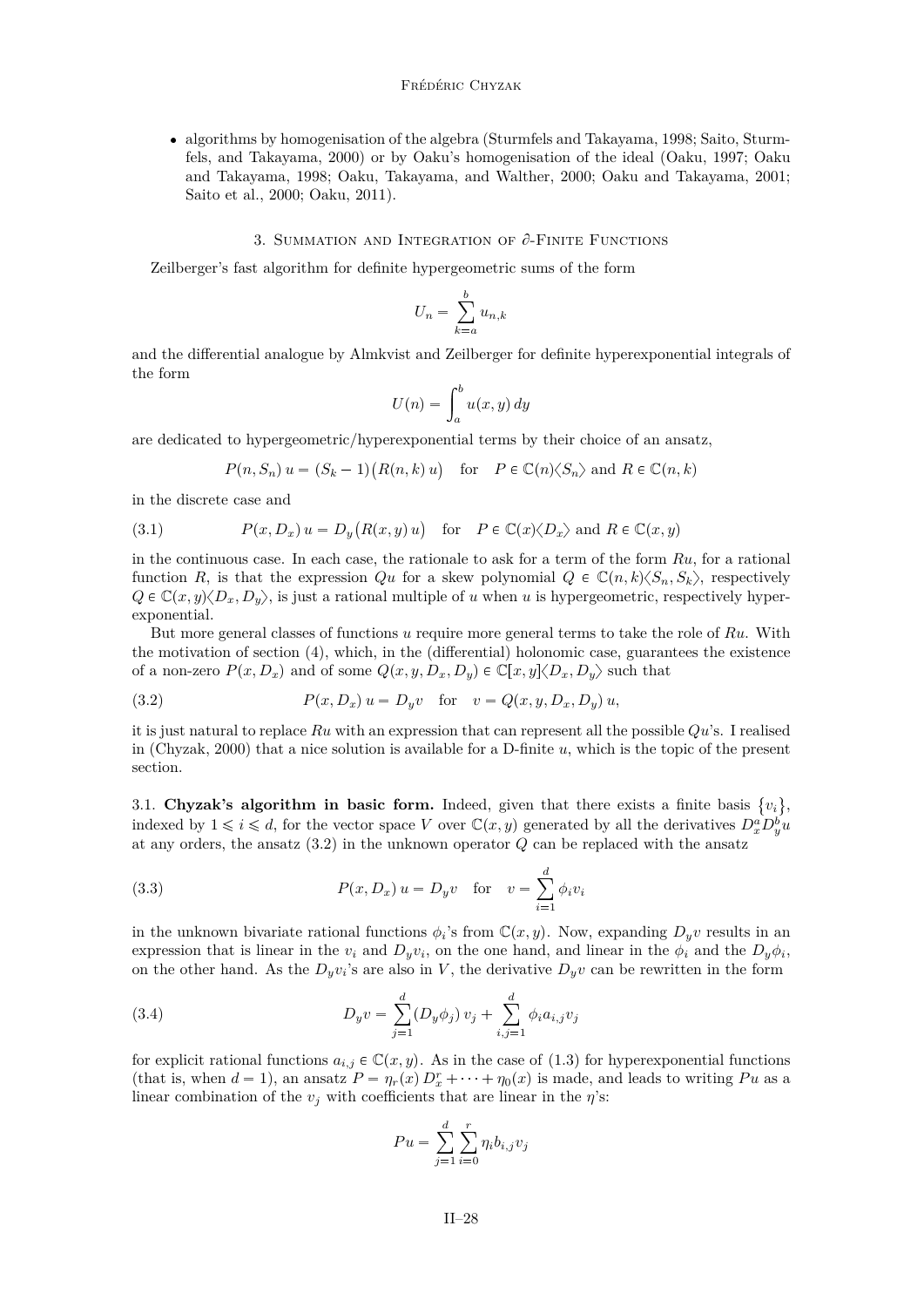<span id="page-29-0"></span>for explicit rational functions  $b_{i,j} \in \mathbb{C}(x, y)$ . For each *i* between 1 and *d*, extracting from [\(3.3\)](#page-28-0) the coefficients w.r.t. the basis element  $v_j$  results in a non-homogeneous linear differential relation between  $D_y \phi_j$  and the  $\phi_j$ 's, with non-homogeneous part involving the  $\eta_i$ 's:

(3.5) 
$$
D_y \phi_j + \sum_{i=1}^d a_{i,j} \phi_i = \sum_{i=0}^r b_{i,j} \eta_i \qquad (1 \le j \le d).
$$

This system is solved by eliminating all  $\phi_i$ 's but one (say,  $\psi = \phi_d$ ), which results in a nonhomogeneous higher-order linear differential equation in  $\psi(x, y)$ , with derivations w.r.t. *y* only and a non-homogeneous part this is linear in the  $\eta_i(x)$ . This can be solved by a non-homogeneous variant of Abramov's decision algorithm for rational solutions of a linear ODE in [\(1991\)](#page-33-0). Then, if Abramov's algorithm proves the absence of solutions, there is provably no solution to the ansatz [\(3.3\)](#page-28-0) for the current value of *r*. Else, putting the solution  $\psi$  back into the system (3.5) results in a similar system in fewer unknown  $\phi$ 's, which can in turn be examined for solutions.

The algorithm I formulated in [\(2000\)](#page-34-0) applies to general operators in place of just the derivations  $D_x$  and  $D_y$ , as long as the same kind of finiteness as with D-finite functions is preserved. This is why I presented my algorithm for  $\partial$ -finite functions. This includes sequences defined by recurrences or *q*-recurrences, functions defined by mixed differential-difference equations. What varies with the nature of operators is how  $D_yv$  is changed in [\(3.3\)](#page-28-0) and the exact form it takes in the analogue of [\(3.4\)](#page-28-0). Still, the induced system that plays the role of (3.5) can each time be solved by resorting to a variant of Abramov's algorithms for rational solutions in [\(1991;](#page-33-0) [1995\)](#page-33-0).

In practice, one takes for the  $v_i$ 's a family of derivatives  $\{D_x^{a_i}D_y^{b_i}u\}_{1\leq i\leq d}$  with good properties with respect to derivation, and the matrix  $(a_{i,j})$  is rather sparse. Such a family is obtained naturally when manipulating the  $\partial$ -finite function in an algorithmic way. A  $\partial$ -finite function f is given by a family operators  $P_1, \ldots, P_s$  that generate the annihilating ideal ann  $f$  w.r.t. a skew-polynomial algebra  $A = \mathbb{Q}(x, y, \ldots, m, n, \ldots) \langle D_x, D_y, \ldots, S_m, S_n, \ldots \rangle$ . But most often, as the result of a preceding calculation, the *P*'s constitute moreover a Gröbner basis of ann *f* w.r.t. some monomial order. So there is a natural family of derivatives that are reduced with respect to the *P*'s, that is, that are equal to their remainder after division by the *P*'s.

3.2. **Iterated integrals and sums.** Multiple summation and integration can also be computed by the same approach, as I explained in the case of natural boundaries in [\(2000\)](#page-34-0) and as we later extended to all kinds of boundaries in [\(Bostan, Chyzak, van Hoeij, and Pech,](#page-33-0) [2011\)](#page-33-0). For presentation sake, I shall only present the case of double integration with respect to *y* and *z* of a hyperexponential function *u* of variables *x*, *y*, and *z*.

The case of double integrals leads to generalising [\(3.1\)](#page-28-0) into a form (3.6)

 $P(x, D_x) u = D_y(R_1(x, y, z) u) + D_z(R_2(x, y, z) u)$  for  $P \in \mathbb{C}(x) \langle D_x \rangle$  and  $(R_1, R_2) \in \mathbb{C}(x, y, z)^2$ ,

but the solving for *R*<sup>1</sup> and *R*<sup>2</sup> does not generalise so smoothly: an attempt yields a linear *partial* differential equation relating  $R_1$  and  $R_2$  with  $D_yR_1$  and  $D_zR_2$ . To the best of our knowledge, although this overdetermined linear partial differential equation has a very specific form, no algorithm is available to solve it for its rational solutions.

Therefore, instead of a direct approach, I developed in [\(2000\)](#page-34-0) a cascading approach which I shall now summarise. Noting that the dependency of *P* on a *single* derivation  $D_x$  in [\(3.1\)](#page-28-0) is inessential, the same approach is possible for the creative telescoping with respect to the (single) variable *z* of a *trivariate* hyperexponential function *u* from  $\mathbb{Q}(x, y, z)$ . Indeed, setting *P* to the undetermined form

$$
P = \sum_{0 \le i+j \le r} \eta_{i,j}(x, y) D_x^i D_y^j
$$

for some tentative total order *r* and unknown rational functions  $\eta_{i,j}$  from  $\mathbb{Q}(x, y)$  and performing the same solving as previously, now relying on linear algebra over  $\mathbb{Q}(x, y)$ , leads to a basis of  $P^{(\alpha)}$ 's of total order at most *r* for which there exists a rational function  $\phi^{(\alpha)}(x, y, z)$  satisfying

$$
P^{(\alpha)} u = D_z \left( \phi^{(\alpha)} u \right).
$$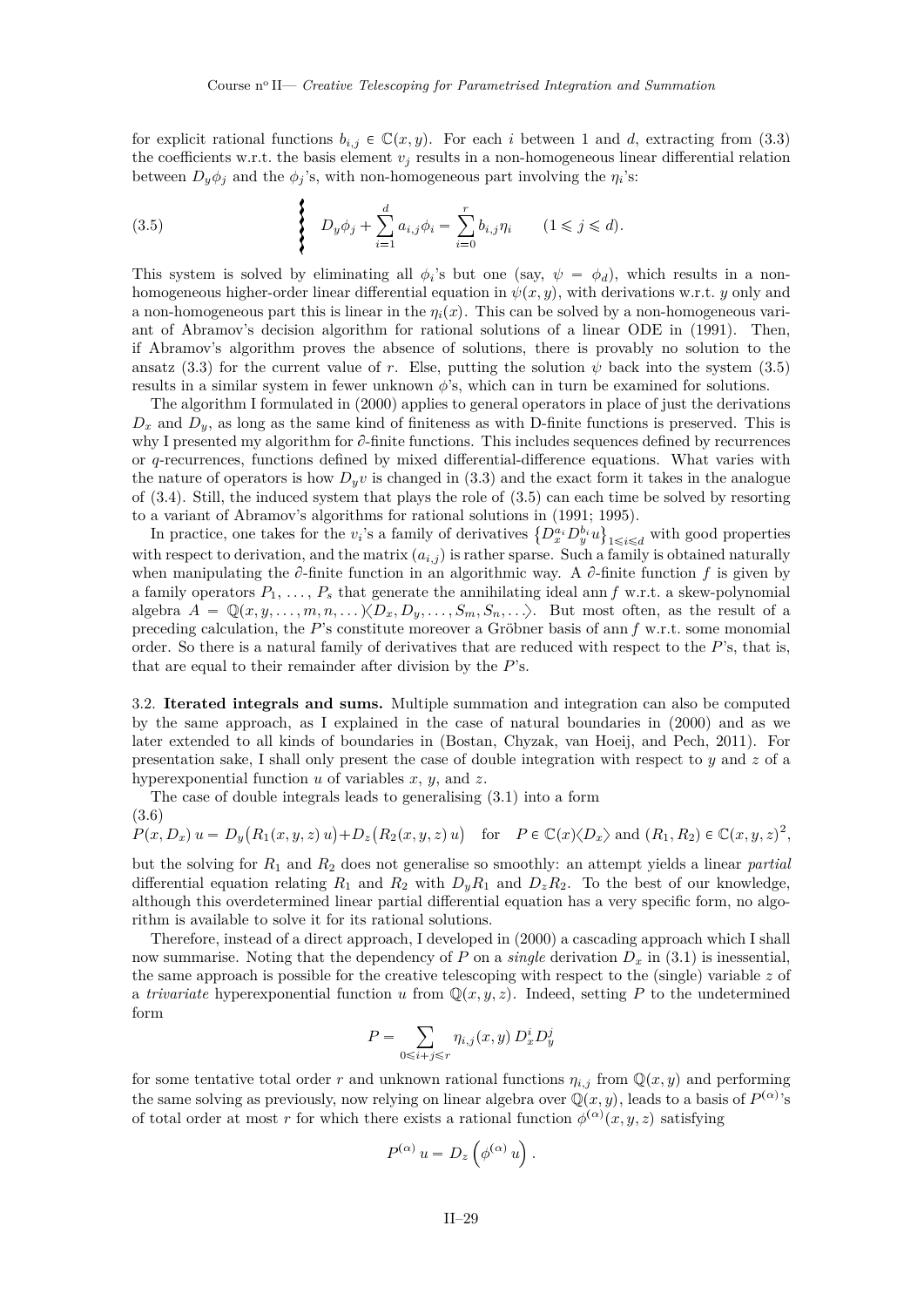<span id="page-30-0"></span>The theory (as developed, e.g., by [Zeilberger](#page-37-0) [\(1990b\)](#page-37-0)) guarantees that the set of  $P^{(\alpha)}$ 's obtained for sufficiently large  $r$  describes a D-finite function  $\hat{u}$  of  $x$  and  $y$ , and can therefore be used to determine the finite set needed as an input to the algorithm in [\(Chyzak,](#page-34-0) [2000\)](#page-34-0) and in [\(3.3\)](#page-28-0).

Finally, a double integration algorithm is obtained by continuing the approach used for natural boundaries in [\(Chyzak,](#page-34-0) [2000\)](#page-34-0) (Stages A and B below) by a suitable recombination of the outputs (Stage C below). The resulting treatment of multiple integrals over non-natural boundaries is an extension over [\(Chyzak,](#page-34-0) [2000\)](#page-34-0), and the corresponding algorithm is as follows:

 *Stage A: First iteration of creative telescoping.* Using the univariate algorithm for trivariate hyperexponential functions in variables  $(x, y, z)$  delivers identities

(3.7) 
$$
P^{(\alpha)}(x, y, D_x, D_y) u = D_z(\phi^{(\alpha)}(x, y, z) u).
$$

• *Stage B: Second iteration of creative telescoping. Considering a function*  $\hat{u}$  *of*  $(x, y)$  *that is* annihilated by all  $P^{(\alpha)}$  and using the univariate algorithm for D-finite functions in variables  $(x, y)$  delivers an identity

(3.8) 
$$
P(x, D_x) \hat{u} = D_y (Q(x, y, D_x, D_y) \hat{u}).
$$

 *Stage C: Recombination.* By the theory of linear-differential-operators ideals, the calculations of the algorithm can be interpreted as a proof of existence of operators  $L^{(\alpha)}(x, y, D_x, D_y)$ satisfying

(3.9) 
$$
P(x, D_x) - D_y Q(x, y, D_x, D_y) = \sum_{\alpha} L^{(\alpha)}(x, y, D_x, D_y) P^{(\alpha)}(x, y, D_x, D_y).
$$

These  $L^{(\alpha)}$  can effectively be obtained either by following the calculations step by step or (less efficiently) by a postprocessing (non-commutative multivariate division). Hence, defining

$$
R_1 = u^{-1} (Q(x, y, D_x, D_y) u)
$$
 and  $R_2 = u^{-1} \sum_{\alpha} L^{(\alpha)}(x, y, D_x, D_y) (\phi^{(\alpha)}(x, y, z) u)$ 

leads to a solution  $(P, R_1, R_2)$  of  $(3.6)$ .

Note that this two-stage process inherently introduces a dissymmetry in the treatment of the variables *y* and *z*: the output from the first iteration tends to be larger than its input; in turn, the output from the second is larger than the output from the first. As a consequence, the order we deal with the variables may have an impact on the running time.

3.3. **Koutschan's heuristics.** Mainly two aspects of the algorithms for  $\partial$ -finite functions make them slow in practice. Firstly, solving of [\(3.5\)](#page-29-0) by uncoupling is sub-optimal. Algorithms for direct solving of a system exist in the ordinary differential/difference case, and should be used. Secondly, even if no algorithm is known to solve [\(3.6\)](#page-29-0) as an overdetermined linear partial differential equation, patterns in the orders of poles emerge by experimentation. This all has motivated [Koutschan](#page-35-0) [\(2010\)](#page-35-0) to develop heuristics to guess the exponents in the denominators, which have allowed to solve difficult problems in sizes that can so far not be attacked by the algorithmic approaches.

#### 4. Scalar Product of Symmetric Functions

Intriguingly enough, creative telescoping has been applied to functions—and equations—in infinitely many variables, for the calculation of a classical scalar product in the combinatorial theory of symmetric functions. Mishna, Salvy, and I described algorithms in [\(2005\)](#page-34-0).

#### 5. Beyond Holonomy

Another direction of extension concerns functions or sequences that cannot be defined by a  $\partial$ finite ideal. [Majewicz](#page-35-0) [\(1996,](#page-35-0) [1997\)](#page-35-0) has given an algorithm that is able to produce Abel's summation identity

$$
\sum_{k=0}^{n} {n \choose k} i(k+i)^{k-1} (n-k+j)^{n-k} = (n+i+j)^{n}
$$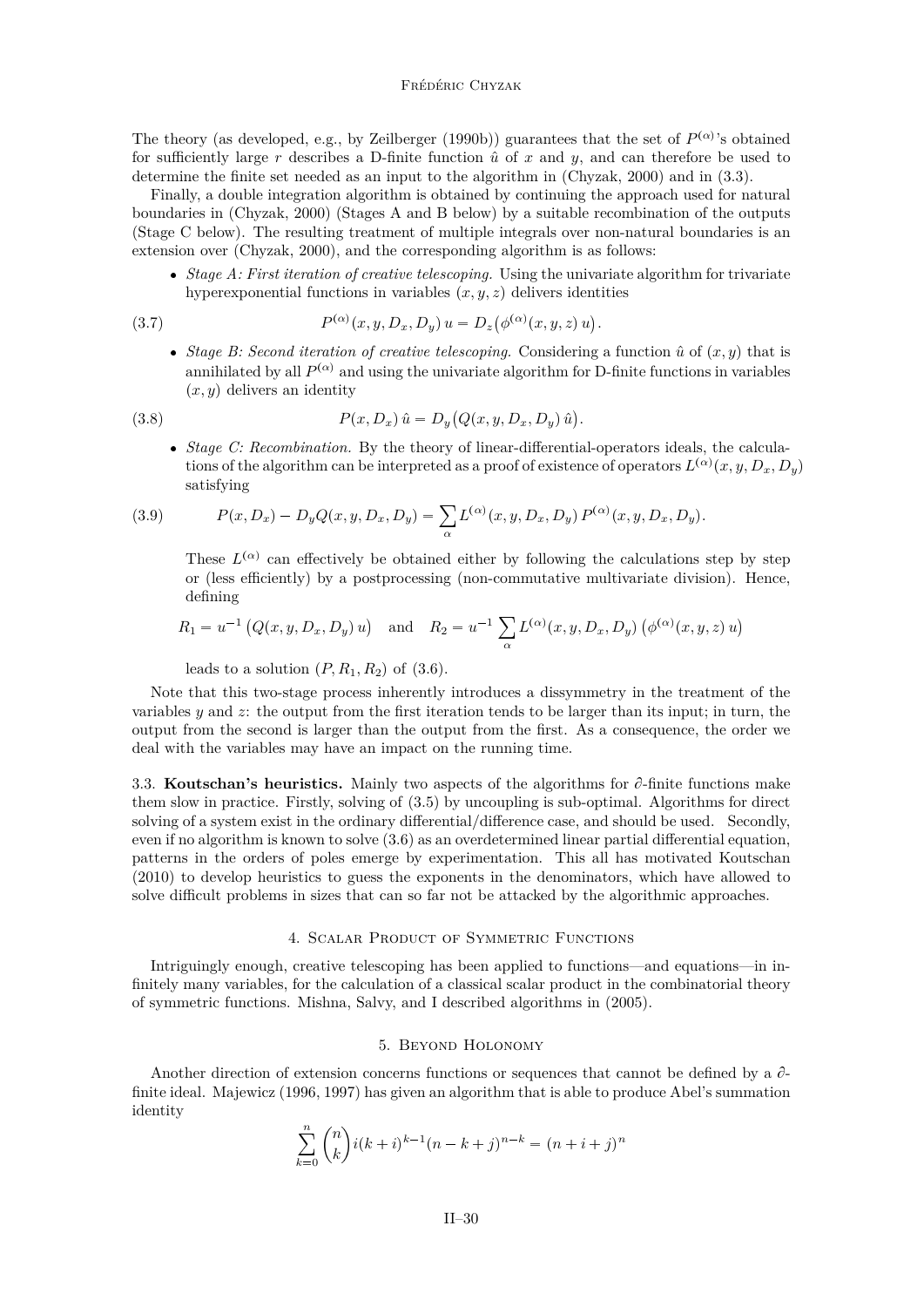automatically and to find similar new identities. [Kauers](#page-34-0) [\(2007\)](#page-34-0) has suggested a summation algorithm applicable to sums involving Stirling numbers and similar sequences defined by triangular recurrence equations. This algorithm finds, for instance, the identity

$$
\sum_{k=0}^{n} (-1)^{m-k} k! \binom{n-k}{m-k} S_2(n+1, k+1) = E_1(n, m),
$$

where  $S_2$  and  $E_1$  refer to the Stirling numbers of second kind and the Eulerian numbers of first kind, respectively. A summation algorithm of [Chen and Sun](#page-34-0) [\(2009\)](#page-34-0) is able to discover certain summation identities involving Bernoulli numbers  $B_n$  or similar quantities, for example

$$
\sum_{k=0}^{m} \binom{m}{k} B_{n+k} = (-1)^{m+n} \sum_{k=0}^{n} \binom{n}{k} B_{m+k}.
$$

None of the quantities covered by these algorithms admits a definition via a  $\partial$ -finite ideal, but all three algorithms are based on principles that resemble those employed for holonomic systems and  $\partial$ -finite ideals. In each case, it turns out that the differential/difference equations defining the integrand/summand are of a form that permits to prove the existence of at least one non-trivial differential/difference equation for the integral/sum by a counting argument.

In [\(Chyzak, Kauers, and Salvy,](#page-34-0) [2009\)](#page-34-0), we have given algorithms dealing with functions described by ideals of linear functional operators that are *not*  $\partial$ -finite. They generalize the algorithms known for the  $\partial$ -finite case and cover the extensions to non-holonomic functions discussed so far. Holonomy being lost, it is not always the case that creative telescoping can succeed—whatever the algorithm. However, holonomy being only a sufficient condition, it is shown that by considering more generally the *dimension* of the ideals and another quantity that we have called *polynomial growth*, it is possible to predict termination of a generalisation of Chyzak's generalisation of Zeilberger's fast algorithm.

To state it in a nutshell, the lower the dimension of the annihilating ideal of a function, the more variables can be summed and integrated by creative telescoping. It is therefore natural to try and bound the dimension related to a multiple sum/integral in terms of the dimension of the summand/integrand. In doing this, the bound we could find is parametrised by the new notion of possible growth.

The notion of polynomial growth originates in observing how the "common denominator" *Hn,k* could be chosen in Wilf and Zeilberger's treatment of proper hypergeometric sums, in contrast to the behaviour of the approach confronted with the non-proper input  $1/(n^2 + k^2)$ . In the former case, the common denominator has a number of factors that is linear with respect to  $r + s$ ; in the latter case, it has to be chosen as

$$
\prod_{i=0}^{r} \prod_{j=0}^{s} ((n+i)^{2} + (k+j)^{2})
$$

and thus has a quadratic number of factors. The same difference in behaviours—linear versus quadratic—occurs for the numerators. Intuitively speaking, the exponent in this polynomial growth of the degree is our notion of polynomial growth.

To make this formal, let us distinguish between variables  $x_1, \ldots, x_\xi$  that are parameters of the integral/sum and variables  $t_1, \ldots, t_\tau$  that are integration/summation variables. That is, we consider a multiple integral/sum of the form

$$
F(x_1, \ldots, x_\xi) = \int f(x_1, \ldots, x_\xi, t_1, \ldots, t_\tau) dt_1 \cdots dt_\tau,
$$
  

$$
F(x_1, \ldots, x_\xi) = \sum_{(t_1, \ldots, t_\tau) \in I} f(x_1, \ldots, x_\xi, t_1, \ldots, t_\tau),
$$

viewed as a sequence with indices  $x_1, \ldots, x_\xi$ , or some mixed case of integrations and summations. As creative telescoping has to do with the elimination of the *t*'s, we consider how reduction modulo (a fixed Gröbner basis for) the ideal ann *f* lets the degrees in the *t*'s grow. In what follows,  $\partial_{x_i}$  denotes either  $D_{x_i}$  or  $S_{x_i}$ , according to the case, and similarly for  $\partial_{t_i}$ . For any given integer  $s \geq 0$ , there exists a polynomial  $P_s(x_1, \ldots, x_\xi, t_1, \ldots, t_\tau)$  such that each of the

or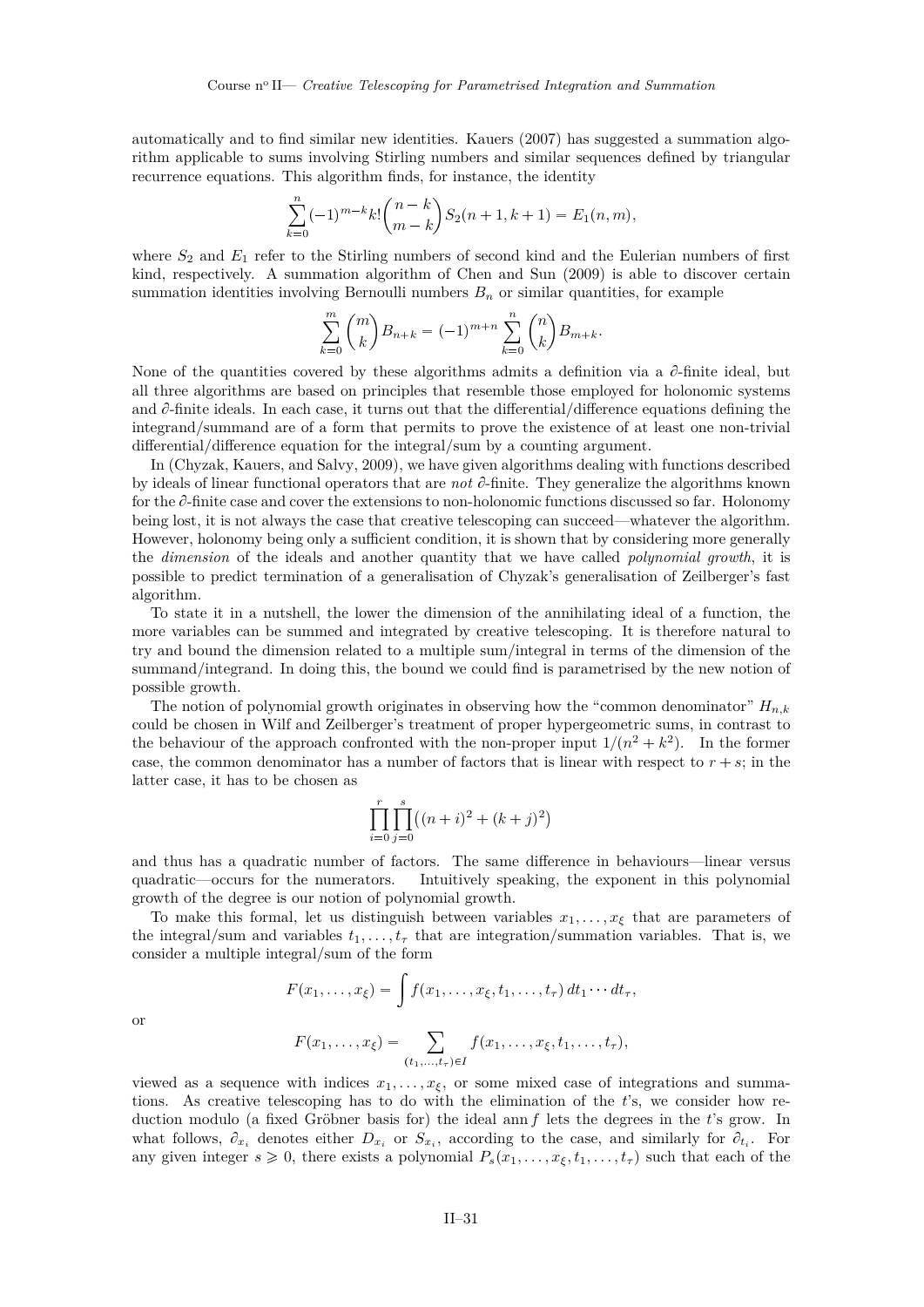#### Frédéric Chyzak

 $P_s(x_1,\ldots,x_\xi,t_1,\ldots,t_\tau)\partial_{x_1}^{\alpha_1}\cdots\partial_{x_\xi}^{\alpha_\xi}\partial_{t_1}^{\beta_1}\cdots\partial_{t_\tau}^{\beta_\tau}$  has a remainder that is a linear combination of monomials in the  $\partial$ 's with coefficients in  $\mathbb{Q}(x_1, \ldots, x_\xi)[t_1, \ldots, t_\tau]$ : such a polynomial  $P_s$  can be found as a common denominator, for instance. When, additionally, there is an integer  $p \in \mathbb{N}$  such that the coefficients in  $\mathbb{Q}(x_1, \ldots, x_\xi)[t_1, \ldots, t_\tau]$  have total degree in the *t*'s *bounded by*  $\mathcal{O}(s^p)$ , then the annihilating ideal of *f* is said to have polynomial growth *p*.

The main result of [\(Chyzak et al.,](#page-34-0) [2009\)](#page-34-0) is to bound the dimension of the ideal of annihilators that can be obtained by creative telescoping, respectively

$$
\left(\operatorname{ann} f + \sum_{i=1}^{\tau} D_{t_i} A_{x,t}\right) \cap A_x \quad \text{and} \quad \left(\operatorname{ann} f + \sum_{i=1}^{\tau} (S_{t_i} - 1) A_{x,t}\right) \cap A_x
$$

in the integration and in the summation cases, where we have set  $A_{x,y} = \mathbb{Q}(x)[t]\langle \partial_x, \partial_t \rangle$  and  $A_x = \mathbb{Q}(x)\langle \partial_x \rangle$ . Under natural technical assumptions, this bound can be expressed in terms of the dimension and polynomial growth of ann *f* (w.r.t.  $A_{x,t}$ ): the dimension of the output (w.r.t.  $A_x$ ) is bounded by

$$
d+(p-1)\,\tau.
$$

Two nice cases correspond to polynomial growth  $p = 1$ : the case of functions considered only with respect to differential operators and the the case of proper-hypergeometric terms. In both cases, starting with a  $\partial$ -finite function results in a sum/integral that is  $\partial$ -finite as well.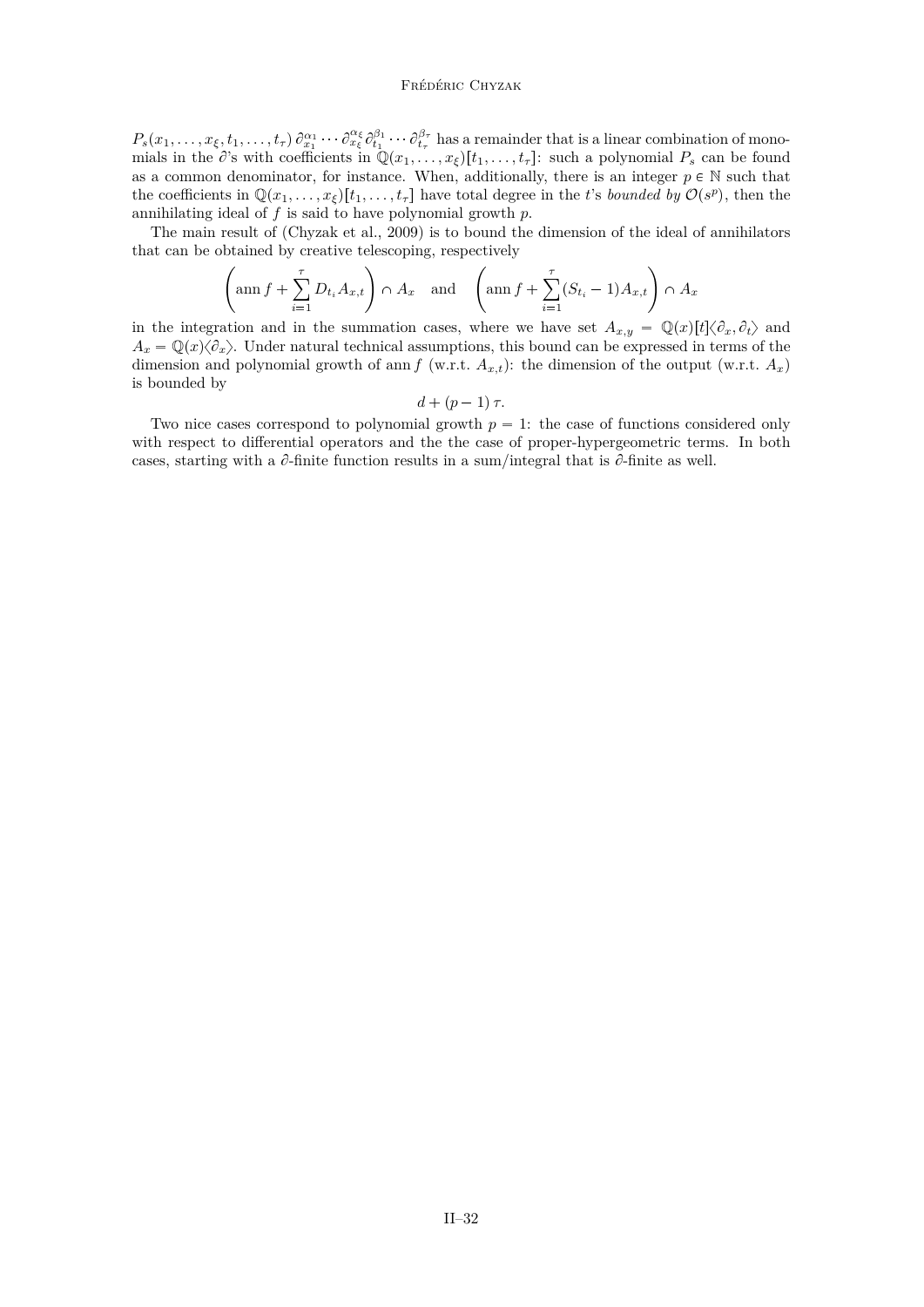## Bibliography

- <span id="page-33-0"></span>Abramov, S. A. (1991). Rational solutions of linear differential and difference equations with polynomial coefficients. *U.S.S.R. Comput. Math. and Math. Phys. 29* (6), 7–12. Translation from *Zh. Vychisl. Mat. i Mat. Fiz. 29* (11), 1611–1620 (1989).
- Abramov, S. A. (1995). Rational solutions of linear difference and *q*-difference equations with polynomial coefficients. *Program. Comput. Software 21* (6), 273–278. Translation from *Programmirovanie 6*, 3–11 (1995).
- Abramov, S. A. (2002). Applicability of Zeilberger's algorithm to hypergeometric terms. In *Proceedings of the 2002 International Symposium on Symbolic and Algebraic Computation*, New York, pp. 1–7 (electronic). ACM.
- Abramov, S. A. (2003). When does Zeilberger's algorithm succeed? *Adv. in Appl. Math. 30* (3), 424–441.
- Abramov, S. A. and H. Q. Le (2000). Applicability of Zeilberger's algorithm to rational functions. In *Formal power series and algebraic combinatorics (Moscow, 2000)*, pp. 91–102. Berlin: Springer.
- Abramov, S. A. and H. Q. Le (2002). A criterion for the applicability of Zeilberger's algorithm to rational functions. *Discrete Math. 259* (1-3), 1–17.
- Abramov, S. A. and M. Petkovšek (2002). On the structure of multivariate hypergeometric terms. *Adv. in Appl. Math. 29* (3), 386–411.
- Almkvist, G. and D. Zeilberger (1990). The method of differentiating under the integral sign. *J. Symbolic Comput. 10* (6), 571–591.
- Apagodu, M. (2006). *The sharpening of Wilf-Zeilberger theory*. ProQuest LLC, Ann Arbor, MI. Thesis (Ph.D.)–Rutgers The State University of New Jersey - New Brunswick.
- Apagodu, M. and D. Zeilberger (2006). Multi-variable Zeilberger and Almkvist-Zeilberger algorithms and the sharpening of Wilf-Zeilberger theory. *Adv. in Appl. Math. 37* (2), 139–152.
- Askey, R. (1992). The world of *q*. *CWI Quarterly 5* (4), 251–269.
- Bernšteĭn, I. N. (1971). Modules over a ring of differential operators. An investigation of the fundamental solutions of equations with constant coefficients. *Funkcional. Anal. i Priložen. 5* (2), 1–16.
- Bernšteĭn, I. N. (1972). Analytic continuation of generalized functions with respect to a parameter. *Funkcional. Anal. i Priložen. 6* (4), 26–40.
- Blodgelt, R. J. (1990, March). Problem e3376. *Amer. Math. Monthly*.
- Böing, H. and W. Koepf (1999). Algorithms for *q*-hypergeometric summation in computer algebra. *J. Symbolic Comput. 28* (6), 777–799. Orthogonal polynomials and computer algebra.
- Bostan, A., F. Chyzak, and P. Lairez (2011). 3 pages. In preparation.
- Bostan, A., F. Chyzak, M. van Hoeij, and L. Pech (2011). Explicit formula for the generating series of diagonal 3D rook paths. *Sém. Loth. Comb.*. 27 pp. Accepted.
- Bronstein, M. and M. Petkovšek (1994). Ore rings, linear operators and factorization. *Programmirovanie* (1), 27–44.
- Bronstein, M. and M. Petkovšek (1996). An introduction to pseudo-linear algebra. *Theoret. Comput. Sci. 157* (1), 3–33. Algorithmic complexity of algebraic and geometric models (Creteil, 1994).
- Chen, S. (2011, February). *Some applications of differential-difference algebra to creative telescoping*. Ph. D. thesis, École polytechnique.
- Chen, S., F. Chyzak, R. Feng, and Z. Li (2011). On the existence of telescopers for hyperexponential-hypergeometric sequences. 21 pages. In preparation.
- Chen, W. Y. C., Q.-H. Hou, and Y.-P. Mu (2005). Applicability of the *q*-analogue of Zeilberger's algorithm. *J. Symbolic Comput. 39* (2), 155–170.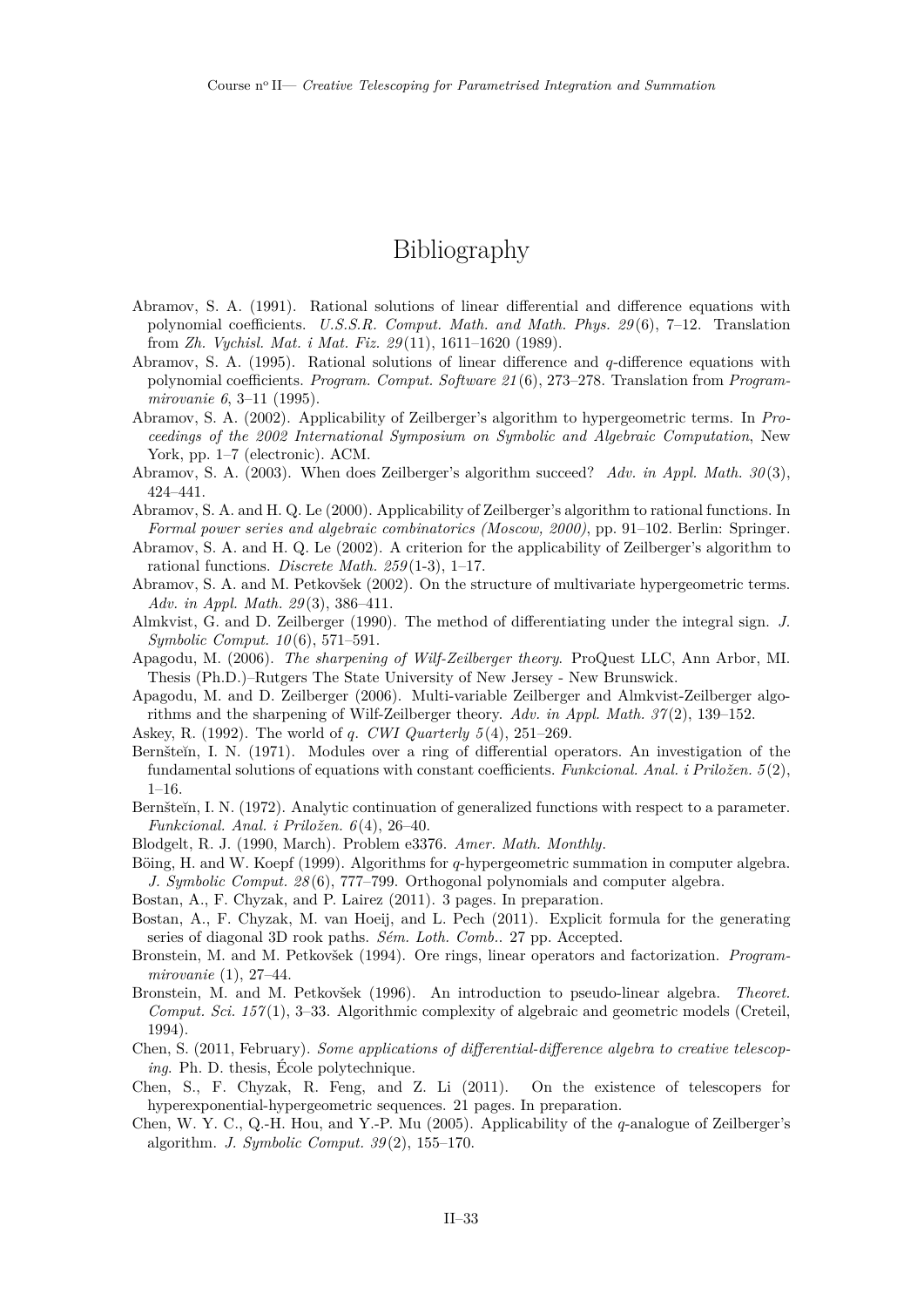- <span id="page-34-0"></span>Chen, W. Y. C. and L. H. Sun (2009). Extended Zeilberger's algorithm for identities on Bernoulli and Euler polynomials. *J. Number Theory 129* (9), 2111–2132.
- Chyzak, F. (1998a). *Fonctions holonomes en calcul formel*. Ph. D. thesis, École polytechnique. INRIA, TU 0531. 227 pages.
- Chyzak, F. (1998b). Gröbner bases, symbolic summation and symbolic integration. In *Gröbner bases and applications (Linz, 1998)*, Volume 251 of *London Math. Soc. Lecture Note Ser.*, pp. 32–60. Cambridge: Cambridge Univ. Press.
- Chyzak, F. (2000). An extension of Zeilberger's fast algorithm to general holonomic functions. *Discrete Math. 217* (1-3), 115–134. Formal power series and algebraic combinatorics (Vienna, 1997).
- Chyzak, F., M. Kauers, and B. Salvy (2009). A non-holonomic systems approach to special function identities. In *ISSAC 2009—Proceedings of the 2009 International Symposium on Symbolic and Algebraic Computation*, pp. 111–118. New York: ACM.
- Chyzak, F., A. Quadrat, and D. Robertz (2005). Effective algorithms for parametrizing linear control systems over Ore algebras. *Appl. Algebra Engrg. Comm. Comput. 16* (5), 319–376.
- Chyzak, F. and B. Salvy (1998). Non-commutative elimination in Ore algebras proves multivariate identities. *J. Symbolic Comput. 26* (2), 187–227.
- Doetsch, G. (1930). Integraleigenschaften der Hermiteschen Polynome. *Math. Z. 32* (1), 587–599.
- Ekhad, S. B. and D. Zeilberger (1994a). A high-school algebra, "formal calculus", proof of the Bieberbach conjecture [after L. Weinstein]. In *Jerusalem combinatorics '93*, Volume 178 of *Contemp. Math.*, pp. 113–115. Providence, RI: Amer. Math. Soc.
- Ekhad, S. B. and D. Zeilberger (1994b). A WZ proof of Ramanujan's formula for *π*. In J. M. Rassias (Ed.), *Geometry, Analysis, and Mechanics*, pp. 107–108. Singapore: World Scientific.
- Ekhad, S. B. and D. Zeilberger (1996). The number of solutions of  $X^2 = 0$  in triangular matrices over  $GF(q)$ . *Electron. J. Combin.*  $3(1)$ , Research Paper 2, 2 pp.
- Fasenmyer, M. C. (1945). *Some generalized hypergeometric polynomials*. Ph. D. thesis, University of Michigan.
- Fasenmyer, M. C. (1949). A note on pure recurrence relations. *Amer. Math. Monthly 56*, 14–17.
- Galligo, A. (1985). Some algorithmic questions on ideals of differential operators. In *EUROCAL '85, Vol. 2 (Linz, 1985)*, Volume 204 of *Lecture Notes in Comput. Sci.*, pp. 413–421. Berlin: Springer.
- Gel'fand, I. M., M. I. Graev, and V. S. Retakh (1992). General hypergeometric systems of equations and series of hypergeometric type. *Russian Math. Surveys 47* (4), 1–88. Translation from *Uspekhi Matematicheskikh Nauk 47* (4(286)), 3–82.
- Gessel, I. M. (2003). Applications of the classical umbral calculus. *Algebra Universalis 49* (4), 397–434. Dedicated to the memory of Gian-Carlo Rota.
- Glasser, M. L. and E. Montaldi (1994). Some integrals involving Bessel functions. *J. Math. Anal. Appl. 183* (3), 577–590.
- Gosper, Jr., R. W. (1978). Decision procedure for indefinite hypergeometric summation. *Proc. Nat. Acad. Sci. U.S.A. 75* (1), 40–42.
- Guo, Q.-H., Q.-H. Hou, and L. H. Sun (2008). Proving hypergeometric identities by numerical verifications. *J. Symbolic Comput. 43*, 895–907.
- Hornegger, J. (1992). Hypergeometrische Summation und polynomiale Rekursion. Diplomarbeit, Universität Erlangen–Nürnberg.
- Hou, Q.-H. (2004). *k*-free recurrences of double hypergeometric terms. *Adv. in Appl. Math. 32* (3), 468–484.
- Jacobson, N. (1937). Pseudo-linear transformations. *Ann. of Math. (2) 38* (2), 484–507.
- Kandri-Rody, A. and V. Weispfenning (1990). Noncommutative Gröbner bases in algebras of solvable type. *J. Symbolic Comput. 9* (1), 1–26.
- Kashiwara, M. (1978). On the holonomic systems of linear differential equations. II. *Invent. Math. 49* (2), 121–135.
- Kauers, M. (2007). Summation algorithms for Stirling number identities. *J. Symbolic Comput. 42* (10), 948–970.
- Koornwinder, T. H. (1993). On Zeilberger's algorithm and its *q*-analogue. In *Proceedings of the Seventh Spanish Symposium on Orthogonal Polynomials and Applications (VII SPOA) (Granada,*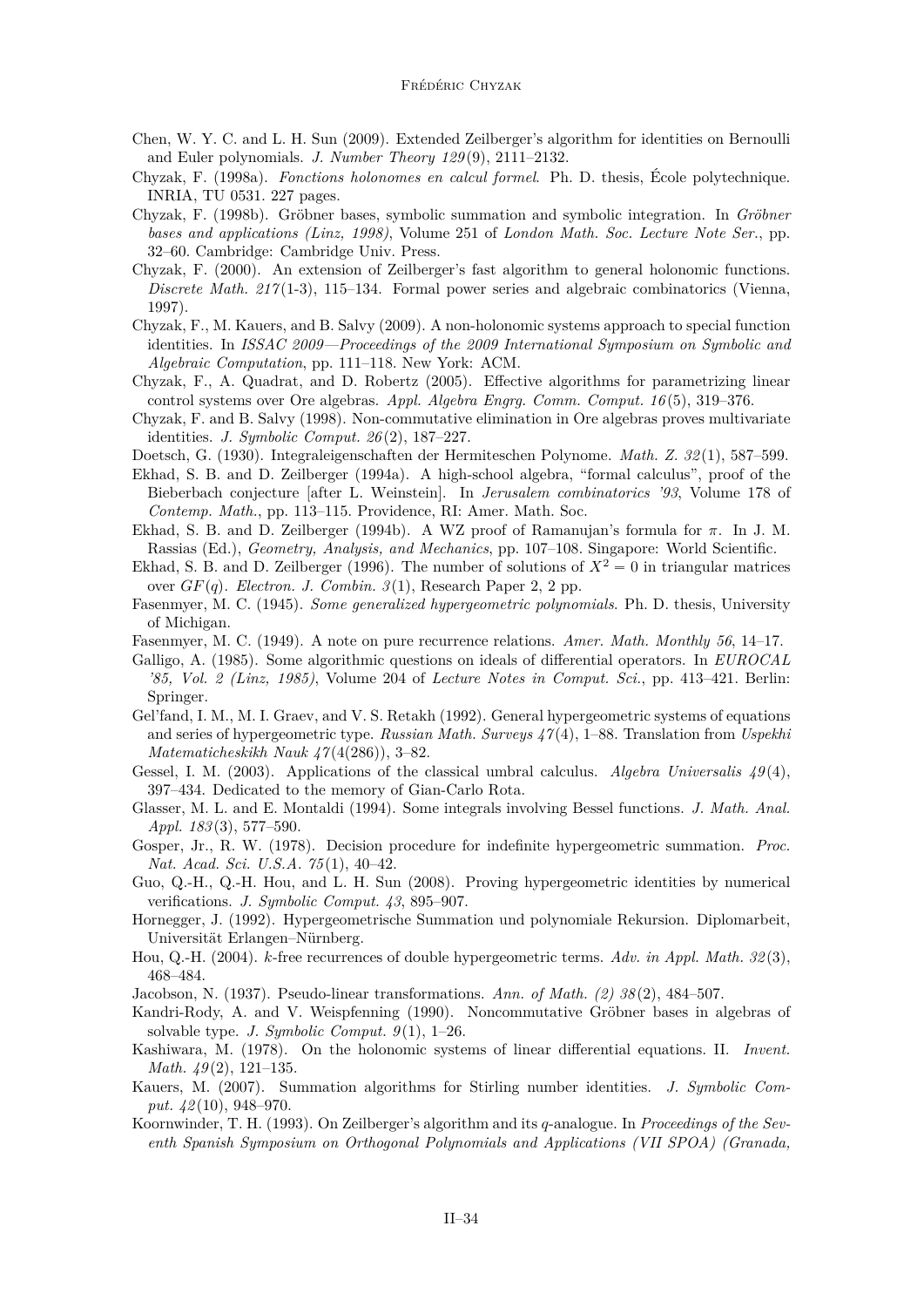<span id="page-35-0"></span>*1991)*, Volume 48, pp. 91–111.

Koutschan, C. (2010). A fast approach to creative telescoping. *Math. Comput. Sci. 4* (2-3), 259–266. Le, K. (2001). On the *q*-analogue of Zeilberger's algorithm for rational functions. *Programmirovanie* (1), 49–58.

- Lipshitz, L. (1988). The diagonal of a *D*-finite power series is *D*-finite. *J. Algebra 113* (2), 373–378. Lipshitz, L. (1989). *D*-finite power series. *J. Algebra 122* (2), 353–373.
- Majewicz, J. E. (1996). WZ-style certification and Sister Celine's technique for Abel-type sums. *J. Differ. Equations Appl. 2* (1), 55–65.
- Majewicz, J. E. (1997). *WZ certification of Abel-type identities and Askey's positivity conjecture*. ProQuest LLC, Ann Arbor, MI. Thesis (Ph.D.)–Temple University.
- Mohammed, M. and D. Zeilberger (2005). Sharp upper bounds for the orders of the recurrences output by the Zeilberger and *q*-Zeilberger algorithms. *J. Symbolic Comput. 39* (2), 201–207.
- Nakayama, H. and K. Nishiyama (2010). An algorithm of computing inhomogeneous differential equations for definite integrals. In *Proceedings of the Third international congress conference on Mathematical software*, ICMS'10, Berlin, Heidelberg, pp. 221–232. Springer-Verlag.
- Oaku, T. (1997). An algorithm of computing *b*-functions. *Duke Math. J. 87* (1), 115–132.
- Oaku, T. (2011). Algorithms for integrals of holonomic functions over domains defined by polynomial inequalities. <http://arxiv.org/abs/1108.4853v1>. 29 pages.
- Oaku, T. and N. Takayama (1998). Integrals of modules and their applications. *S¯urikaisekikenky¯usho K¯oky¯uroku* (1038), 163–169. Research on the theory and applications of computer algebra (Japanese) (Kyoto, 1997).
- Oaku, T. and N. Takayama (2001). Algorithms for *D*-modules—restriction, tensor product, localization, and local cohomology groups. *J. Pure Appl. Algebra 156* (2-3), 267–308.
- Oaku, T., N. Takayama, and U. Walther (2000). A localization algorithm for *D*-modules. *J. Symbolic Comput. 29* (4-5), 721–728. Symbolic computation in algebra, analysis, and geometry (Berkeley, CA, 1998).
- Ore, O. (1929). Sur les fonctions hypergéométriques de plusieurs variables. *Comptes Rendus des Séances de l'Académie des Sciences 189*, 1238–1241.
- Ore, O. (1930). Sur la forme des fonctions hypergéométriques de plusieurs variables. *Journal de Mathématiques Pures et Appliquées 9* (9), 311–326.
- Ore, O. (1931). Linear equations in non-commutative fields. *Ann. of Math. (2) 32* (3), 463–477.
- Ore, O. (1933). Theory of non-commutative polynomials. *Ann. of Math. (2) 34* (3), 480–508.
- Paule, P. (1995). Greatest factorial factorization and symbolic summation. *J. Symbolic Comput. 20* (3), 235–268.
- Paule, P. and A. Riese (1997). A Mathematica *q*-analogue of Zeilberger's algorithm based on an algebraically motivated approach to *q*-hypergeometric telescoping. In *Special functions, qseries and related topics (Toronto, ON, 1995)*, Volume 14 of *Fields Inst. Commun.*, pp. 179–210. Providence, RI: Amer. Math. Soc.
- Paule, P. and M. Schorn (1995). A Mathematica version of Zeilberger's algorithm for proving binomial coefficient identities. *J. Symbolic Comput. 20* (5-6), 673–698. Symbolic computation in combinatorics  $\Delta_1$  (Ithaca, NY, 1993).
- Piessens, R. and P. Verbaeten (1973). Numerical solution of the Abel integral equation. *Nordisk Tidskr. Informationsbehandling (BIT) 13*, 451–457.
- Prodinger, H. (1996). Descendants in heap ordered trees, or, A triumph of computer algebra. *Electron. J. Combin. 3* (1), Research Paper 29, 9 pp.
- Rainville, E. D. (1960). *Special functions*. New York: The Macmillan Co.
- Riese, A. (1996). A generalization of Gosper's algorithm to bibasic hypergeometric summation. *Electron. J. Combin. 3* (1), Research Paper 19, 16 pp.
- Riese, A. (2001). Fine-tuning Zeilberger's algorithm. The methods of automatic filtering and creative substituting. In *Symbolic computation, number theory, special functions, physics and combinatorics (Gainesville, FL, 1999)*, Volume 4 of *Dev. Math.*, pp. 243–254. Dordrecht: Kluwer Acad. Publ.
- Riese, A. (2003). qMultiSum—a package for proving *q*-hypergeometric multiple summation identities. *J. Symbolic Comput. 35* (3), 349–376.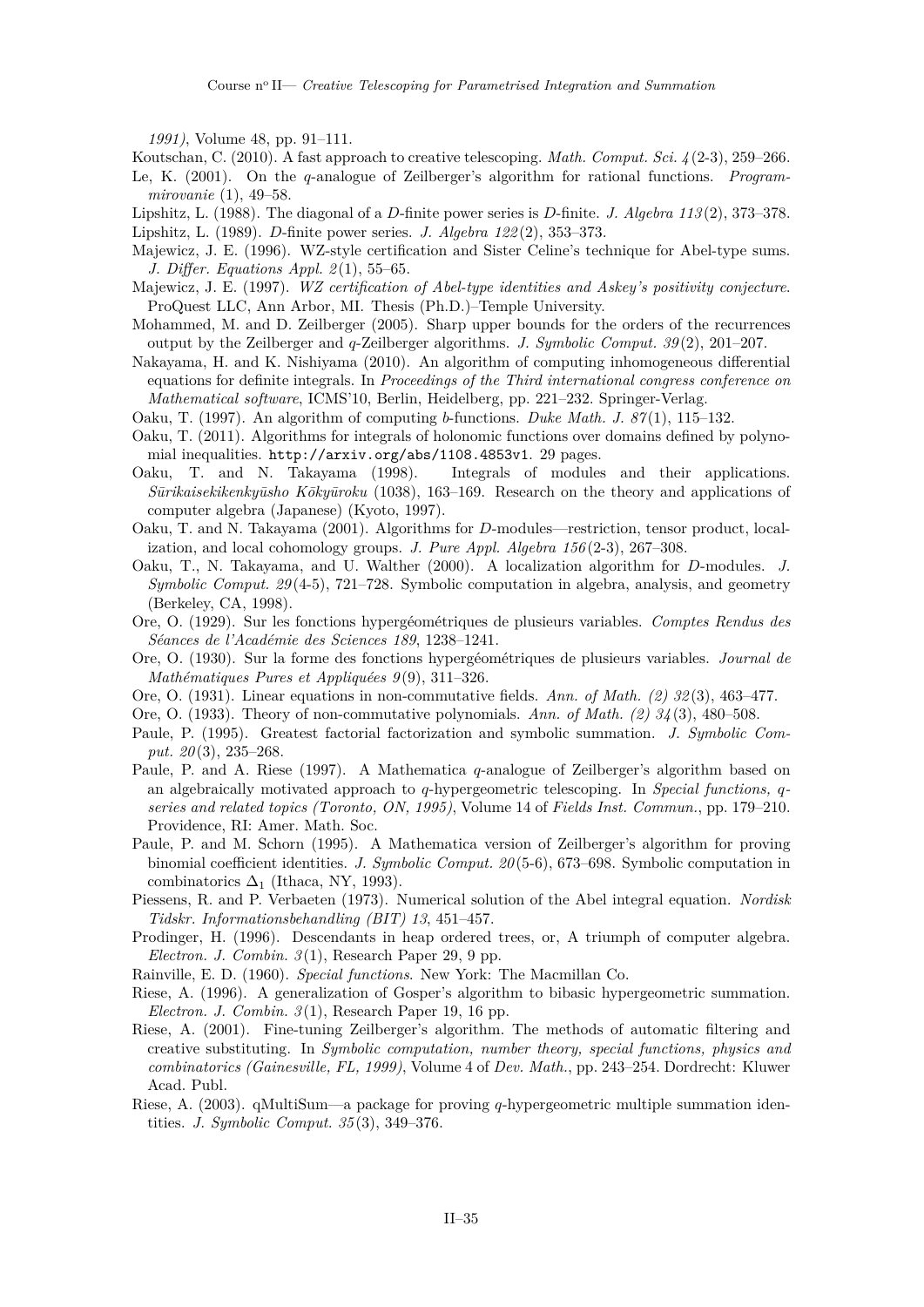- <span id="page-36-0"></span>Saito, M., B. Sturmfels, and N. Takayama (2000). *Gröbner deformations of hypergeometric differential equations*, Volume 6 of *Algorithms and Computation in Mathematics*. Berlin: Springer-Verlag.
- Sato, M. (1990). Theory of prehomogeneous vector spaces (algebraic part)—the English translation of Sato's lecture from Shintani's note. *Nagoya Math. J. 120*, 1–34. Notes by Takuro Shintani, Translated from the Japanese by Masakazu Muro.
- Stanley, R. P. (1980). Differentiably finite power series. *European J. Combin. 1* (2), 175–188.
- Stanley, R. P. (1999). *Enumerative combinatorics. Vol. 2*, Volume 62 of *Cambridge Studies in Advanced Mathematics*. Cambridge: Cambridge University Press.
- Strehl, V. (1994). Binomial identities—combinatorial and algorithmic aspects. *Discrete Math. 136* (1-3), 309–346. Trends in discrete mathematics.
- Sturmfels, B. and N. Takayama (1998). Gröbner bases and hypergeometric functions. In *Gröbner bases and applications (Linz, 1998)*, Volume 251 of *London Math. Soc. Lecture Note Ser.*, pp. 246–258. Cambridge: Cambridge Univ. Press.
- Sylvester, J. J. (1840). A method of determining by mere inspection the derivatives from two equations of any degree. *Philosophical Magazine XVI*, 132–135. Available from his Collected Mathematical Pepers (<http://www.archive.org/details/collectedmathema00sylv>).
- Takayama, N. (1989). Gröbner basis and the problem of contiguous relations. *Japan J. Appl. Math.*  $6(1)$ , 147–160.
- Takayama, N.  $(1990a)$ . An algorithm of constructing the integral of a module an infinite dimensional analog of Gröbner basis. In *Symbolic and Algebraic Computation*, pp. 206–211. ACM and Addison-Wesley. Proceedings of ISSAC'90 (Kyoto, Japan).
- Takayama, N. (1990b). Gröbner basis, integration and transcendental functions. In *Symbolic and Algebraic Computation*, pp. 152–156. ACM and Addison-Wesley. Proceedings of ISSAC'90 (Kyoto, Japan).
- Takayama, N. (1992). An approach to the zero recognition problem by Buchberger algorithm. *J. Symbolic Comput. 14* (2-3), 265–282.
- Tefera, A. (2000). *Improved algorithms and implementations in the multi-WZ theory*. ProQuest LLC, Ann Arbor, MI. Thesis (Ph.D.)–Temple University.
- Tefera, A. (2002). MultInt, a MAPLE package for multiple integration by the WZ method. *J. Symbolic Comput. 34* (5), 329–353.
- Tsai, H. (2000). Weyl closure of a linear differential operator. *J. Symbolic Comput. 29* (4-5), 747–775. Symbolic computation in algebra, analysis, and geometry (Berkeley, CA, 1998).
- Tsai, H. (2002). Algorithms for associated primes, Weyl closure, and local cohomology of *D*modules. In *Local cohomology and its applications (Guanajuato, 1999)*, Volume 226 of *Lecture Notes in Pure and Appl. Math.*, pp. 169–194. New York: Dekker.
- van der Poorten, A. (1979). A proof that Euler missed...Apéry's proof of the irrationality of  $\zeta(3)$ . *Math. Intelligencer 1* (4), 195–203. An informal report.
- Verbaeten, P. (1974). The automatic construction of pure recurrence relations. In *Proceedings of Eurosam 74, Sigsam Bulletin*, pp. 96–98.
- Verbaeten, P. (1976). *Rekursiebetrekkingen voor lineaire hypergeometrische funkties*. Ph. D. thesis, Department of Computer Science, K. U. Leuven, Leuven, Belgium. 239 pp.
- Wegschaider, K. (1997, May). Computer generated proofs of binomial multi-sum identities. Diplomarbeit, RISC, J. Kepler University. 99 pp.
- Wilf, H. S. and D. Zeilberger (1992a). An algorithmic proof theory for hypergeometric (ordinary and "*q*") multisum/integral identities. *Invent. Math. 108* (3), 575–633.
- Wilf, H. S. and D. Zeilberger (1992b). Rational function certification of multisum/integral/"*q*" identities. *Bull. Amer. Math. Soc. (N.S.) 27* (1), 148–153.
- Yen, L. (1993). *Contributions to the proof theory of hypergeometric identities*. Ph. D. thesis, University of Pennsylvania.
- Yen, L. (1996). A two-line algorithm for proving terminating hypergeometric identities. *J. Math. Anal. Appl. 198* (3), 856–878.
- Yen, L. (1997). A two-line algorithm for proving *q*-hypergeometric identities. *J. Math. Anal. Appl. 213* (1), 1–14.